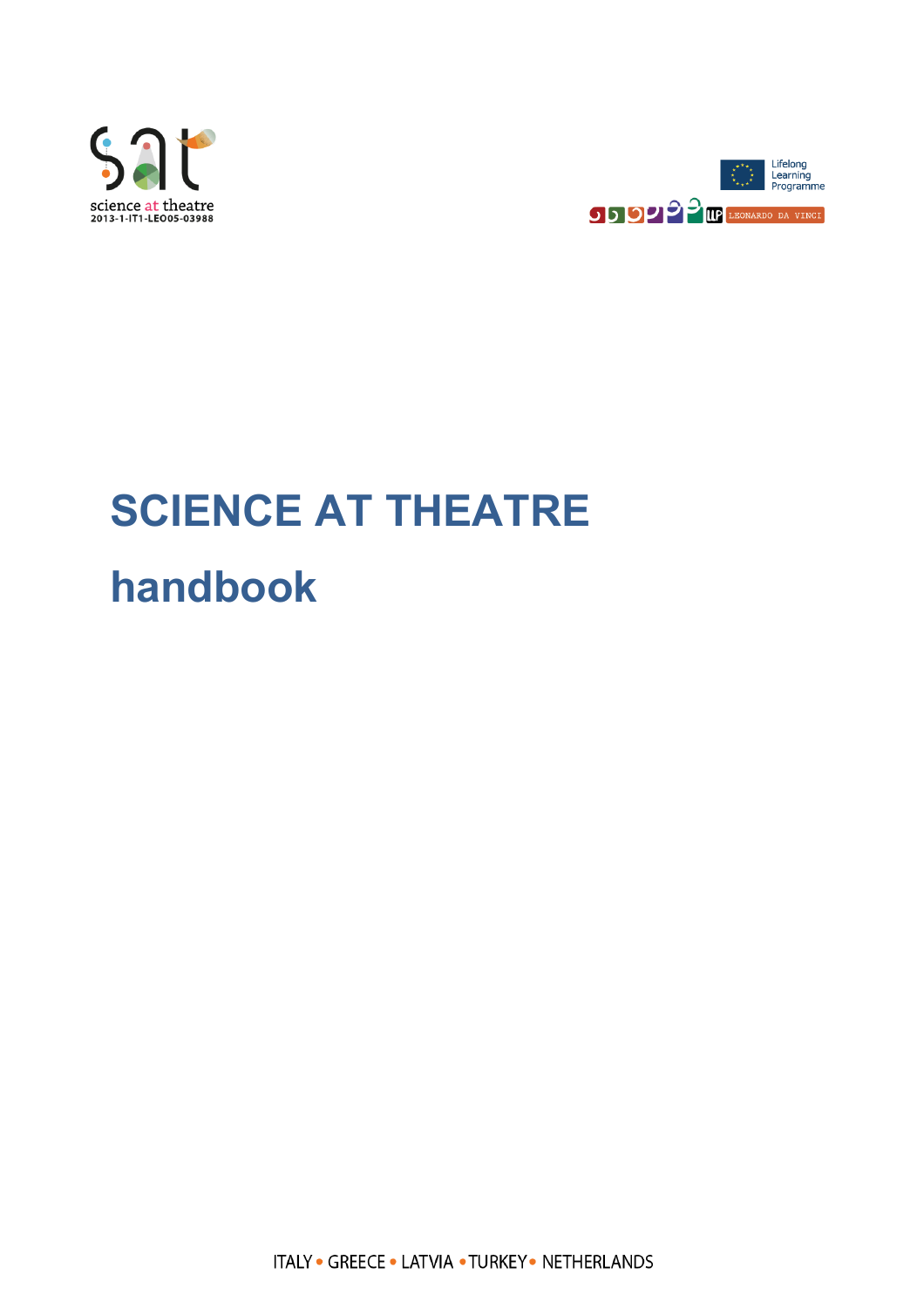# **TABLE OF CONTENTS**

| <b>INTRODUCTION</b>                                                      | 3  |
|--------------------------------------------------------------------------|----|
| <b>HANDBOOK STRUCTURE: GUIDELINES TO ITS USE</b>                         | 3  |
| <b>SECTION 1 - THEORETICAL AND METHODOLOGICAL ASPECTS</b>                | 5  |
| <b>1. SAT: SCIENCE AT THEATRE</b>                                        | 5  |
| 1.1 An Overview of SAT methodology                                       | 5  |
| 1.2 The goals of SAT method                                              | 6  |
| 1.3 The design of a "SAT lesson"                                         | 8  |
| 1.4 The mindset of the facilitator                                       | 9  |
| 1.5 The art of narrating                                                 | 11 |
| <b>2. TEACHING SCIENCE</b>                                               | 12 |
| 2.1 Goals of teaching Science                                            | 12 |
| 2.2 A comparison of teaching methodologies                               | 13 |
| 3. THEATRE IN SCIENCE DIDACTICS: OPPORTUNITIES AND CRITICALITIES         | 19 |
| 3.1 The writing of a script                                              | 19 |
| 3.2 Different levels of theatrical representation                        | 24 |
| 3.3 How to make a story out of science                                   | 24 |
| 3.4 How to develop the story                                             | 25 |
| 3.5 Writing the script                                                   | 25 |
| 4. THE THEATRICAL WORKSHOP: SPECIFICITIES OF THE WORK WITH/FOR THE YOUNG | 24 |
| 4.1 The working context: organisation/management of the workshop setting | 24 |
| 4.2 The workshop methodology                                             | 26 |
| <b>SECTION 2 - FROM THEORY TO PRACTICE</b>                               | 34 |
| <b>Foreword</b>                                                          | 34 |
| 5. PROMOTING TRAINEES' PARTICIPATION: HOW CREATE THE "CONFORT ZONE"      | 35 |
| 5.1 Preparatory training sessions: the process in 5 meetings             | 35 |
| <b>6. SCIENCE-THEATRE EVENTS: THE IMPLEMENTING PROCESS</b>               | 51 |
| <b>6.1 Constraints and resources.</b>                                    | 55 |
| 6.2 The process: a list of hints                                         | 57 |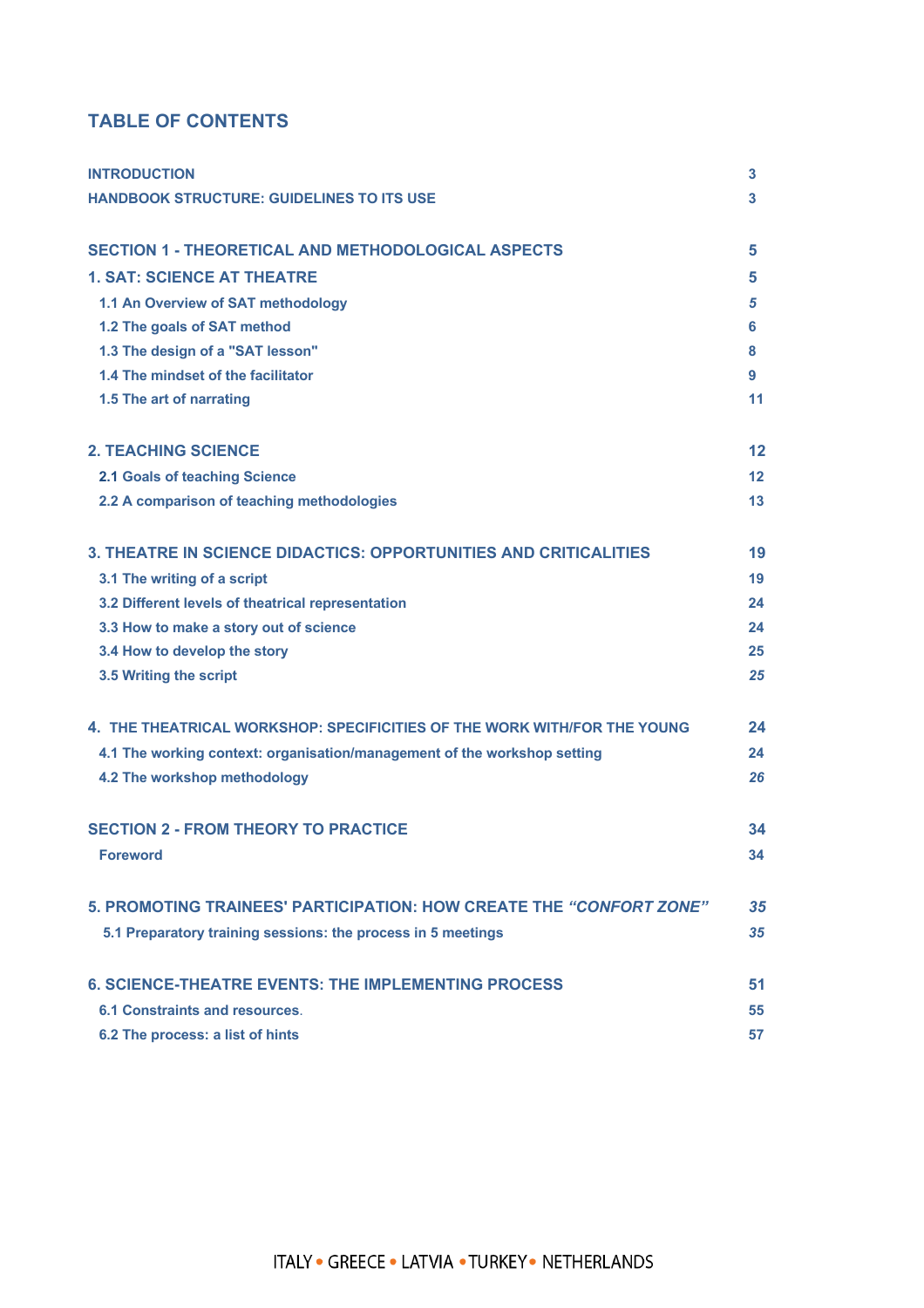# **INTRODUCTION**

Science At Theatre (SAT) is a Transfer of Innovation project approved within the Lifelong Learning Programme (LLP) - sub-programme Leonardo Da Vinci - implemented during 2013-2015.

It fosters a didactic methodology based on the transfer of the Science contents contained in the compulsory education curriculum through the application of drama techniques.

The method has been developed by the Department of Physics of the University of Rome "Tor Vergata" and the Cultural Association "Il Globetto" and is the result of a long-standing experience (more than ten years) in producing, organizing and divulgating "Science performances" addressed to lower secondary students.

During the implementation process, the SAT methodology has been transferred in Italy, Greece, Turkey, Latvia and The Netherlands to partnership members.

Direct beneficiaries of the transfer activities realised were mainly secondary school teachers and students.

# **HANDBOOK STRUCTURE: GUIDELINES TO ITS USE**

This handbook was reviewed during the implementation of Science At Theatre (SAT) project, in cooperation with all partnership members.

The overall methodology we present here is the result of a transnational work aimed at integrating two good practices:

- a didactic path to teach Science contents, as contained in the compulsory education curriculum, through the application of drama techniques. This was developed by the Department of Physics of the University of Rome "Tor Vergata" and the Cultural Association "Il Globetto" - the result of more than ten years experience in producing, organizing and divulgating "Science performances" addressed to lower secondary students;
- a training-education process based on the principles and techniques of drama writing, developed by the Italian social cooperative "Moiselle Le Blanc". Between 2009 and 2014, this method was transferred - within two transnational projects<sup>1</sup> - in Italy, Romania, Greece, Germany and The Netherlands, addressing teachers, educators, trainers and socio-cultural practitioners working with young people at risk of social or occupational exclusion within interventions coping with early school leaving.

<sup>1</sup> "Writing Theatre (2009-2011) and Writing Theatre at School (2012-2014), both approved within the LifeLongLearning Programme (LLP) - sub-programme Leonardo Da Vinci - Transfer of Innovation projects. On june 2012, Writing Theatre project was invited to participate as a LLP good practice - at the Inclusion Conference 'Lifelong Learning for All', held in Birmingham - UK. info at: www.wrtingtheatre.eu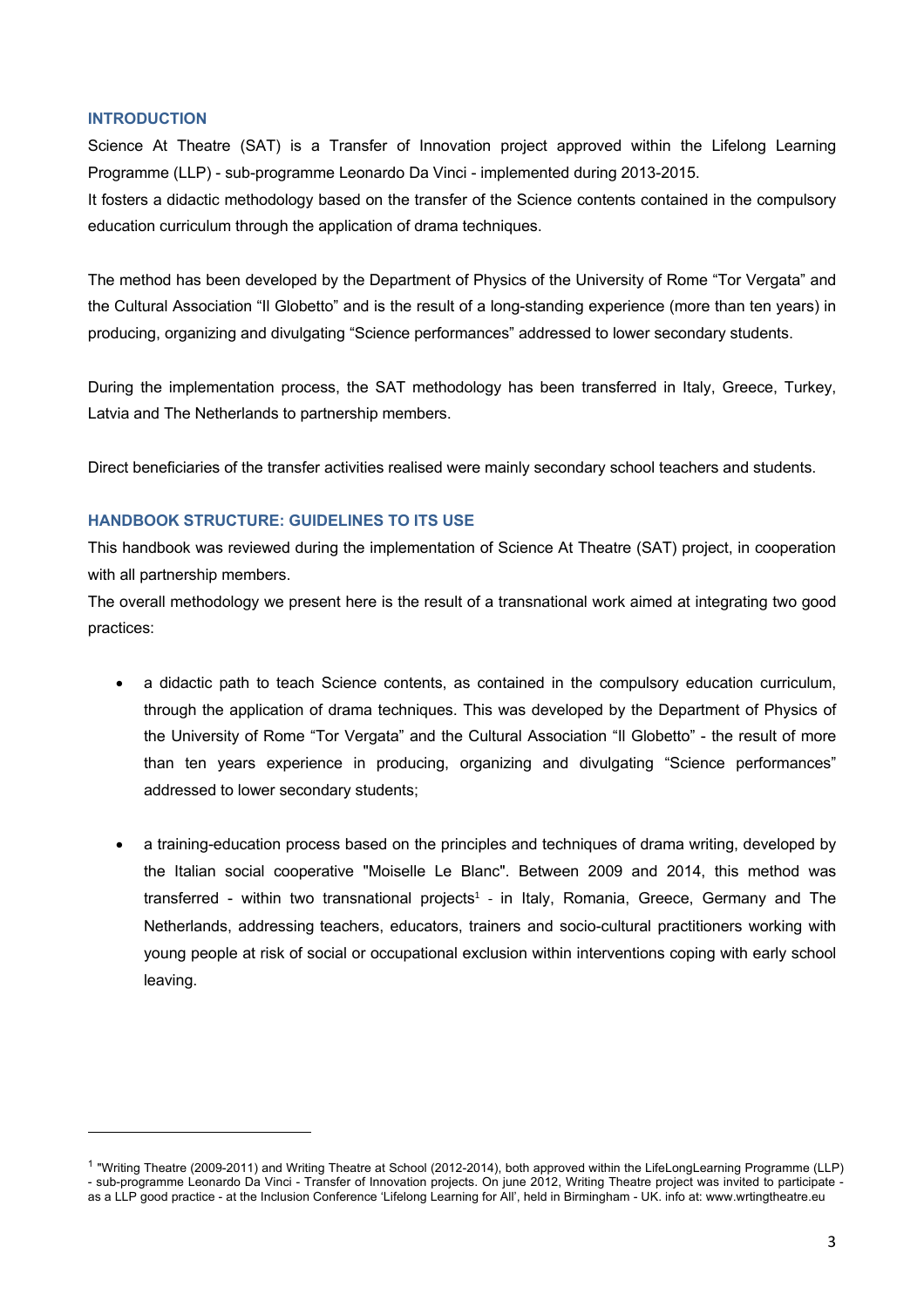The Handbook is divided in **two main sections**:

drama techniques are integrated.

| <b>Section 1</b> | Includes 4 chapters and illustrates theoretical and methodological aspects.                                                                                                                                 |
|------------------|-------------------------------------------------------------------------------------------------------------------------------------------------------------------------------------------------------------|
| Chapter 1        | Introduces the general aspects of the SAT methodology.                                                                                                                                                      |
| Chapter 2        | Focuses on the importance of teaching/learning scientific knowledge through direct                                                                                                                          |
|                  | experience, analysing the difficulties encountered by students of different schooling levels.                                                                                                               |
| Chapter 3        | Presents the principles on which drama writing is based.                                                                                                                                                    |
| Chapter 4        | Analyses the methodology of the theatrical workshop.                                                                                                                                                        |
| <b>Section 2</b> | "From theory to practice" is articulated in two Chapters and provides practical examples for<br>the realisation of training workshops aimed at the creation and development of Science -<br>Theatre events. |
| Chapter 5        | Provides a format of 5 meetings focused on basic activities - typical of drama workshops -<br>that are preparatory to the phase of conceiving, writing and realising a Science -Theatre<br>performance.     |
| Chapter 6        | Illustrates the creation process of a Science-Theatre event, where scientific contents and                                                                                                                  |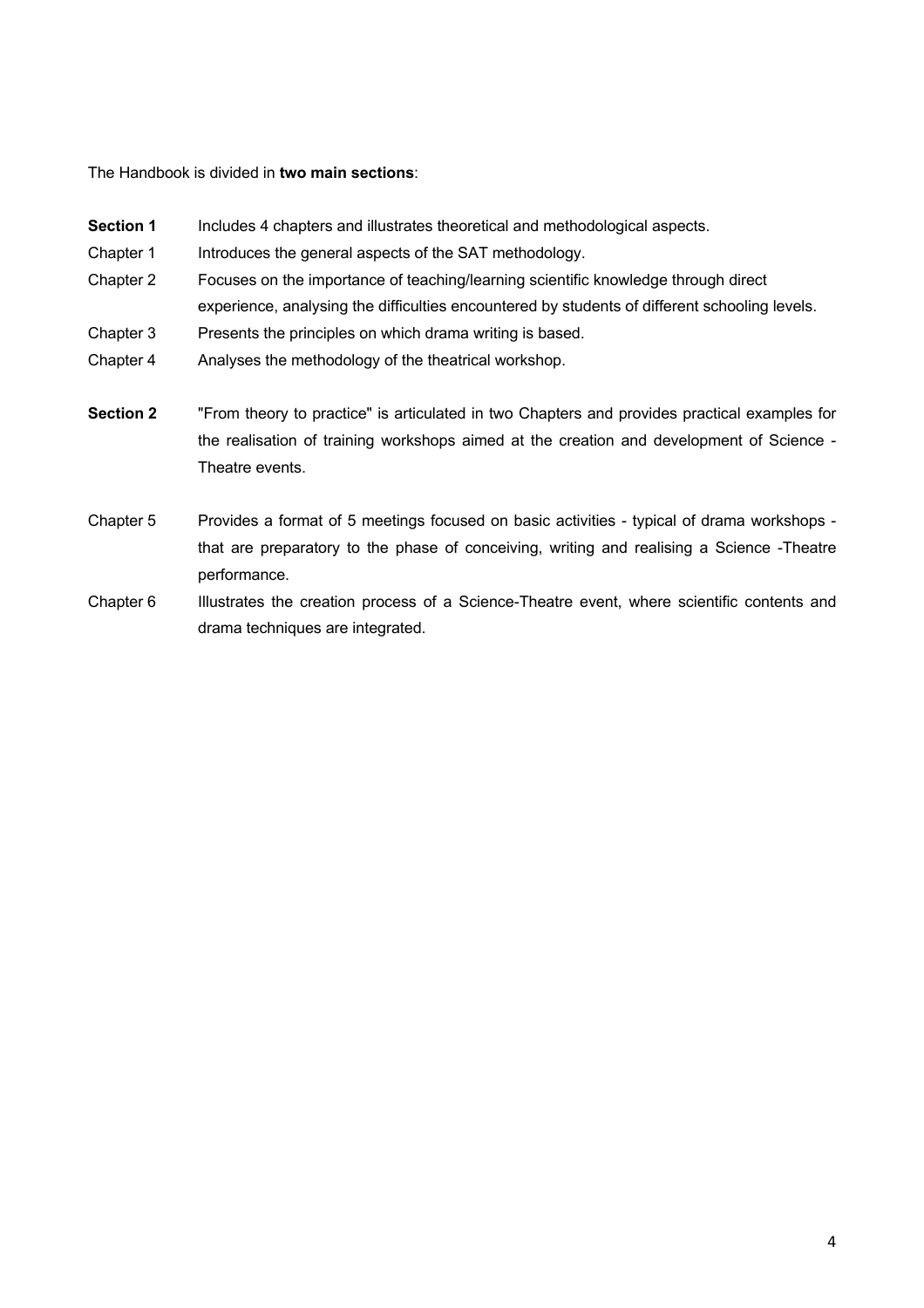# **SECTION 1 - THEORETICAL AND METHODOLOGICAL ASPECTS**

# **1. SAT: SCIENCE AT THEATRE**

# **1.1 AN OVERVIEW OF SAT METHODOLOGY**

Science can be a fun and fascinating game. SAT methodology has been structured to propose a teaching and learning process aimed at stimulating the young's interest towards Science and scientific contents and the use of creative skills. Developing events based on the connection of theatrical techniques with scientific experiments represents a learning/teaching experience different from the traditional one - generally based on the top-down transfer of notions - and focuses on interactivity and cooperation. Results of the application of this methodology can be recapped as follows:

- fine-tuning of the teaching of scientific subjects;
- increasing of young people's/students' interest in learning scientific contents and notions, even the most complex ones;
- strengthening of young people's/students' motivation to work in group and of the integration/inclusion of young people/students with behavioural problems and/or disadvantages;
- outline of an innovative profile of educator/trainer-facilitator;
- promotion of cooperation networks of education/training bodies/organizations (both public and private) working in the same territory/area;
- fostering the increase of young enrolling in Science Faculties.

One of the strengths of the SAT model is the ability to directly involve all the participants and beneficiaries of the lesson, changing contents, methodology and linguistic register in connection with the students' level of education. The age range between 7 and 10 years old is the easiest to engage, but it is essential to set up a simple dialectic, thus transforming an abstract concept into a story, a play or a practical example, bearing in mind the importance of using scientific language when necessary.

Being aware that Chemistry, Physics and Mathematics are often considered boring and difficult subjects, only intended for a few talented students, our lessons are structured in such a way that all students can participate and be involved in the many experiments each lesson is made up of.

Our aim is not merely to turn sciences that are often labelled as hard and complex into a playfield full of charm yet devoid of content, but to lead the teaching of these subjects into a different world, the experimental one. Learning and memory are enhanced by their association with emotional activity. All of us remember more easily when our emotions are involved, whatever theses emotions are: excitement, curiosity, suspense or anger. In addition, memories associated with positive emotions have been proved to be easier to recall and organize in a clear and accurate way. The success and value of our initiative lies in having found a discerning method that presents Science in a way which always involves the whole classroom and not just the best and most gifted students.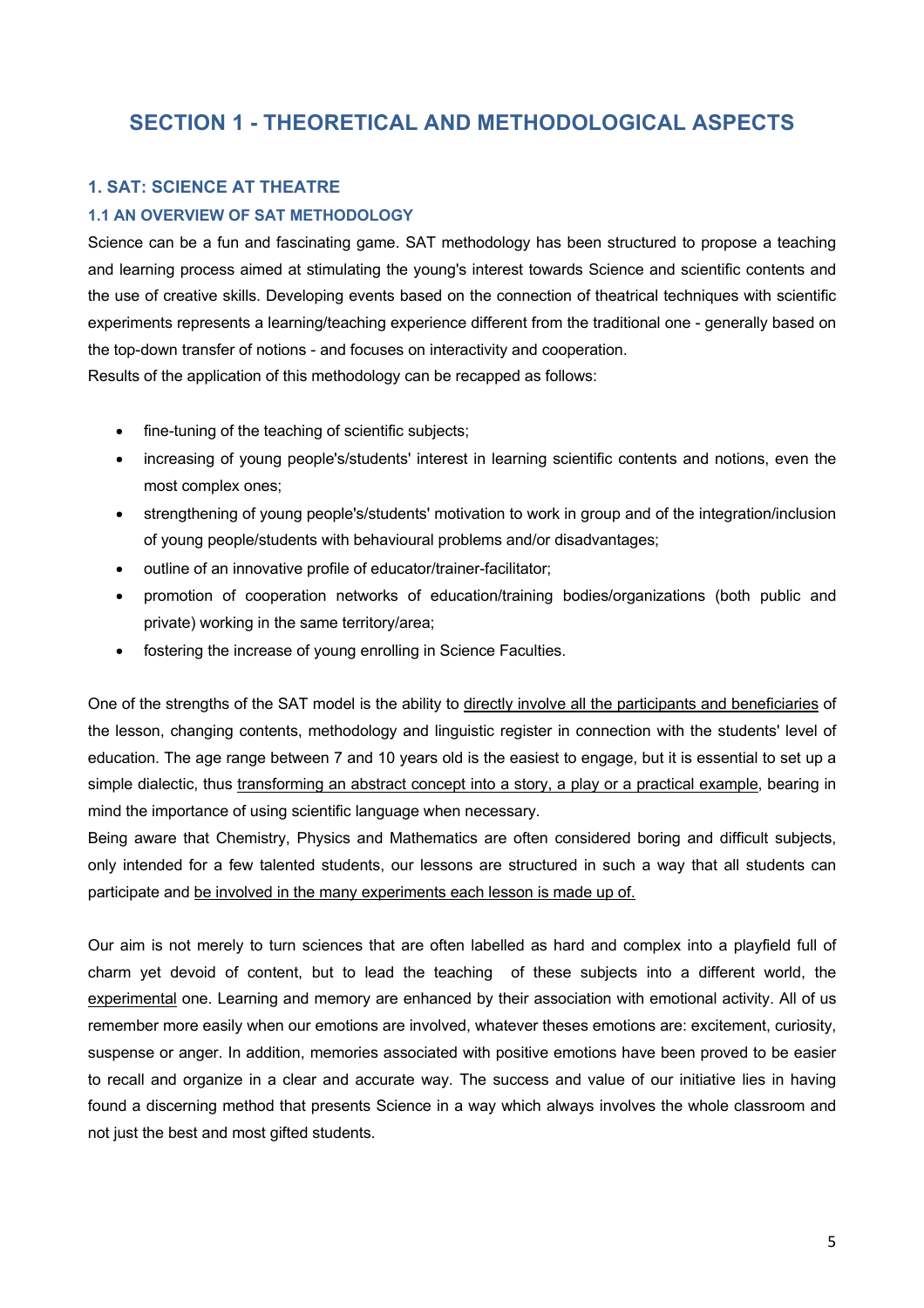#### *1.1.1 The capturing and the management of attention*

The attention span of a student increases with age: yet, between 11 and 14 years old, students also tend to become less willing to get involved into such an experience and to become protagonists in it. The professionals who intend to use our methodology must know some useful tricks to catch and hold the attention of the entire audience. A basic device, which determines one of the main features of the SAT method, is to use in each lesson a theatrical vocabulary that includes jokes, games and improvisation. This simple formula facilitates the transfer of concepts and definitions and fosters debates and reasoning inside the work team.

# *1.1.2 Dramatization*

The dramatization of our lessons and texts is a key point for the implementation of our model. Theatre is big: this definition applies not only to the props, whether they are machines or scenery, but also to the gestures of the actors themselves. Movements should be wide and broad and well emphasized, so as to be clear and theatrical. When we denote something, our whole arm should move; when we mimic a movement or an action, it must be visible to every member of the audience. In our lessons we transform a laboratory into a real stage using colourful scenes, tables full of instruments and props. The instruments are the first that need to be *theatrical in size, so a bottle of water becomes a 5-liter tank!*

When we cannot build or equip ourselves with instruments of such size, we use a camera, which projects live on a big screen the details of what is happening, or we take advantage of photos, diagrams, presentations and videos. All these precautions allow the entire audience to take delight in the lesson and transform a simple experiment into a great show.

# **1.2 THE GOALS OF THE SAT METHOD**

#### *1.2.1 Science as solution of enigmas*

The typical cognitive process of a child is grounded on curiosity: first the child learns through experience, and then he/she starts reasoning on the experience made. The SAT didactic approach can be defined as "the workshop of curiosities", where the young are encouraged to discover the world around them, through scientific experiments and games. Consistently with other known approaches (as, for example: IBSE - Inquiry Based Science Education; "Science for Children" of Harold Kroto; the "Hands-On" programme created by Leon Lederman; etc.) the education path we propose - definable through the formula "the game of the scientific theatre" - is based on the following pedagogical principles:

playful-theatrical approach: trainees are directly involved in the lesson, turning themselves into "actors of scientific knowledge" by means of the dramatization of scientific themes and topics.;

experimental methodology and interactive counselling: the trainees' reasoning is being fostered through the application of the "learning by doing" approach, supported by theatre performance and use of lab equipments;

cooperation criteria: trainees are directly involved in the creation and conceiving of theatre performances through which they explain scientific phenomena. In this process they share information and ideas and cooperate in the shaping of a "collective know how".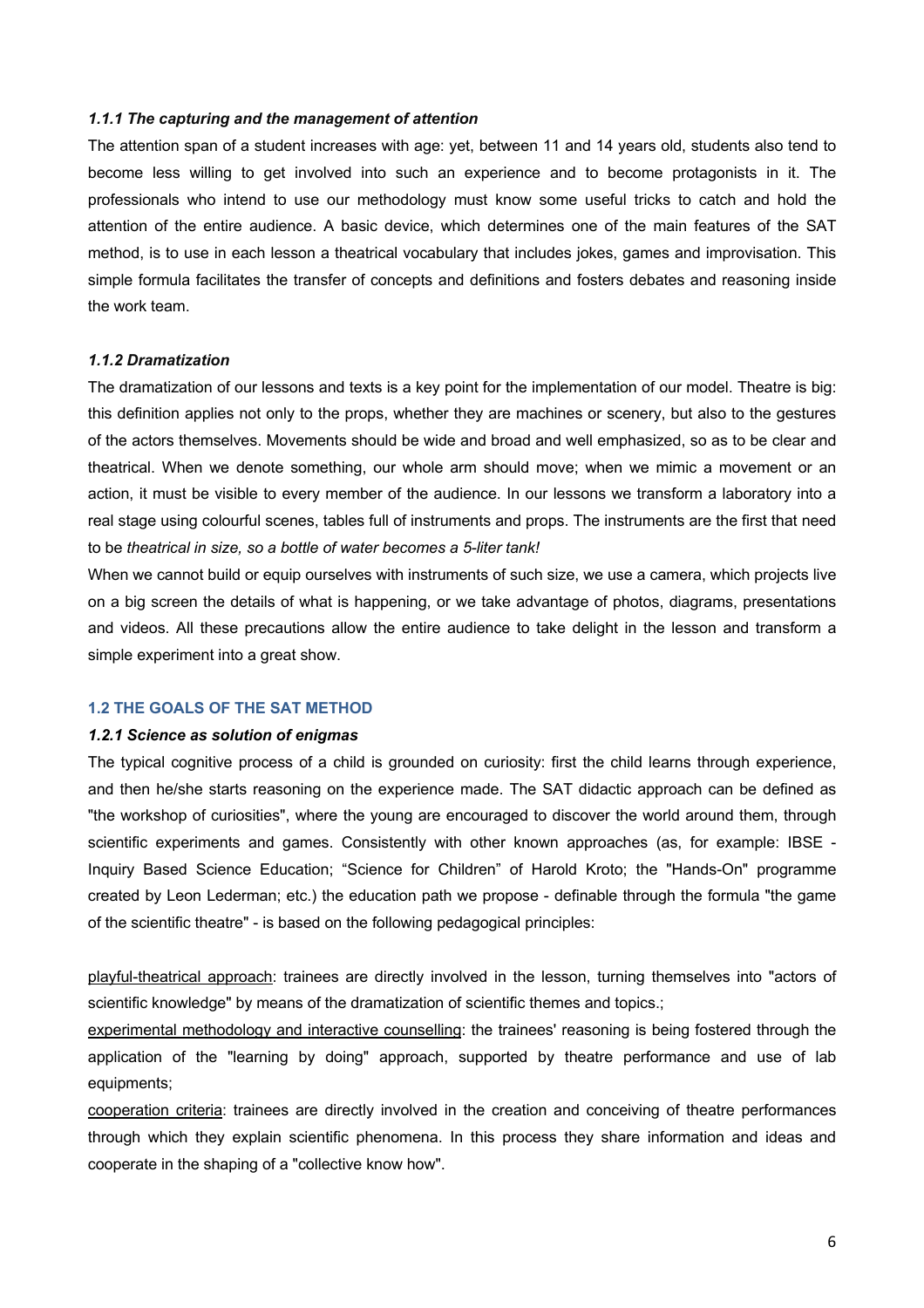In this frame, the main goals of the SAT approach are the following.

# *1st. To make trainees understand the concept of "accuracy" implied by Science itself: the charm, appeal and beauty of Science lie in its precision.*

One of the most engaging experiments is the one about the mixing of polar and non polar liquids (liquids that can or cannot be combined with water). Before starting the experiment, students are told to work in pairs and simultaneously, since we want to show them that a scientific experiment must always be reproducible: if someone living in Rome makes an experiment and obtains certain results, the same results have to be obtained by a person living in Riga, if he/she makes exactly the same experiment.

#### *2nd. Personal and common learning*

Whatever topic, theme, lesson, experiment or game the facilitator is approaching, it is important to involve and help each trainee and the whole group to "understand". If they do not know the answer to a specific question, if they have not grasped a concept, the facilitator has the task to lead each student and the entire group in finding the solution, using each one's abilities. For example, if it is necessary, the facilitator will have to repeat the experiment again and again, or stimulate trainees in making logical associations, etc.

#### *3rd. Everybody must feel at ease*

The atmosphere is important: the more relaxed it is, the better it is for everybody (facilitator included!). Trainees will be more inclined to pay attention and understand; the facilitator will be more efficient in making the group work and achieve "learning outcomes". But what are the main elements to consider so that the group feel comfortable? First of all, compared to traditional education, the facilitator benefits from the fact that no grades or marking are foreseen. He/she must respect everybody: it means that he/she must be able to involve - at the same level - all trainees, even the ones with specific problems and difficulties. Furthermore, he/she must incentivize the exchange of opinions between trainees: challenge and competition are positive feelings and attitudes if correctly managed and educated. The facilitator has to make trainees understand that everything that happens in the workshop, the work and the results of each one represent an opportunity for the group to learn something. That is why "games" are important and "playing" is important. It is advisable also to reward trainees with "gadgets" (that must be consistent with the work that trainees are doing).

#### *4th. Take advantage of previous knowledge and informal reasoning of participants*

The understanding of the world around us depends on knowledge. This knowledge is partly instinctive and partly influenced by one's own socio-cultural background. Informal reasoning, unlike formal reasoning, takes into account all the implicit elements of a problem or of an experimental situation. The use of both these aspects allows the full involvement of a young person, everything he/she knows and is able to do: the trainee learns and understands that his/her "reasoning modality" can be of support to make and understand scientific contents; he/she learns that the conceptions he/she holds about reality can naturally evolve and turn into scientific concepts. This is possible when one rationally looks for an answer to the questions arising during the experimental phase. Science is not far from our daily life!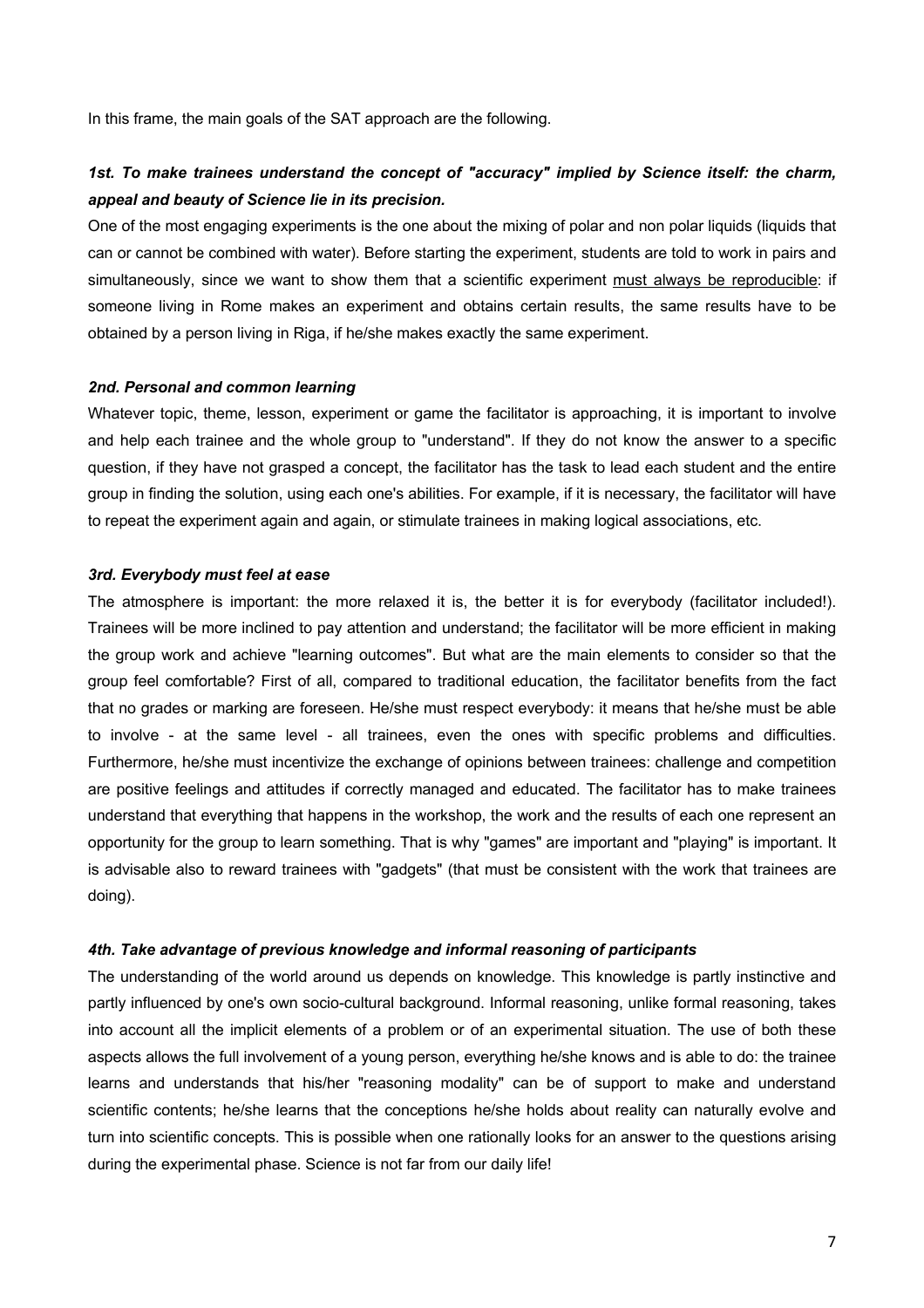#### *1.2.2 Maieutics and the scientific method: a collaborative construction of knowledge*

The most practical way to assimilate a concept is to make students deduce and express it, starting from the observation of a phenomenon and then guiding them with questions, conveniently directing the dialogue: an application of the Socratic *maiuetic* method.

Often, talking about science, especially Mathematics and Physics, a common mistake is to fall into abstract formulas and data, which only have mnemonic value for young people/students/trainees. Nevertheless, while noting the importance of formulas and definitions in Science, we have developed a set of methods aimed at reversing the conventional teaching process. We reverse the order of abstract concept and its practical application, so that one no longer has a formula or a theorem to be proved but a phenomenon from which you extrapolate a law. Understanding the goals and the tasks of scientific matters is one of the first moments in which students are involved. Merely stating a definition or a law, which will often be ambiguous for someone who hears it for the first time, may prove fruitless. The matter we are facing is not defined only by the use of words of known meaning, but also by an example which allows trainees to clarify in a certain and very practical way what we are focusing on. Trainees are carefully guided, through a series of appropriate questions, to the logical deduction of the reasons at the base of the observed system.

The aim is to bring students to fully immerse themselves in the process of discovery, till they forget that the phenomenon observed has already been explained and demonstrated: it is the enthusiasm of the whole group that leads each single student to assimilate the information in a deeper way, without rote memorizing.

#### **1.3 THE DESIGN OF A "SAT LESSON"**

Please be accurate in planning your lesson-event. The design of a lesson starts from the selection of a theme that must be consistent with the education curriculum followed by the students. Once the topic has been chosen, it must be studied taking into account different points of view (i.e. scientific, environmental, historical and mythological) if that is the case. Then, the facilitator/educator/teacher selects experiments that are useful to make trainees understand notions strictly linked to the chosen topic, following two main criteria: they must be suitable for the students' level of knowledge and they must be suitable for dramatization (this means they must be "intriguing", so as to show the scientific phenomenon being analysed in a surprising and spectacular way).

If possible, create a story around the experiment, so as to capture the student's curiosity and attention. Please remember that the goal is to help trainees to more easily understand the scientific notion you want to "hand over", so, do simple things: your "audience" must clearly understand what is happening (during the experiment), what is the problem/query that is being addressed so as to contribute to the inference of the solution/answer. Also remember that the experiment must be understandable by everybody, not only by the more capable students!

The experiment must be visible to everybody so, if necessary, use a projector to show it on a screen. If possible, use everything you can to make your lesson spectacular, as if you were on a stage: costumes, lights, music, etc.

The rhythm of the lesson is very important: trainees must pay attention from the beginning to the end, so, it is advisable - in the planning phase - to write the "script" of the lesson paying attention to all details.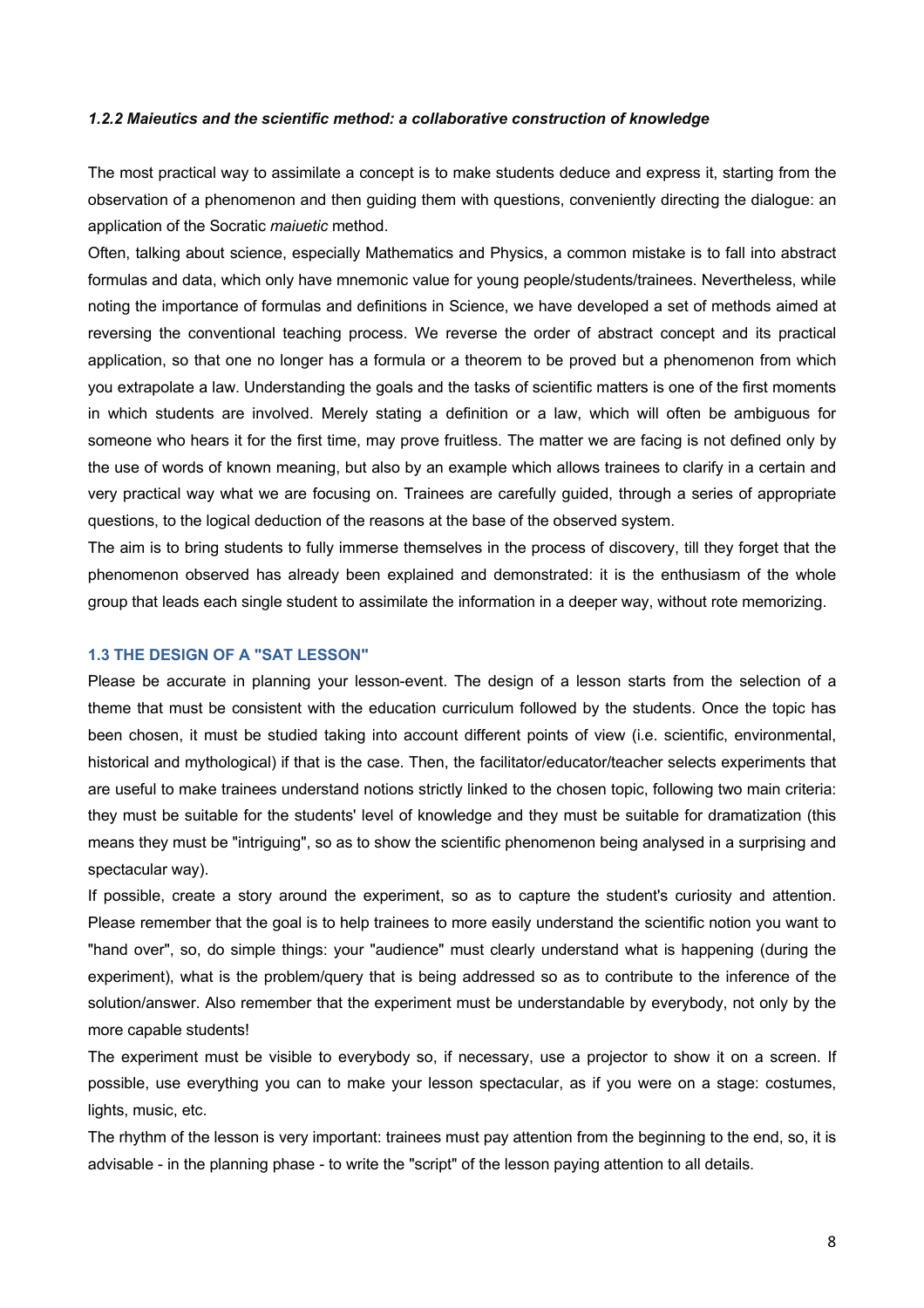Also the involvement and active participation of the audience (trainees) is important, that is why it is advisable to foresee in the script the making of questions and games addressed to trainees themselves.

*The guidelines necessary to develop an innovative and efficiently dramatized lesson:*

- 1. Identification of the topic;
- 2. Identification of the experiments which have to illustrate the scientific topic; they will be chosen in relation to comprehensibility, feasibility and showmanship;
- 3. Writing a script: the "scriptwriter" must possess or acquire skills and flexibility in Science and Education;
- 4. Creation of a set design and of multimedia supports which attract and involve the audience;
- 5. Choice of the proper facilitators who will:
	- learn how to relate within a workgroup;
	- overcome trainees' psychological obstacles: inhibitions, fears, uncertainties, shame;
	- gain self-control and self-confidence;
	- give vent to their creativity;
	- increase the sense of responsibility towards the working group and the final result to be obtained;
	- have a scientific and/or theatrical professional qualification.

# **1.4 THE MINDSET OF THE FACILITATOR**

# According to Maria Montessori:

"*the study of the conditions necessary for the development of spontaneous activities of the individual, is the art of inspiring joy and enthusiasm for the job. The stress of work, the study of learning is the result of the interest and nothing can be assimilated without effort (...). But effort is the bringing into action of the individual's entire energy, and this happens only where interest is felt (…). An educator who succeeds in evoking interest – interest leading to choice of some action and the carrying out of it with the whole energy of the chooser, all his constructive enthusiasm – such an educator has awakened a man to life*". (M. Montessori, "Introduction" to *Psychogeometry*)

Whether you work with a particularly frantic class or with an extremely passive one, be these Primary, Secondary Low or High School students, one of the key points for a successful lesson is to forget all that is obvious to us.

The facilitators need to be the first who have to wonder about what they are going to show students.

Enthusiasm is contagious and if the very teacher is not surprised and does not add emotions to what he/she wants to convey, even students will just acknowledge a simple sterile fact: the rainbow becomes only a sequence of shades of red, green and blue.

These lessons are not always easy to be kept; often we are presented with challenging classes with which it is difficult to properly interact. The facilitator's surrender should not be an option.

Also in this case there are some expedients useful to manage an audience, a class, or even a single problematic fellow.

**Each group has its own** *leader***, to recognize him/her is one of the key points for the best performance of a lesson.**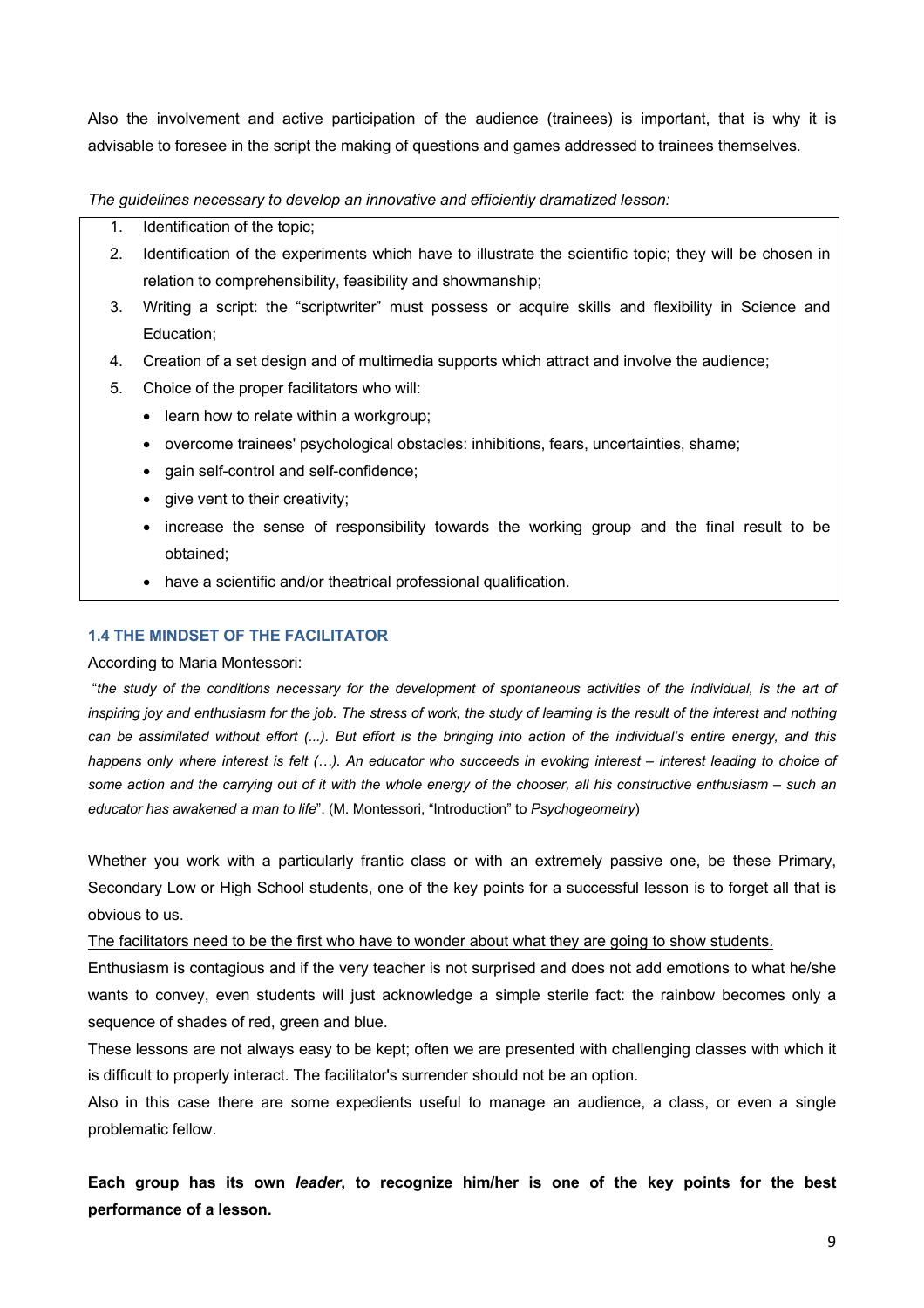The simplest solution is to transfer popularity and power from the "heckler" to the facilitator who holds the lesson; the positive outcome of this process involves the recognition of a new leader figure. The risk of this method is to exclude and isolate the heckler, so this must be absolutely avoided except in extreme cases. However, the best option is the simplest one: to be able to involve the "problematic" member; in this way all other students will lose their fear of exposure and will be able to benefit from the lesson in the way it has been conceived.

# **All teachers/trainers/educators know that, in a group of students, when they ask a question there will be the usual two or three persons who will answer.**

Even here we have subverted the classical order, avoiding "punishing" a lack of knowledge and at the same time trying to reward the preparation of the student. We help each student with calm and logic, even the least gifted, to succeed in deducting a concept or a definition. Prizes are a great incentive to ensure that the group is involved: we are not talking about the formulation of a mark: rather we offer something concrete as, for example, a poster of the periodic table of the elements, transformed into a big colourful cartoon.

# **The facilitator must be able to create a working environment which constantly feeds the already deep-rooted interest in the young.**

A prerequisite for the optimal success of teaching is in fact to bet on the spontaneous interest of the young, on their natural impulse to act and learn. If placed in a suitable environment, according to their own personal development path, students kindle an interest in learning, working, building, carrying out the activities started, testing their strength, measuring and controlling it.

# **Whoever is embarking on the road of playful learning in Science should know how important words are.**

Language is a factor which must be given great care: beginning with the drafting of the script, as well as in the testing stages, we proceed with the understanding that the communication intentions have to be clear, arouse curiosity and interest, and above all must give the correct scientific information so that the audience is aware of it in a complete and exhaustive way. How do you explain simply things which are complex? How do you universalize the rule of Albert Einstein: "If I can explain it to my barber then it means that I have understood it too"?

Concrete experience, imagination, and the search for simple explanations of natural phenomena, become essential tools to understand, broaden knowledge, create curiosity. All this should not prevent the operator from maintaining a scientific rigor which guarantees the cultural and the educational value of the operation.

# **1.5 THE ART OF NARRATING**

The art of storytelling has always been an essential component of human nature: stories, metaphors, myths and legends have been used since ancient times as a means of communication and teaching, to convey information and knowledge. Ancient storytellers, in transmitting their wisdom so that others could learn it and benefit from it, had to make sure that the lesson would have been learned and understood by those who listened to it. To meet this need, narrators discovered that the best way to emphasize information, and at the same time help its recall, was to create in the audience's minds fantastic and vivid images into which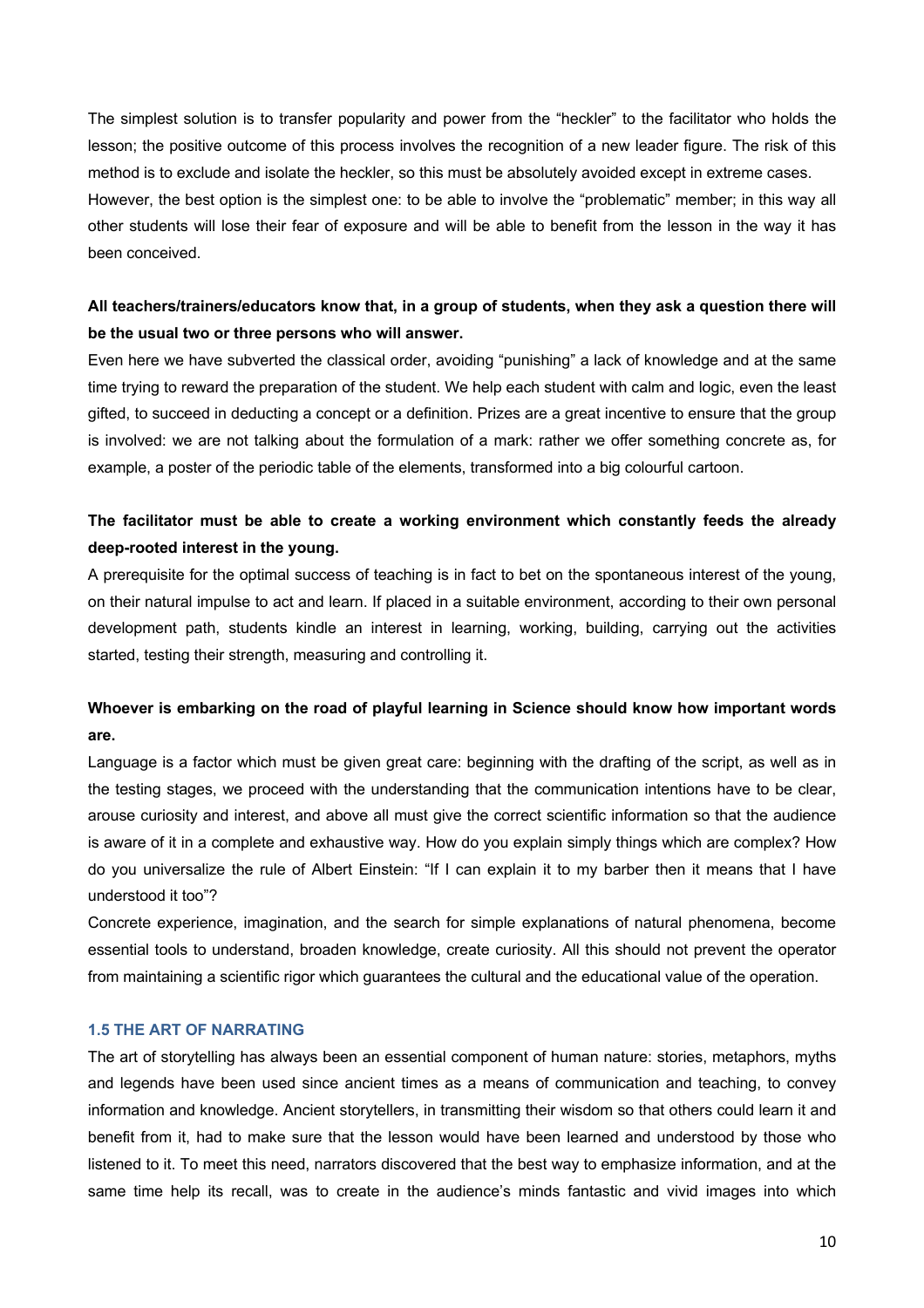information was woven. By dressing up Science with a light touch of drama or play, we can convey knowledge with a new and interactive formula: through a series of experiments and multimedia supports, students will get acquainted with terms, laws and instruments while having fun, and thus awakening their curiosity about the world, about the forces which govern it and the elements it is made of. Of course, not all the participants will follow on to become scientists, but it is proved that a good number of them will continue to cultivate the love for science, once they will consider it not a sterile academic subject but a means to better understand the physical reality in which they live. SAT methodology focuses on the testing and understanding of physical phenomena, through a "scientific" gym aimed at developing personal cognitive and creative abilities.

*We are what we know. This is SAT.*

# *Key points of SAT model:*

- *1. The involvement of all participants with strategies to get attention.*
- *2. The transformation of abstract concepts into stories, games, practical examples.*
- *3. The execution of many experiments aimed at:*
	- a. involving the participants;
	- b. stimulating sensory impressions;
	- c. using these sensory impressions as a starting point to:
		- i. build definitions;
		- ii. formulate hypotheses (to stimulate creativity and the spirit of observation);
		- iii. start a logical deduction;
		- iv. check the deductions made when starting from the hypotheses.
- *4. The implementation of a theatrical dimension, through the use of a media and multimedia stage, with experimental demonstrations designed for the purpose.*
- 5. *The facilitators:*
	- a. know and use the language of drama;
	- b. are familiar with the subjects to be transferred to the students;
	- c. know how to use scene tools, whether they be experiments or otherwise;
	- d. know how to remove young people's resistances and how to manage the group;
	- e. know how to obtain and regulate attention, properly managing peaks and relaxation moments;
	- f. know how to use the Socratic and the scientific method; they should repudiate "ready" notions, encourage participants to construct concepts and deduce from experimental observation.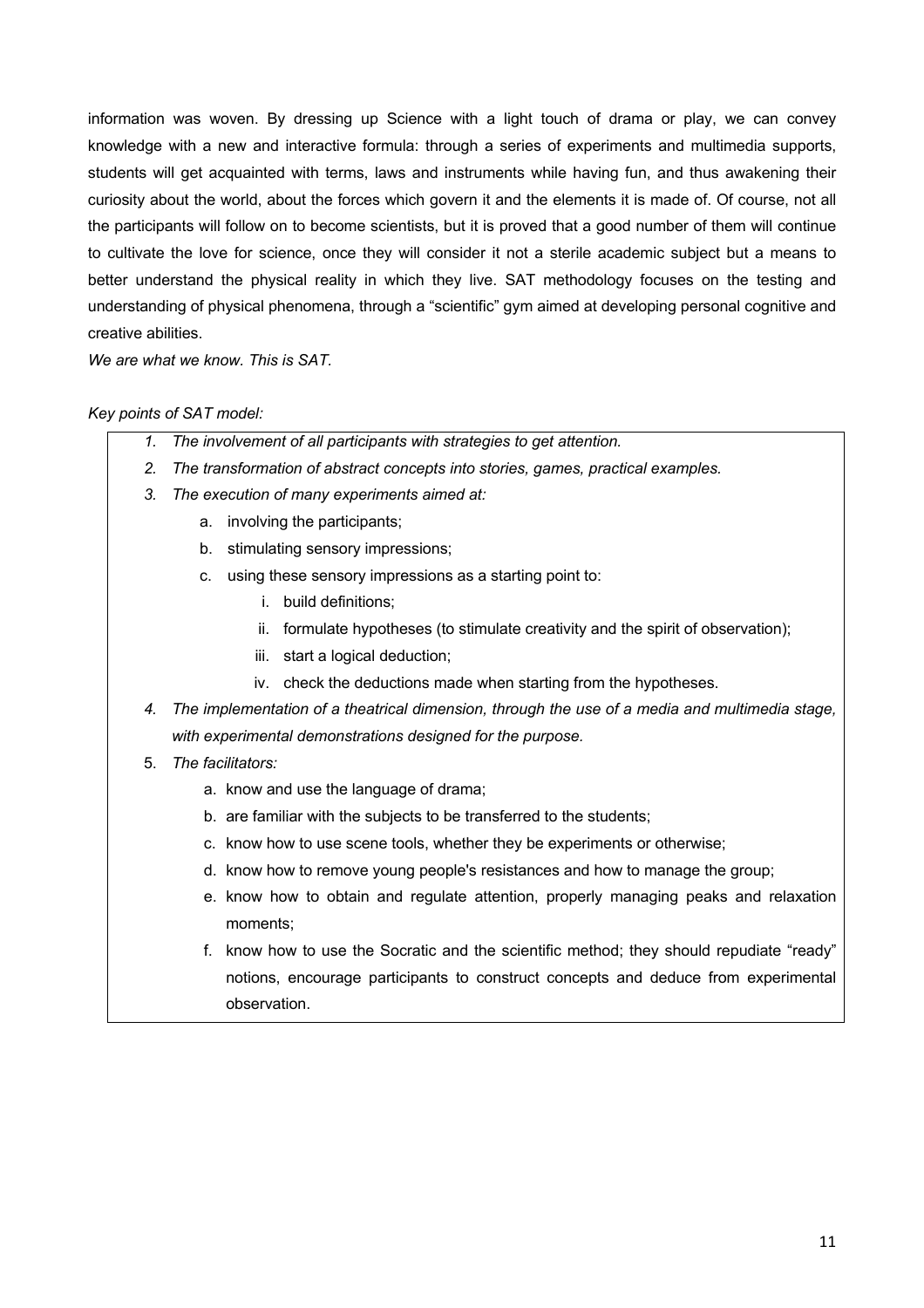# **2. TEACHING SCIENCE**

In this chapter we will analyse the importance of scientific knowledge and of learning science through direct experience. We will analyse the inherent difficulties in transmitting science and we will discuss some of the difficulties encountered by students at different stages of their schooling.

# **2.1. GOALS OF TEACHING SCIENCE**

#### *2.1.1 The necessity of promoting science*

The PISA (Programme for International Student Assessment) is a project of the OECD (Organization for Economic Cooperation and Development) that aims to assess 15-year-old students of all member states in three areas: reading, mathematics and science. The assessment is carried out every three years and the comparison with previous tests, in the eyes of the Organization, is a means to evaluate the efficacy of each country's education policies. One of the official goals of the member states is to reach, by 2020, a percentage of 15% or less of students with a "low achievement" in the three areas.

In 2012 the European Commission published a document (EU2012) discussing the results of EU countries in the 2012 test as compared to the same countries in the 2009 test. The results showed that for mathematics there was a significant lag in the progress towards the expected goal, while reading and science were more in line with what was needed to reach the 2020 goal. It was also pointed out that overall progress was nonetheless slow and there were strong disparities between different members of the Union. Stress was put on how results of the 15-year-olds were strongly influenced by their socioeconomic conditions, the fact they were first- or second-generation immigrants and the positive effect of early schooling. The vast disparity between countries of the Union, as well as the disparity between different parts of the same country in many member states reveals the necessity of a more structured and organic approach to teaching, particularly in the field we are interested in: science.

As an example, in Italy, where the SAT project originated, there is a common deficit of scientific knowledge, so much so that media frequently use the expression "scientific illiteracy in Italy". This situation leads to a general estrangement from scientific issues, to the point that when choices (typically: policies) arise on themes that are related to science common reactions are lack of interest, uncritical support of extremist positions or credulity towards pseudo-scientific ideas.

The methodology of science is capable of developing in people the capacity to solve problems, to conjecture solutions and to find the best one, evaluating them all through logic reasoning, experience and the search for inner contradictions; it develops the refusal of uncritical acceptance of an idea (especially the authority principle) and the understanding and, if possible, the quantification of the uncertainty that is tied to a solution. This methodology, this *forma mentis*, is often not understood by people in general and is consequently not used, despite its fundamental importance even in many areas that are not strictly scientific, but are overall tied to the furthering of knowledge and the bettering of life in a community.

It is thus necessary to face the problem of how to improve the situation, of how to integrate the teaching of science as it is done in school with other initiatives that are typically presented as extra-curricular activities. In this purview many methodologies have been explored, even unconventional ones, examining their efficacy and adapting them according to the results.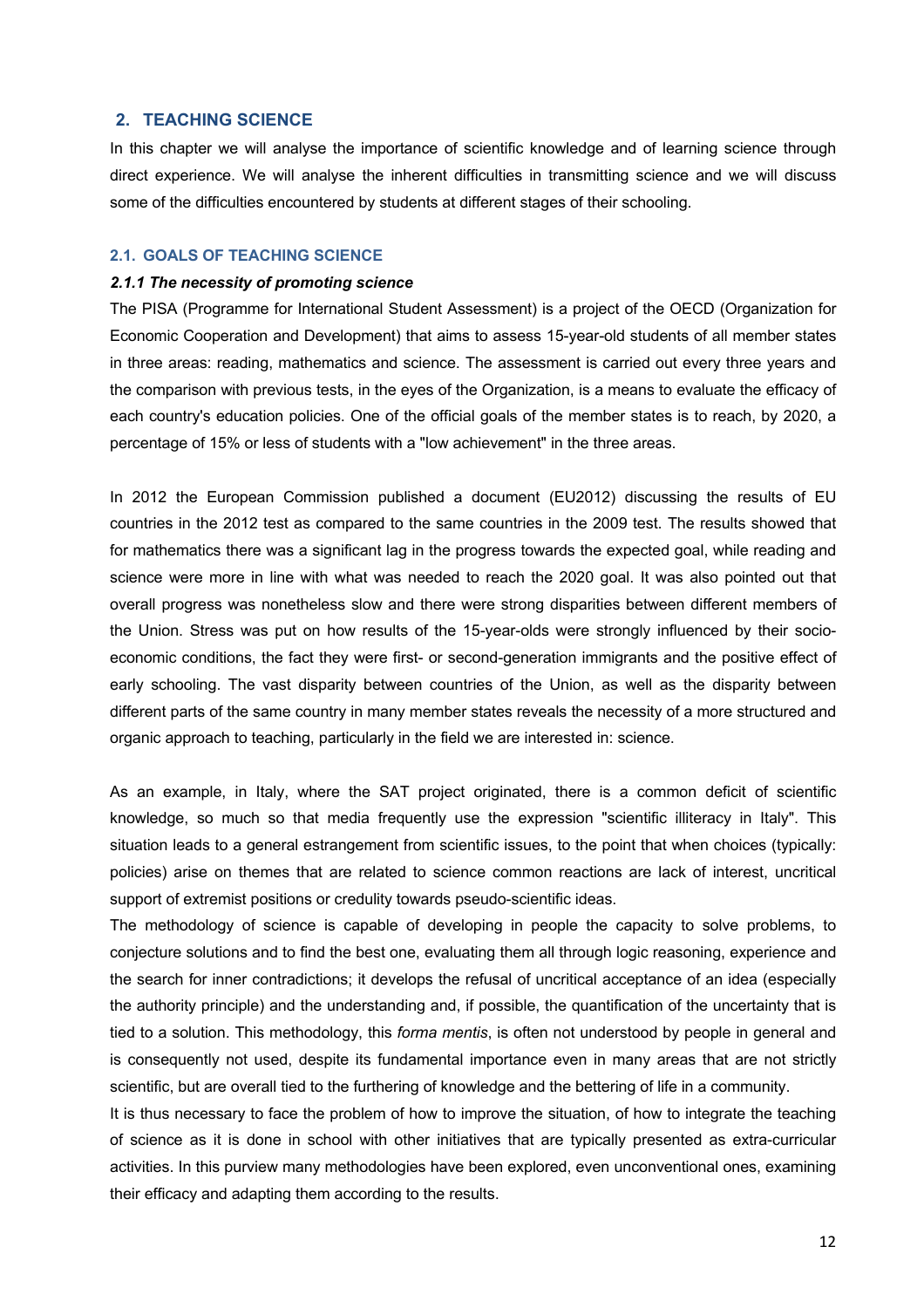#### *2.1.2 The importance of experiments in the natural sciences*

Modern science (which is conventionally made to start with Galileo) rests on the concept of *experiment*, on its repeatability and on its universality. Experimental setups are carefully designed so as to discriminate between different hypothesis on the way nature works: the experiment (or, generally speaking, a series of experiments) will give the possibility of choosing univocally the correct interpretation of the workings of a natural phenomenon, and it will be the same for any man in any part of the world (*repeatability*); it will manifest as a measure, and the language with which a certain phenomenon is described and analysed is that of *mathematics* and/or *geometry*; most importantly, the experiment will give as a result its *degree of uncertainty*, a measure of how much the information is precise and, conversely, of how much still remains unknown.

If natural science (that which attempts to describe the physical world) is then experimental by definition, the experience of executing an experiment must be at the centre of its teaching. As we will see in the next section, the possibility of learning through an experiment reflects onto the single pupils what has been the historic journey of the scientific process: students often have pre-existing ideas on how the world works, ideas that are not necessarily fully correct. Presenting them with experiments that demonstrate certain physical or chemical laws allows them to live the same experience the original discoverers did: to experience in person, hands-on, how nature really behaves. This helps them to eliminate possible incorrect or incomplete ideas they might have had, substituting or integrating them with the correct ideas. But unlike a frontal lesson, their learning will not be passive, but active: they themselves become the "discoverers" of the phenomenon they are studying and the concept they have learned is necessarily impressed more deeply in them.

Moreover the experience of the scientific method represents a fundamental component of the baggage of knowledge that we wish to transmit to students: whatever the subject or subjects they will choose to study and whatever their future profession, the experience of scientific reasoning and of researching through "reasoned experiments" (in Galileo's words) become a fundamental element of maturity and a powerful tool available to the young citizen.

#### **2.2. A COMPARISON OF TEACHING METHODOLOGIES**

We have spoken about how important it is, even culturally, to transmit scientific knowledge and of the importance of experiments, both conceptually (science is based on experimental verification) and didactically (laboratory experience allows pupils to "touch with their own hands", to verify in a real situation the theories they have learned and to observe the difficulties and errors that are always involved in a real measurement). But even if this idea of transmitting science in a complete way is taken for granted, the problem arises of *how* to transmit it. In this section we intend to briefly touch on some results of research in the field of teaching in general and of the teaching of science in particular: these results, that are the fruit of research dating back to the first decades of the last century, have raised awareness on the necessity to revise or integrate many methodologies that are still at the base of how science is taught in schools.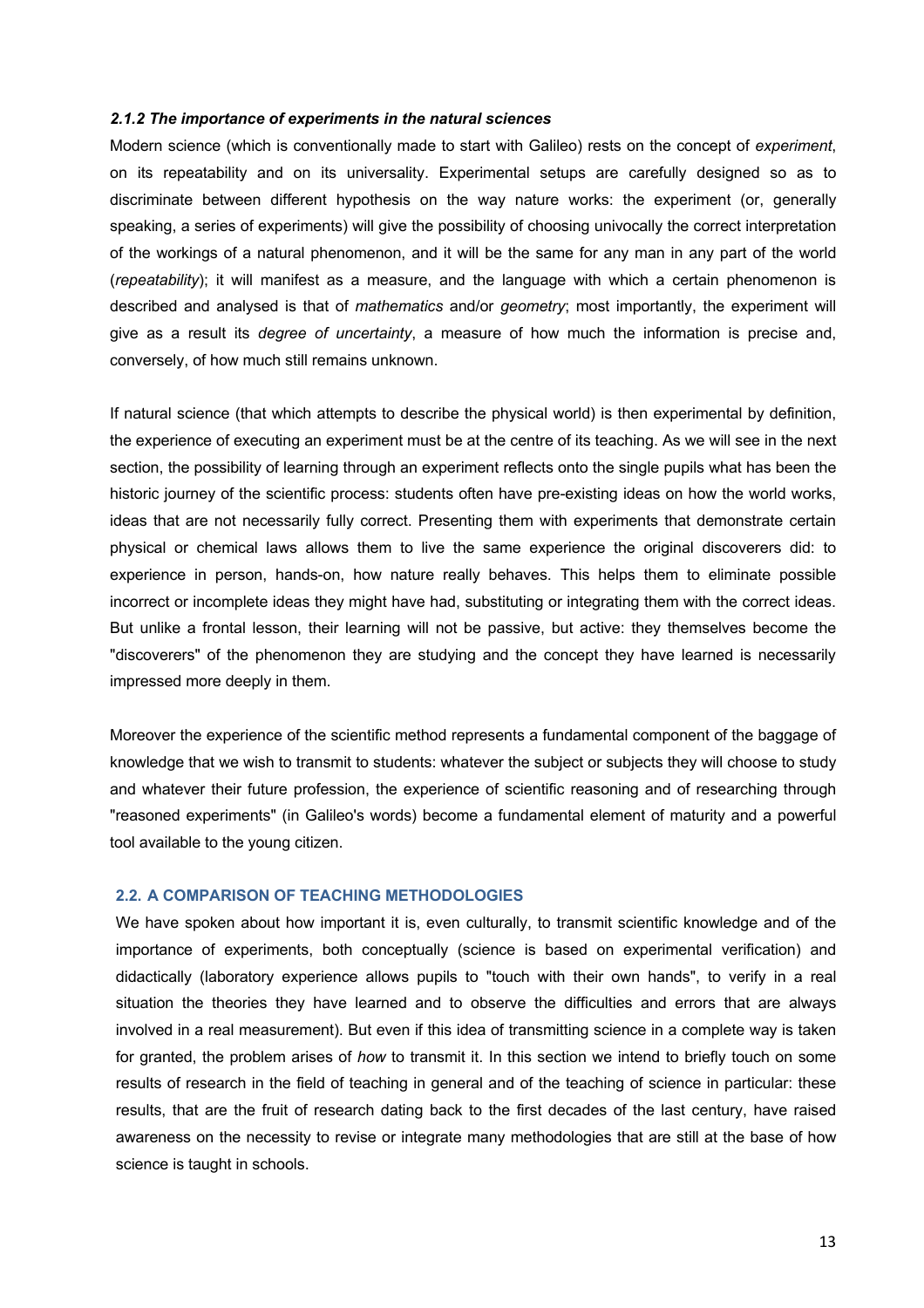# *2.2.1. Comparing traditional teaching and constructivism*

In the third chapter of her book (*Difficulties with mathematics*, Zan, 2007), Rosetta Zan highlights how traditional teaching is based on a "model of learning according to which it is possible to simply transfer knowledge from one subject (the teacher) to another (the pupil)". In this context the only question is how best to effect this transfer. The role of communication, which is primary, is often underestimated, implicitly confiding in the capacity of language to completely transmit the information: especially in the field of the sciences, which are thought to have, by definition, a formal language that is well-structured, rigorous and free of ambiguities. In this context there are no problems in explaining the subject: the pupil is a container into which information is siphoned. Any "error" in the siphoning will be due only to the deficiencies of the pupil (insufficient commitment, inability, etc.) or to insufficient explanations, the remedy to which is to repeat or integrate the explanation, but always within the same framework (Figure 2-1).



*Figure 2-1: the concept of traditional learning*

Zan, on the other hand, reports many of the studies that, in recent decades, have completely revised this model of learning, especially those of Gardner on teaching mathematics. What emerges is an approach to learning that has been dubbed *contructivism*: far from being empty containers, pupils (and human beings in general) are active subjects that *construct* or *build* and interpretation of the reality that surrounds them, creating relations, rules and interpretations. Already at the age of five or six, children have developed proper theories about three aspects of reality: matter (objects), life (living beings) and mind (human beings) (Gardner, 1991). They use these theories to interpret reality and they build them by comparing their experiences, making hypothesis and constructing theories that tie these experiences together and explain them. Often, at this age, conflicting and contradictory theories can coexist, and children do not perceive they are contradictory because they pertain to different areas (one way of reasoning on one subject is not in conflict with an opposite way of reasoning on a different subject: in technical terms we say that the *context* and *scope* direct the mode of reasoning).

Knowledge is thus *constructed*, as years pass, through the constant comparison with reality, searching for interpretations and theories that can explain the world we confront ourselves with: and this process starts in early infancy.

The natural consequence of this is that when teaching we are not faced by an empty container that must be filled, but by a thinking human being who already possesses a precise set of theories, knowledge and mental processes that can potentially be in conflict with the knowledge we, as teacher, want to impart; and this, we must stress, is true even at a very early age.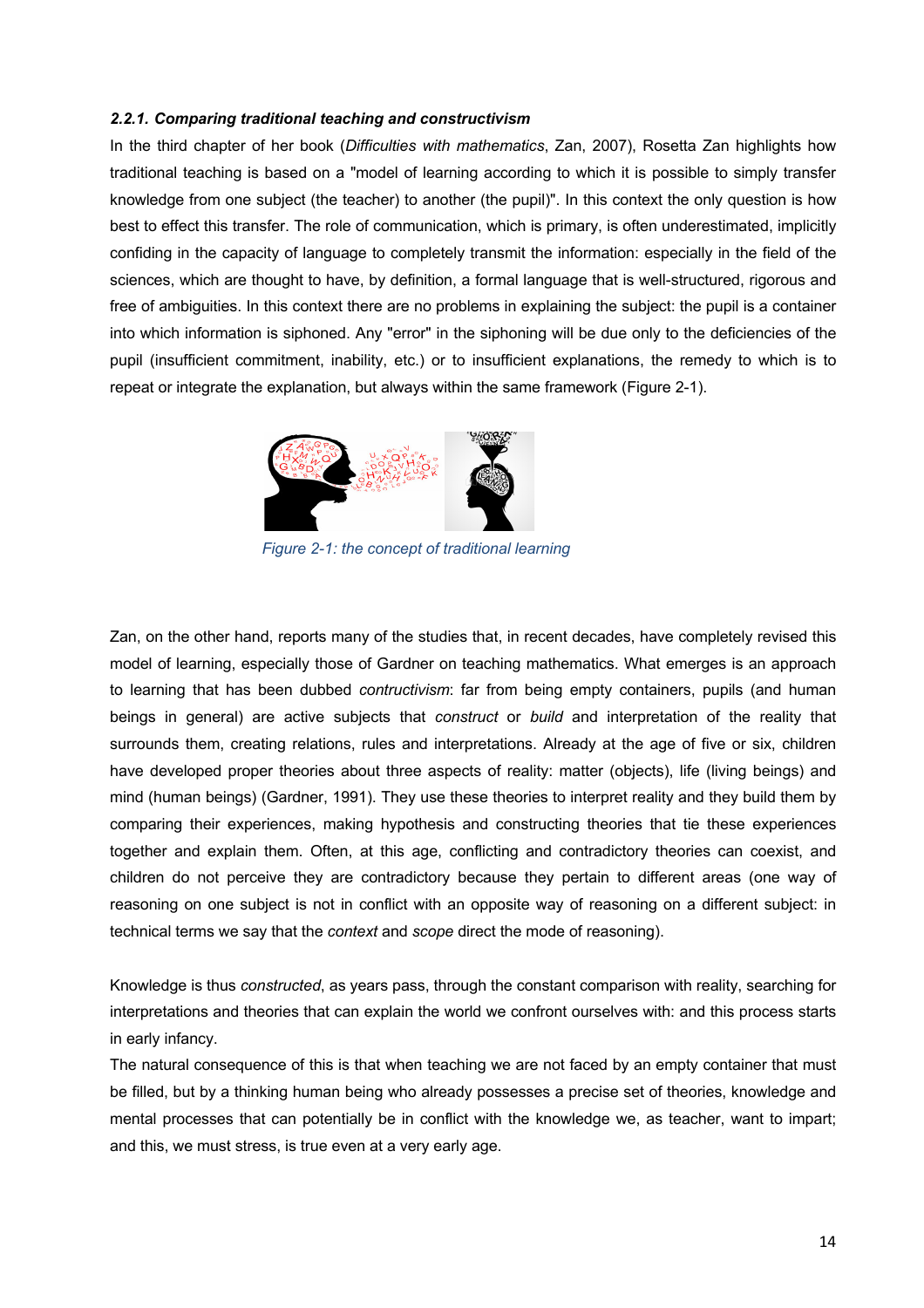If we are not aware of the array of previous knowledge of the pupil, we risk either not being able to impart the knowledge or to impart it superficially: the pupil will learn passively the "rules" and the "notions" of our subject, but will not make his own the cultural whole, the "way of thinking" that is the main asset and result of the study of scientific subjects.

An extra drawback is also the fact that in many school tests and exams the attention is focused more on the result rather than on the procedure used to obtain it.



*Figure 2-2: the answer given by 30% of the people interviewed to a test by McCloskey on the trajectory of a ball when exiting a spiral tube.*

On this subject there are the extremely interesting results of a series of tests by McCloskey (1983), as reported by Schoenfield (1985), on notions of physics. In one of these tests the subjects were asked to draw the trajectory of a ball pushed with a strong force into a spiral-shaped tube on its exit: 30% of the subjects drew results like that shown in Figure 2-2. The most surprising fact is that half of these had followed courses in physics! Schoenfield comments that probably the results would have been different if the problem had been given in the typical context of a physics problem (with start and end velocities, coordinates, etc.): the "traditional" context of a "physics test" would have "re-activated", at least in subjects who had followed physics courses, the concepts they had studied when studying dynamics and they would have then used them. But this underscored that the learning process of these subjects had not acted sufficiently deeply to prompt a reorganisation and restructuring of basic notions of dynamics.

Other studies have confirmed how the same problems, of mathematics or physics, when given in different contexts activate different interpretations, some "scientific" and others "non-scientific".

Thus, modern authors' scepticism towards the idea that our patterns of thinking can be reduced to the knowledge of a certain number of rules of logic and notions, whose possession is sufficient to naturally proceed in a certain way to solve a scientific problem, is well justified. Gardner (ibidem), in particular, writes that "in almost all students there is the "unschooled" mind of a five-year-old child that is fighting to emerge and express itself".

The natural consequence of this approach is that the teaching of science must set aside time to give the opportunity to students to construct or re-construct their own theories. As a consequence all those activities that help students discover reality through their own personal experience are fundamental, as they give them the possibility to build new concepts and new knowledge.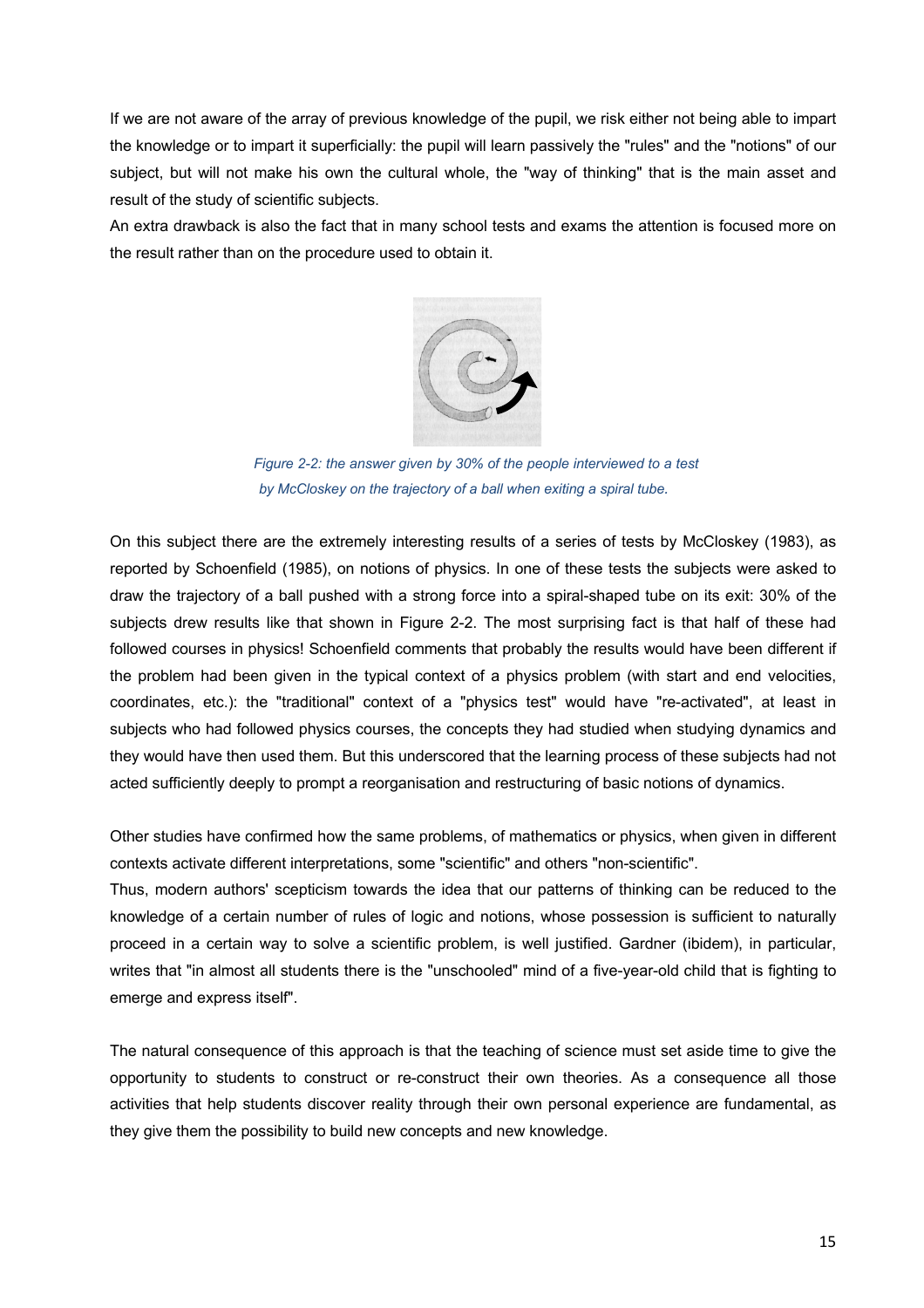#### *2.2.2. Scientific misconceptions and methods to overcome them*

Basing themselves on the contructivist theory outlined in the previous section, many authors speak of "misconceptions", or alternatively of "pre-conceptions" or "alternative conceptions". These are all those theories that are pre-existent at the moment of learning a certain subject in school, and they are the result of organising and using various daily experiences. They are often called "ingenuous theories" because although they have a certain internal coherence, they are not immune from internal contradictions and their validity is limited to the more common daily experiences.

To overcome misconceptions it is necessary first and foremost that they be known. Some misconceptions are known to be particularly widespread. Let us think of the idea that "a heavier object falls faster than a lighter one": although the first proofs of the contrary can be dated back to Galileo, it is still a fairly common idea!

Thus the first step of an educator is to identify what the most common misconceptions are among his students. The second is to develop strategies that allow the students to "experience" counter-examples that bring them to question their misconceptions. These experiences must tackle a precise scientific phenomenon (a precise aspect of chemistry, physics, etc.) and must allow the student to gather experience and reason autonomously on it. The ideal case would be that of experiences in which the students (maybe in small groups) can face a scientific problem and be free to explore it to find solutions, maybe wrong at first, but that they can check until they reach the right conclusions.

The teacher in this way becomes a guide in a problem-solving and learning process that, as it is made by the student himself and is not imposed on him from above, becomes part of his deeper knowledge and not simply a superficial layer that covers deeply embedded misconceptions.

Such an experience is obviously hindered by the strictly regulated schedule of schools: even normal laboratory experiences are inevitably a reduced part of the curricula of subjects like chemistry and physics; how greater is then the problem of trying to introduce a laboratory experience that should be organised as a "free problem" with a vast amount of time available to explore possible solutions.

So it is fundamental to use to the utmost any curricular and extra-curricular opportunity to give students the opportunity to engage in studying sciences in a hands-on, and not simply notion-imparting, way. All possibilities of making laboratory experiences, of any type, should be encouraged to allow that exercise of the "practice" of science that is essential for a correct transmission not only of notions but of the forma mentis that is proper to it.

# *2.2.3. The challenges of scientific teaching towards primary, lower secondary and upper secondary school students*

It is fairly obvious that students of different ages require different approaches when teaching science to them. We will discuss difficulties encountered in the three orders of the Italian school system: primary school ("elementary", 6- to 10-year-olds), lower secondary ("medium"; 11- to 13-year-olds) and upper secondary ("superior", 14- to 18-year-olds).

In elementary school science is taught as a general subject, without dividing it into specific subjects as happens later on in the other orders. At this age the attention of a child is very different from that of an adult: it is thus necessary to stimulate a child's curiosity, which is very strong, so as to draw him towards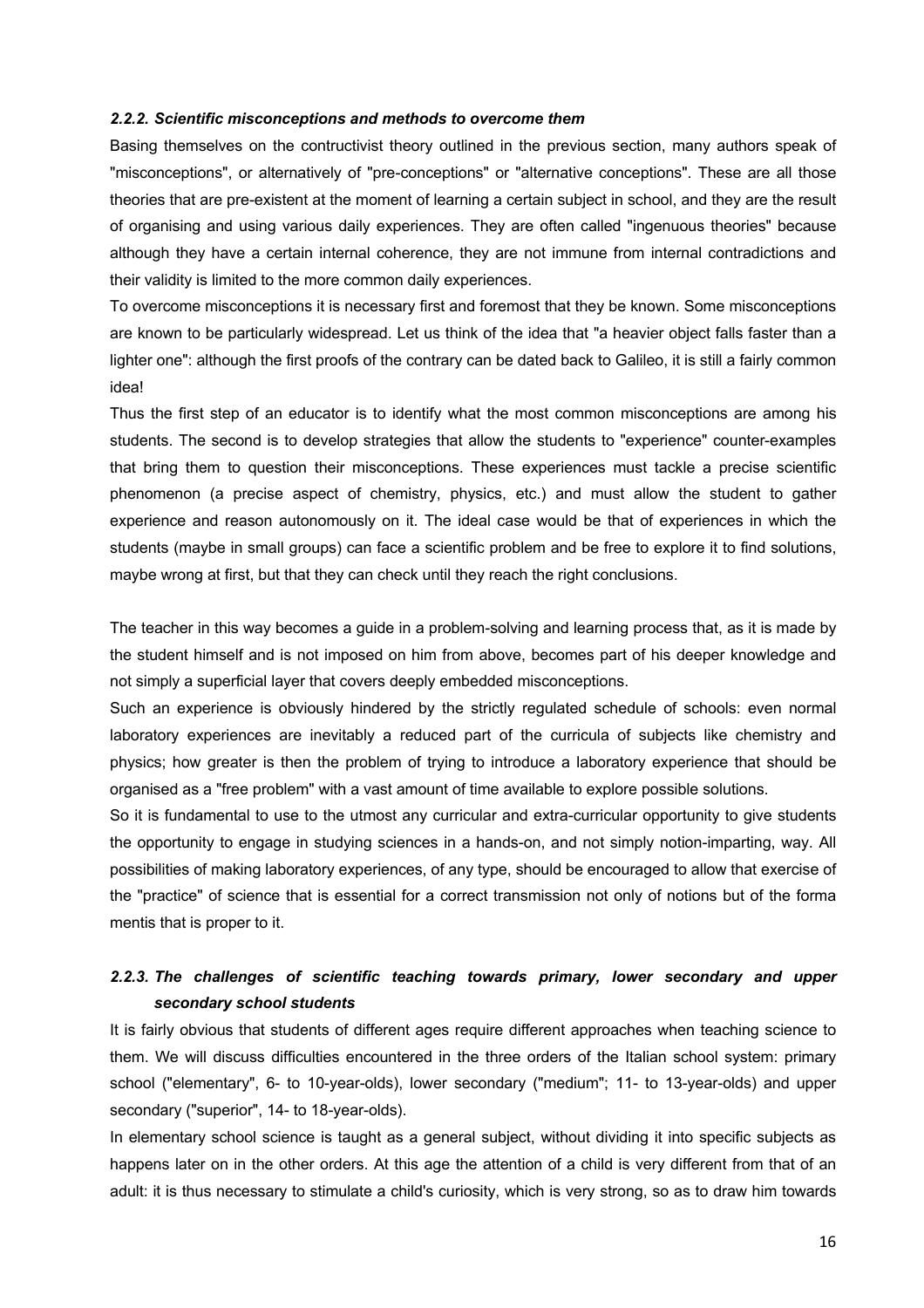learning the subject. This age is also of fundamental importance because, as we indicated previously, it is when the first conceptions and theories about how nature works are formed (and have, indeed, already been partly formed). The elementary school thus represents a priceless opportunity to give pupils who are at the beginning of their journey of learning a tangible experience of how nature works; it means giving them the opportunity of making it a part of their deep-rooted set of knowledge; it means allowing them, in other words, to "build knowledge" with solid bricks and to make it deeply their own. Experiencing shows dedicated to science and having the opportunity of making simple laboratory experiments can therefore be powerful instruments to support teaching in class.

The difficulties are evident too: if, as we will see, schools often lack the funds to maintain science laboratories in the secondary school, where they should be compulsory due to the curriculum, it is obviously unthinkable that primary school structures might have them. On the other hand, the nature of the experiences that can be offered to elementary school pupils should be close to their daily experiences, and not require complicated setups: the simple observation of how bodies fall, how a seed buds, or chemical and physical properties of matter. It is paramount to use all possible opportunities to expose children to the possibility of *experimenting* nature.

The attentive tutor who wishes to involve children of this age group in active science experiences will immediately notice an important problem: the experiments, especially those typically done in a "laboratory" environment, risk appearing like "magic". This risk is obviously higher for smaller children (like those of primary school), but it is a risk that must be run because the attention and curiosity of smaller children *must* be stimulated and scientific experience *must* as a consequence have a wonderful aspect to it. It will be the teacher's difficult job to choose and conduct the experience so that the scientific idea behind it is highlighted, along with what can be learned from it, but at the same time maintaining the sense of wonder tied to it: after all, don't we want to communicate that science *is* beautiful and that nature *is* wonderful, as wonderful as studying it is?

Extra-curricular opportunities of laboratory activities or of generic scientific experiences (among which a themed outing, or the experience of a SAT laboratory) are opportunities that must be taken to get students closer to the practice of science; furthermore, it is fundamental, in this phase, to underscore in every moment *why* things happen in a certain way.

During the three years of lower secondary (medium) school boys and girls have the possibility of accessing the first mathematical and geometrical tools with which they can analyse observed phenomena. Teaching of science remains general (there are no distinct courses) but there is a distinction with the Technology course, which is more centred on practical applications of science.

At this age, many of the spontaneous ideas on "how the world works" have crystallised, and it becomes paramount to activate processes to make them evolve. This is another moment when practical experience can positively impact on transmitting to pupils the "reality" of nature. The scheduling difficulties in finding the time to perform these activities remain.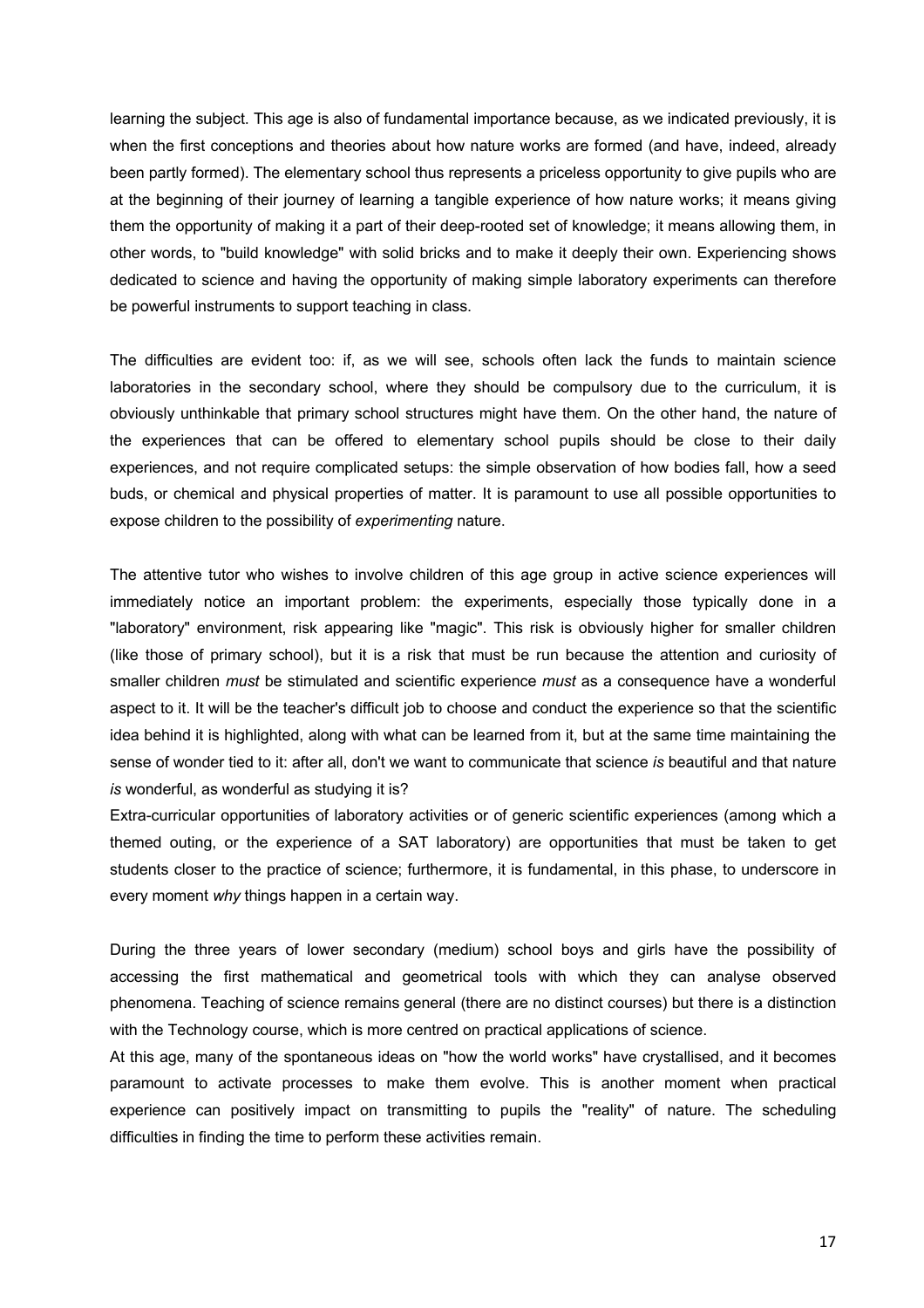In the upper secondary school the different areas of science (biology, chemistry, physics) are introduced separately and more organically. How this is done depends on the programme of the chosen secondary school. The mathematics on the curricula (which in some cases arrive to the point of including the field of calculus) do not always proceed organically with what would be necessary to introduce certain concepts; this is normal: it is unrealistic to expect that differential calculus be introduced as early as the first or second year, when it would theoretically be needed to study kinematics! Moreover, while many schools offering programmes with a "scientific" or "technological" specification (especially so-called "technical" and "professional" institutes) often have adequately equipped spaces to allow students laboratory experiences, this is not always the case with other programmes, where science plays an apparently fundamental role, but remains confined to the teaching of theory, with occasional practical demonstrations: in too many schools the science laboratory (physics/chemistry/biology) is run thanks to the good will of the respective teachers, in the absence of a dedicated technician and with minimal budgets, if it is not outright absent or in decay. If at this level of study it is fundamental to fully introduce the concept of experimental science (and consequently the laboratory experience is also paramount) it is also fundamental that the student have a full understanding of why things happen.

It is thus important that the experiences performed during the year have the following characteristics:

- they must be *important*, in the sense that they must give information on the main topics of the course programme and on the development of a certain topic;
- they must be *structured*, i.e. they must guide the student logically through the understanding of the subject being studied;
- they must be *clear*, i.e. they must give the student the possibility of understanding which part of reality they are explaining the workings of, and how this is being done;
- they must be *attractive*, because they must entice the student to experience them.

Any activity (laboratory, SAT, etc.) must be conceived with the goal of involving the student in the discovery process: the upper secondary school is a great opportunity for boys and girls to build their own scientific knowledge basing it on discovery and observation of the real world, and not on pre-existent misconceptions or on concepts coming from above in a way that is uncritical and purely theoretical so that these concepts, in the end, only remain on the surface of students' knowledge.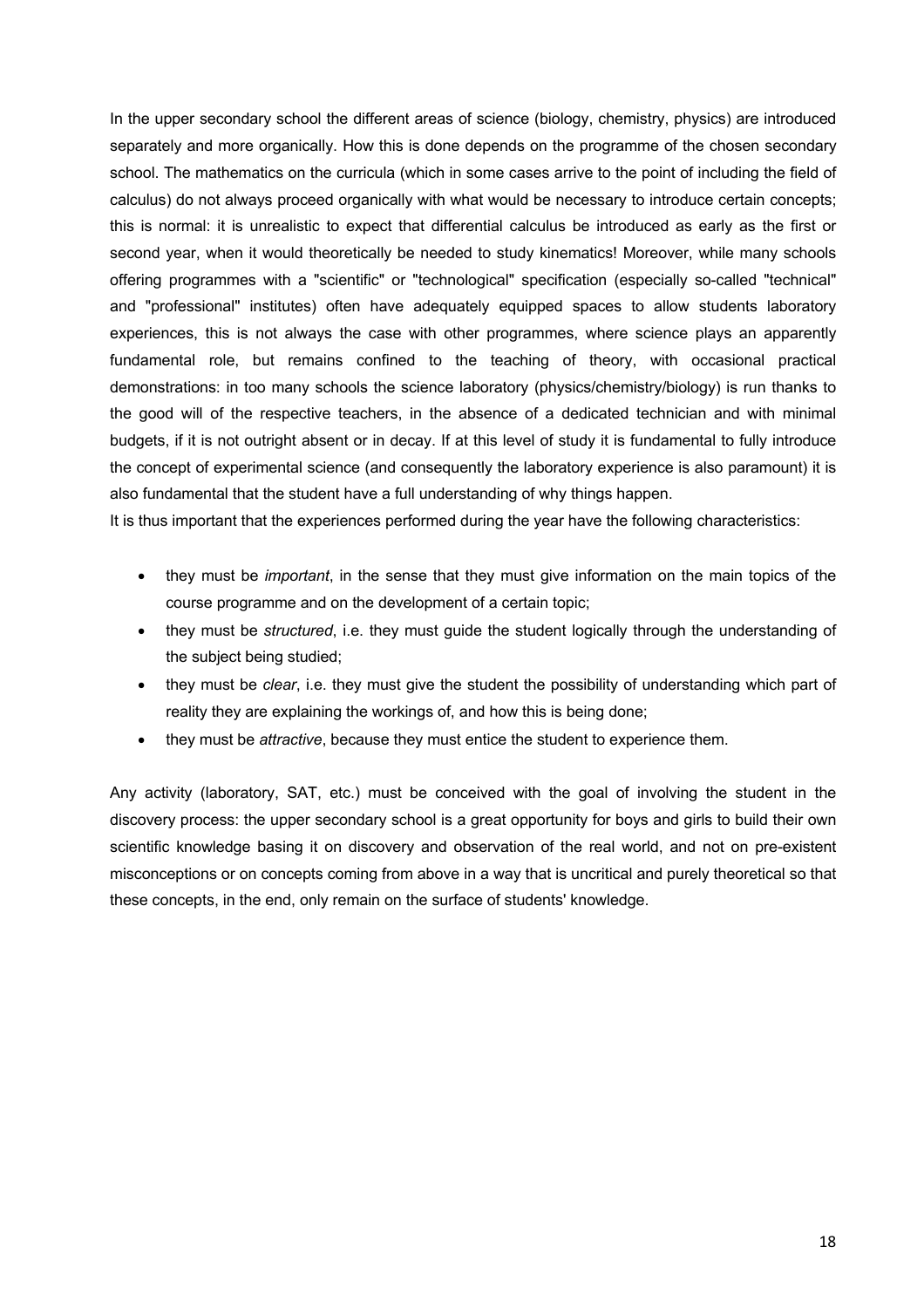# **3. THEATRE IN SCIENCE DIDACTICS: OPPORTUNITIES AND CRITICALITIES**

#### **3.1 THE WRITING OF A SCRIPT**

To write for theatre implies to have a good knowledge of theatre itself, since even if it shares common principles with other writing typologies, it is necessary to keep in mind that theatre Authors write for a tridimensional space, the stage, where real time actions take place.

The dramatist, before elaborating the play, must structure his/her own ideas, working so as to shape them according to the three essential moments characterising theatre writing: initial, core and final phase. Nothing can be left to chance: it is necessary not to make the audience feel awkward. For this reason, each phase should follow and correspond to the emotional flow of the story, so as to keep alive the attention and concentration of the audience.

The novice approaching drama writing must first of all know Aristotle's six elements: **action**, **character**, **ideas**, **language**, **music**, **spectacularity**. In this regard, the novice must take into account some basic aspects:

- the author must always begin from the Character and from his/her evolutions. To have a good idea for a theatre script does not mean to interest the audience, because this interest depends more on the "show" than on the subject. Ideas might be countless and stem from one's own experiences but, actually, what makes ideas efficacious is the way in which they develop: a good idea must suggest a conflict, the personal growth of the character, designing and achieving spectacularity;
- the way the characters speak is important: as in real life, each individual holds a specific expressiveness and a linguistic code. So, the character must be linguistically described, to help the audience identify the character's personality and identity;
- the writer's ability is to reach the audience with the emotions, thoughts, events of the character's life, in a very limited time: the author must know how to confine the necessary unfolding of the events in a short time, respecting the consistency of the story and, so, not creating confusion in the audience.

Perception, feeling and imagination are the roots of writing, but no handbook can teach them: what can be learned is the right way to organise and develop ideas. In the following paragraphs we provide the elements useful to approach a drama script, starting from Aristotle theories up to the reasons which can induce the writer to tell about a specific story or topic. The central thread will be, in any case, the climate of confidence/trust to be created among the author and the audience, by means of the characters and the play-acting.

#### *3.1.1 The starting point*

To start writing a script it is necessary to know the difference between DRAMA - that is the action - and THEATRE, that is the place where the action happens. In a drama, each action causes the following one and is the result (effect) of the preceding one; the actions sequence designs the PLOT. Drama can be defined as the sequence of actions performed by persons in contrast with each other: the clash of ideas, emotions and thoughts will lead to a struggle between conflicting forces and to its final solution. The background of each play is the individuals, so the author must always start from the characters. Before going on, it is necessary to know - at least in general terms - Aristotle's Theory on drama and to analyse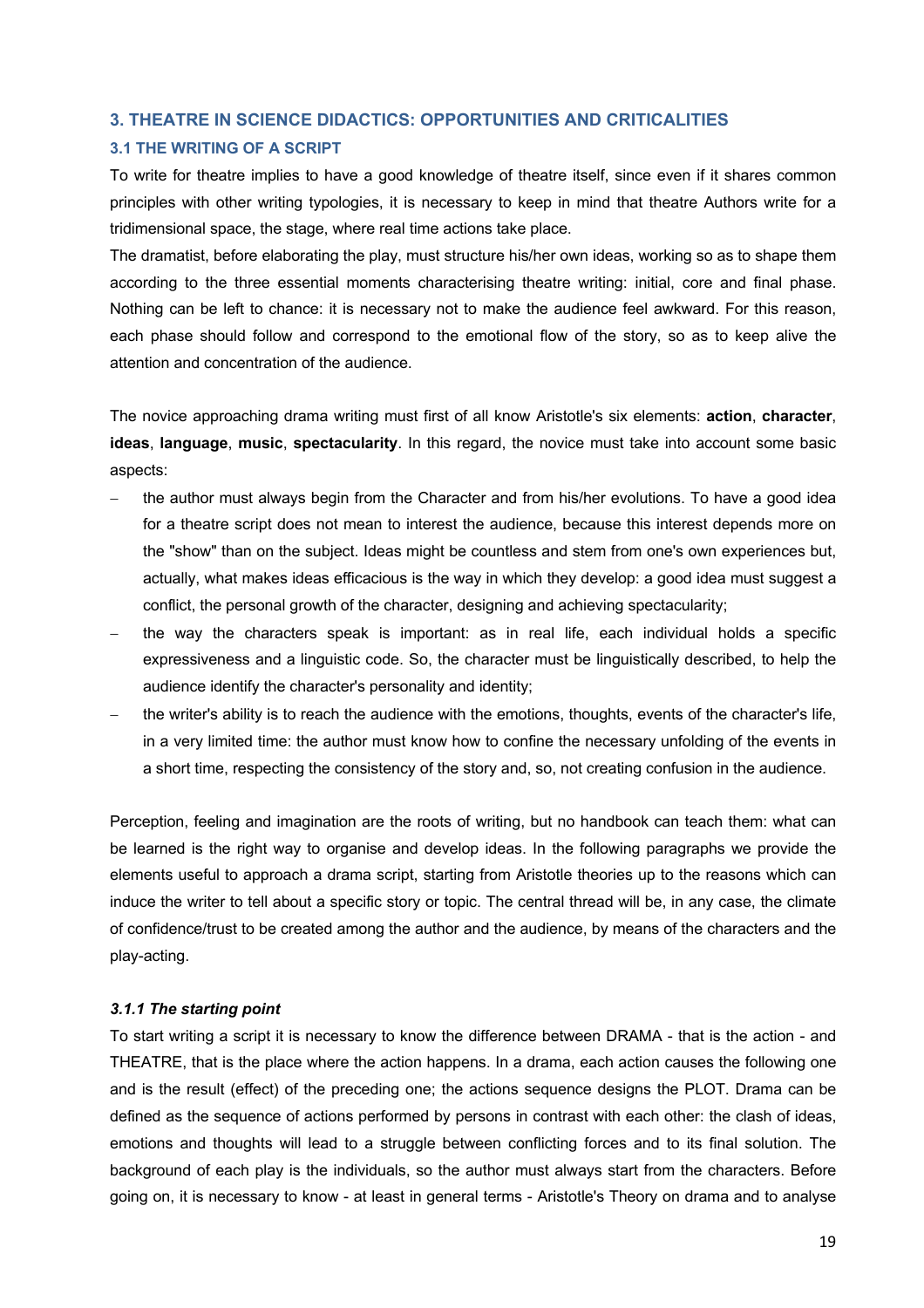the six elements that it is based upon: action, character, ideas, language, music, spectacularity. The aspect that we will focus on in particular is the character's role.

**ACTION**: an action must provoke a reaction. Therefore a drama action implies the action of one character producing a reaction (another action) on the part of another character. The sequence of these actions creates the drama plot through which the characters evolve. Sometimes there might be "under plots" the function of which is to support the main plot and make it progress. The development of actions within the drama is always linked to the evolution of the character since, as we have already pointed out, actions produce other actions and, by consequence, a conflict and its final solution.

**IDEAS**: For Aristotle the idea is what we commonly define "topic". The most relevant aspect is not the idea itself but the way in which it is described. In fact, it may be clearly declared by characters, or the audience can understand it through the actions performed. In any case, it is advisable not to be too direct towards the audience: the audience is more interested in the drama if the ideas behind it unfold together with the progress of the action. The author must never forget that one of the characters of the drama is the audience, which plays an active and specific role in the performance.

**LANGUAGE**: is what the actors say during the performance. From language the character's background is understandable. Space and time limits of the drama performance, lead the author to resort to some expedients to help the audience understand those elements of the story that could be too long and difficult to explain. For example, the tone can make us catch some specific aspects of the character, or a dialogue can accelerate the knowledge of elements related to the characters' life.

**MUSIC**: it has a meaningful sensorial, emotional and direct impact on the audience, since it can help to catch an atmosphere, a character and a setting. For this reason the dramatist while writing must necessarily consider the role of the music: it may be used to comment on the story or merely as a song; or it can be music for dancing or merely as a sound....

**SPECTACULARITY**: as music, also the spectacularity acts on the audience's senses supporting the comprehension of the drama in all its aspects. Spectacularity is the visual element, the seeing, the special effects, the surprise...

**CHARACTER**: his/her role is essential. The dramatist cannot work out the drama without thinking of the character. Characters, in fact, hold the audience's attention and attention is due to "what the characters do, how they act". A character is action: his/her identity is shown and described through the actions he/she makes. Further, the character must be interesting: what bonds the character to the audience is his/her identity. Therefore, it is necessary to work on a character who excites the audience to follow his/her adventures: on one side the character must be perceived by the audience as "trustable", but on the other the character must solve his/her own crisis and conflicts, must evolve and change consistently with his/her own goals.

So, when creating the character/s, the author must take into account that: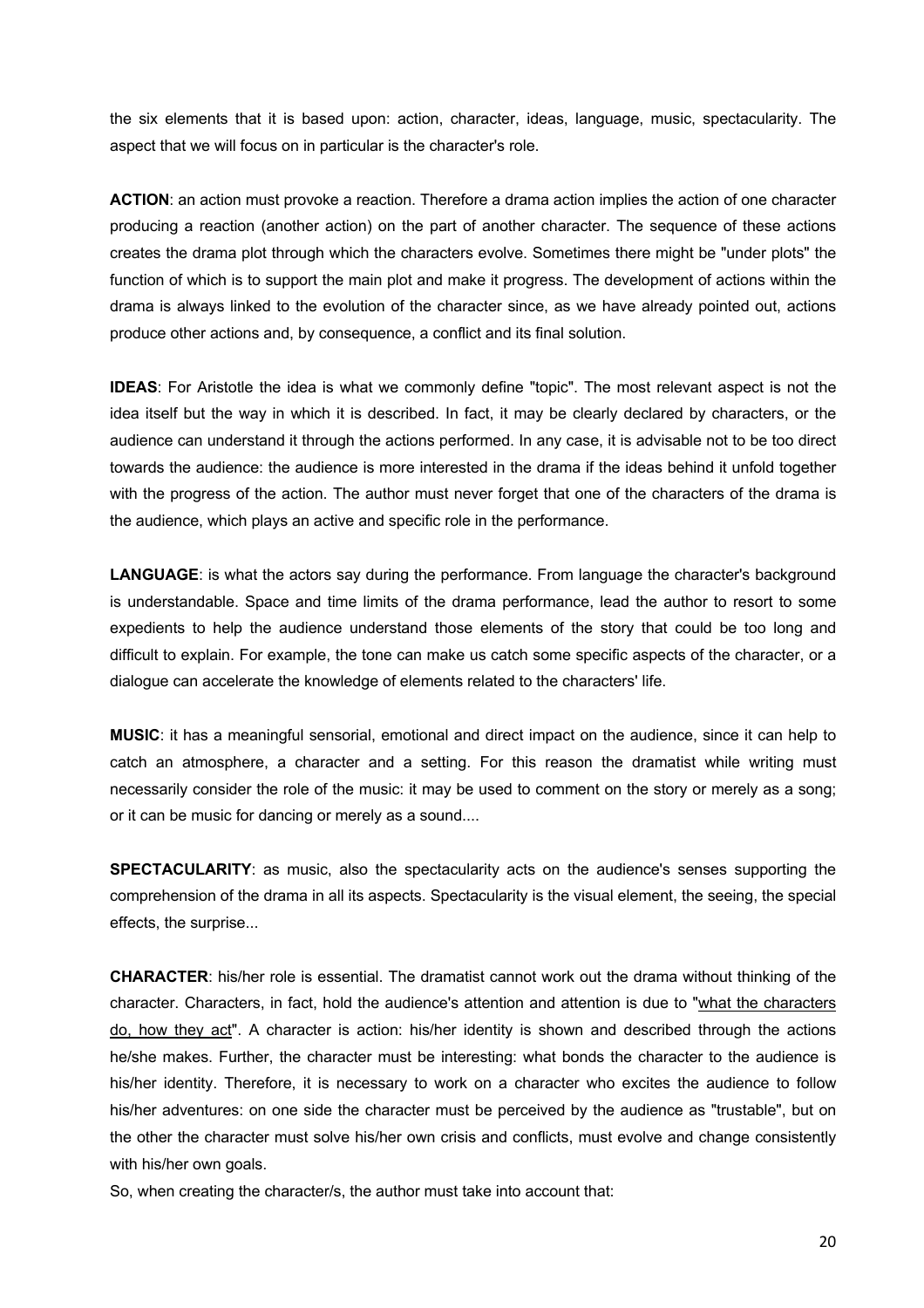- since the performance is time limited, it is necessary to introduce, at the beginning of the drama, all the elements necessary to quickly make the audience know and grow fond of the character. These elements may be what the character says of him/herself; what the others think/say of him/her; what the character does;
- once the character has been introduced and the audience knows him/her, it is necessary to give him/her specific goals; to make him/her face difficult situations; to give him/her the skills to overcome all the obstacles encountered;
- to make the character develop and evolve, he/she must necessarily meet an antagonist, since it is through the clash between individuals that the change happens;
- the character's personality within the drama is first declared and defined, then transformed, all in front of the audience. The character tells and develops the plot created by the author, just by acting and speaking;
- each character holds a threefold relationship: the one with the author, the one with the actor playing the role, and the one with the audience;
- the author must give life to characters by showing their specific tempers so as to justify their actions: that is why the bond between author and his/her characters is very strong. In fact, starting from an ordinary person, the author must give life to a real character, holding a unique personality;
- to make the audience feel strong emotions the author must drawn on his/her personal experiences and interiority. So, the author must be an acute observer of the world around him/her to gain credibility with the audience: each character must be based on real life;
- the author must hold a clear idea of every feature of his/her character, since actions, behaviours and emotions of the character must, on the whole, be coherent;
- the dramatist can never forget that his/her character will be performed by an actor/actress. It implies that the author must provide as much information as possible to put the actor/actress in the condition of playing the character's role in the correct way (consistently with the author's idea);
- the language too is important: the way the character talks defines and highlights his/her sociocultural background, his/her personality. Therefore, to find the right tone for each character is essential.

To sum up, in order to create a character, the author must have a clear and complete idea of: who he/she is, what he/she will do and how he/she will do it; the language he/she will use; through what actions he/she will change; what goals he/she must and will achieve; etc.

# *3.1.2 The drama "key-steps"*

The dramatist has to imagine the work he/she will write, and then use the technical knowledge that can translate the imagination into text. The writer must provide the ideas with a structure: since it is the action that makes characters grow and the plot evolve, the author must make a list of actions and successively define the **three core moments** of the drama.

**The first step** is the "very beginning", that is, the action or the set of actions from which the story starts. This starting point is strategic, since it must capture the audience's attention and introduce the central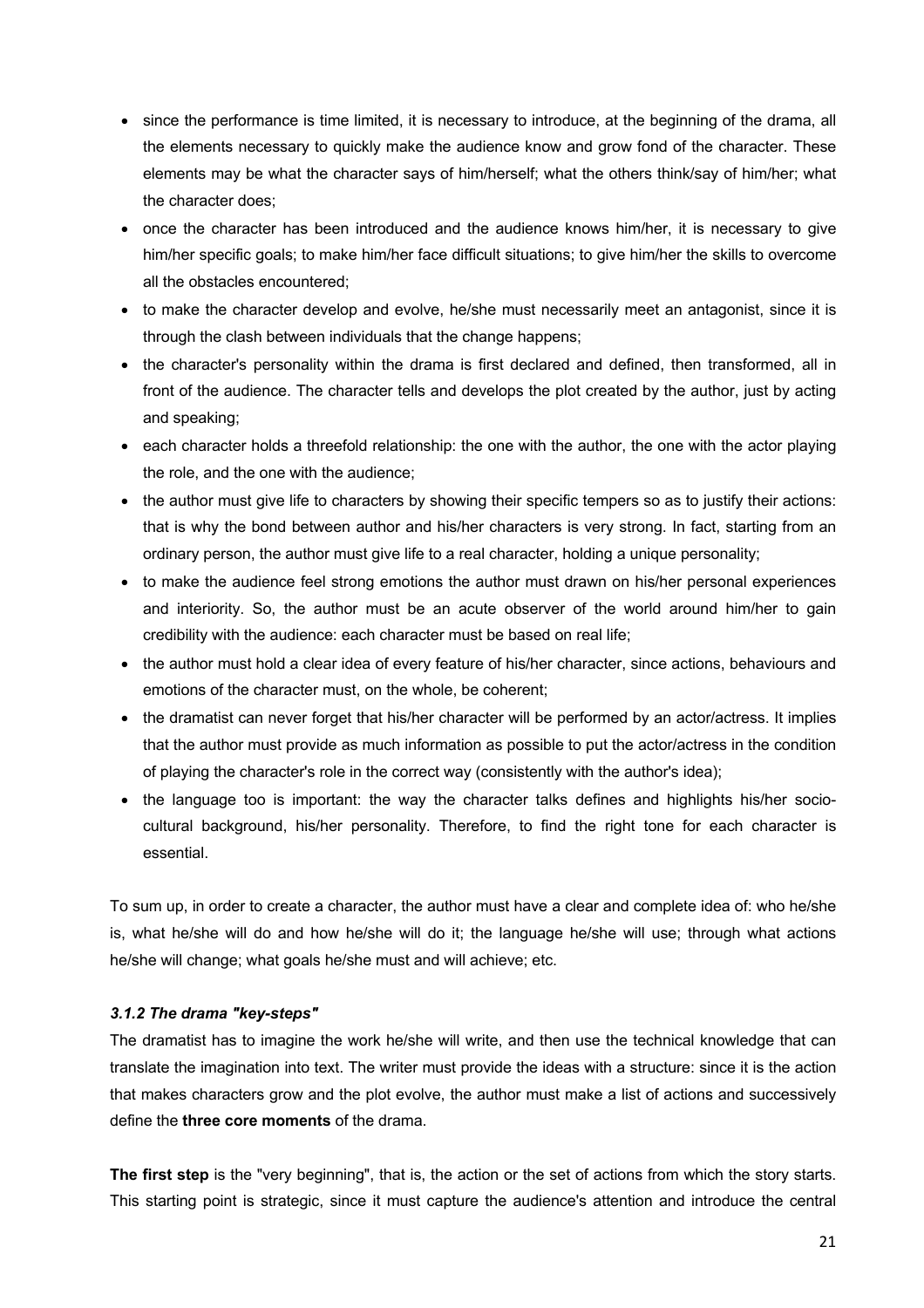even of the drama. During the drama beginning, spectators must be introduced to characters, central action, tone and style, so it is through exposition that the audience comes to know what has happened and what is going to happen. The means to communicate to and with the audience can be the dialogue, the monologue, the action or the scenery elements and setting. The exposition can be "*performing*" when it uses the scenery elements and stage setting to tell a tale; or "*introducing*", when it addresses the audience directly.

The **second step** is the longest and it is characterized by moments of tension and of relaxation. It is during this phase that the character grows and develops, going through a crisis. This central part of the drama must transfer to the audience the feeling of tension and create expectations.

The **third step** implies the performing of the conflict that must be solved through the "**climax**" (the whole of the actions leading to the solution of the conflict). During this phase all questions provoked in the audience at the beginning must be answered. It is essential that at the denouement all characters have achieved their goals and a chance of "redemption" and development has been shown, for each one of them.

The author must use any kind of expedient to capture the audience's attention, whose participation can be of an emotional, ethic or intellectual nature. Actions are more important than words, so something must be always happening on stage and each action proposed has to be meaningful and interesting. A dialogue must always be followed by a fact; actions and words must be consistent with each other; the author needs to know clearly what will happen or how the character will act and then think about what the character will say. Finally, the audience can be diverse and the author must provide all the information necessary to put each person of the audience in the condition of receiving the message.

#### *3.1.3 The point of view*

When the Author writes a script he/she must choose the character who will represent his/her own way of thinking. But a work does not imply the protagonist's point of view only, it has to offer the spectator different points of view among which to choose. The issue of the "point of view" - related to a piece of work - must be analysed taking into account different levels:

- the author's point of view, that is the author's freedom to express his/her opinions through the story;
- the teller's point of view, that is, who is telling us what has happened and what will happen;
- the other characters' point of view: as in life, each character involved in the work will have his/her own ideas, opinions and way of thinking.

Therefore, it is important that the dramatist - before starting - declares from which point of view he/she will decide to tell the story. In this way he/she will obtain the respect and the attention of the audience. Very often it happens that spectators take a liking to the character on which the author would want to provoke a critical judgment. The affinities between audience and characters generally depend on the level of comprehension of the character's personality, on the side of the spectator: the more the character expresses itself the more the spectator observes it and will be willing to understand and accept its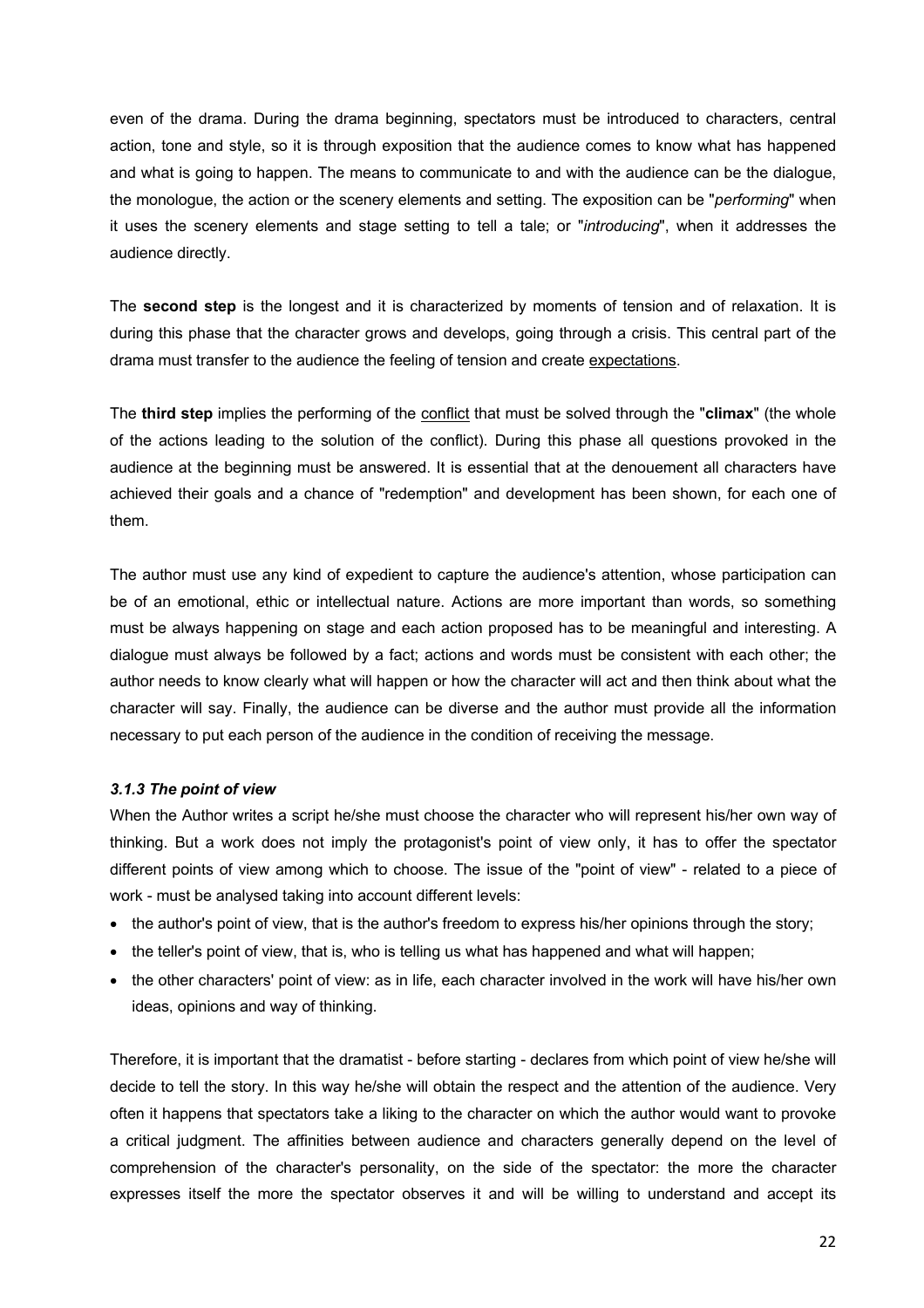features. It helps us to remember that when performing a "core" action of a play, we must necessarily take into account the play-acting circumstances: the same topic, in fact, can be seen and read under different points of view. Therefore, while writing the script, the dramatist must have a clear idea of the performing circumstances and of the possible involvement of the audience; nothing can be left to chance, the author must clearly know in which direction to drive the audience.

# *3.1.4 The drama script*

Since it must be performed, the drama script has its own specific features and rules. There is no narrator, there are no descriptions of what is happening or has happened. The plot develops through the characters' lines. Characters tell the story by means of their words and actions.

Therefore, depending on the role that each character has in the story, a script must imply:

- a leading character, the main character around whom the story develops;
- other characters, who will act as antagonists of the leading role or will be useful/essential to the development of the plot;
- background characters, who may or may not say very few lines.

The drama script is generally divided in **acts** and **scenes**. Acts are different sections of the script. Each act is divided in scenes that change following the entrance or exit of one or more characters. Essential to the script are:

- the **stage directions** (captions), short indications by the author about, for example: place and time of the story/action; the way characters enter or exit the stage; the way characters move, speak, dress, etc.. They are generally written using "*italics*" or inserted between lines using "()" brackets. Their length may vary: a few words or longer sentences;
- the **lines**, are the main element of the text. They represent the dialogues and exchange between the different characters: their function is the one of making the plot develop. Through the characters' words, in fact, the audience come to know present and past events linked to the story; the characters' identity and emotions; events not directly performed on stage, etc.

# *Some conclusions*

Writing for theatre is a profession, inspiration and genius are not enough; technical means must be known and handled so that everything we are willing to communicate will follow a direction, will be organised and cleared up in our mind. It is not possible to write a drama if we do not know the rules of play-acting, if we do not respect and recognise the spectator's role, if we are not going to follow the rules allowing us to structure a text so that it will catch the attention of the audience. Ideas without shape and structure do not communicate, do not reach the addressee or can be misunderstood. The success of a drama depends also on the value of the characters, the emotions they succeed in conveying. For this reason the author must know very well the type of character he/she wants to picture. A drama aims at involving, interesting and pleasing the audience. To reach these goals the author must follow the drama writing rules, to give his/her inside world and, most of all, to get the audience involved in the story development.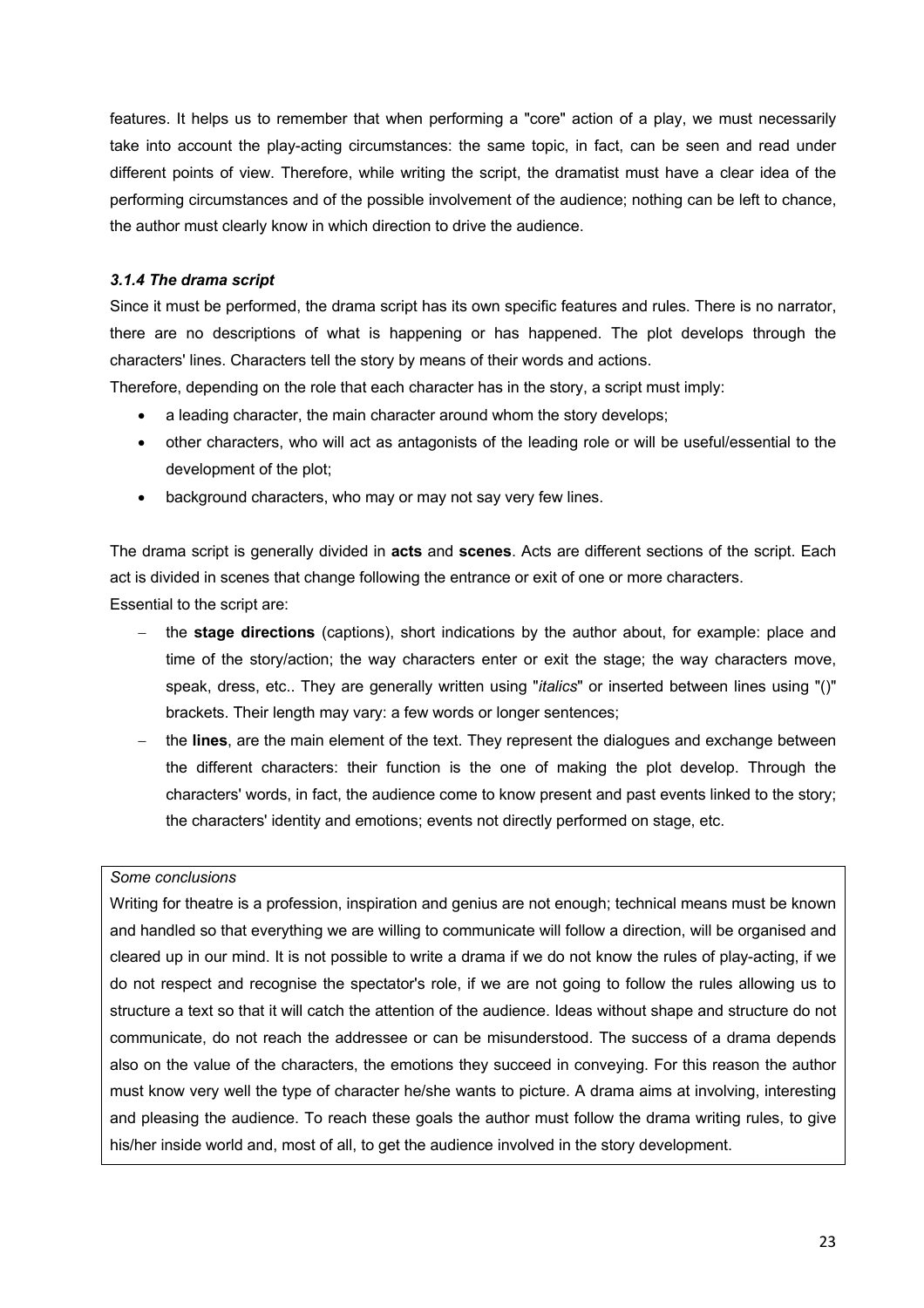#### **3.2 DIFFERENT LEVELS OF THEATRICAL REPRESENTATION**

Communicating science in a "theatrical" way can be done at different levels. Even the simple "acting out" of a concept can represent a first level of "theatralisation". At a more complex level we arrive instead at a full theatre performance. Between these two poles lie different intermediate levels.

## **Example 1**

*Simple level (from Il Meraviglioso Mondo dell'Acqua (IMMA) - The wonderful world of water)*. To show the proportion of drinkable water with respect to the whole hydrosphere, with an audience of roughly 150 people, all the audience is asked to stand, explaining to them they represent the whole hydrosphere, i.e. all water on the Earth. Then all of them are made to sit, save five, who represent fresh water (roughly 3%). Of these five, four are then made to sit, as they represent the frozen water in the polar caps. The last person is made to stand at centre-stage inside a loop: a hula-hoop with blue cloth tied to its sides so as to form a soft cylinder. The presenter gradually raises the loop at different heights on the person (his knees, his chest...) enclosing in the cylinder an increasingly larger part of the person and leaving a progressively smaller part exposed; while he does this the presenter points out the various proportions of polluted water, inaccessible underground water, etc. In the end, with the loop at the height of the person's neck and only his head sticking out, he points out that the person's head represents, with respect to the whole audience, the entirety of available drinking water (roughly 0.03%).

This experience is not a proper theatre show, but exemplifies how a concept can be "theatralised". Other similar examples, which are much used in scientific outreach, are showing the relative distances of Solar System objects in scale along the corridor of a school, or explaining the geologic time scale from the formation of the Earth to today by relating it to a distance (again, a school corridor) or to a timeframe (the 24 hour day).

#### **Example 2**

*Advanced level (from the SAT show currently being prepared by the students of the Istituto Professionale Diaz)*. Two friends find themselves locked up in a science museum at night. The statues of the scientists who worked on subjects related to the properties of water suddenly animate and tell their stories and their experiences.

This experience is closer to the concept of SAT: it is a proper theatrical performance with a story, characters and a set, where scientific discoveries are presented.

#### **3.3 HOW TO MAKE A STORY OUT OF SCIENCE**

Let's start from a definition: *"a story is a tale in which an event develops with the resolution of a tension around some characters*".

If the story works, we experience an emotional link to the characters or the event as it is told: the stronger the emotional link, the stronger our involvement. If we remain strangers to the events or emotionally detached from the characters, the result is poor.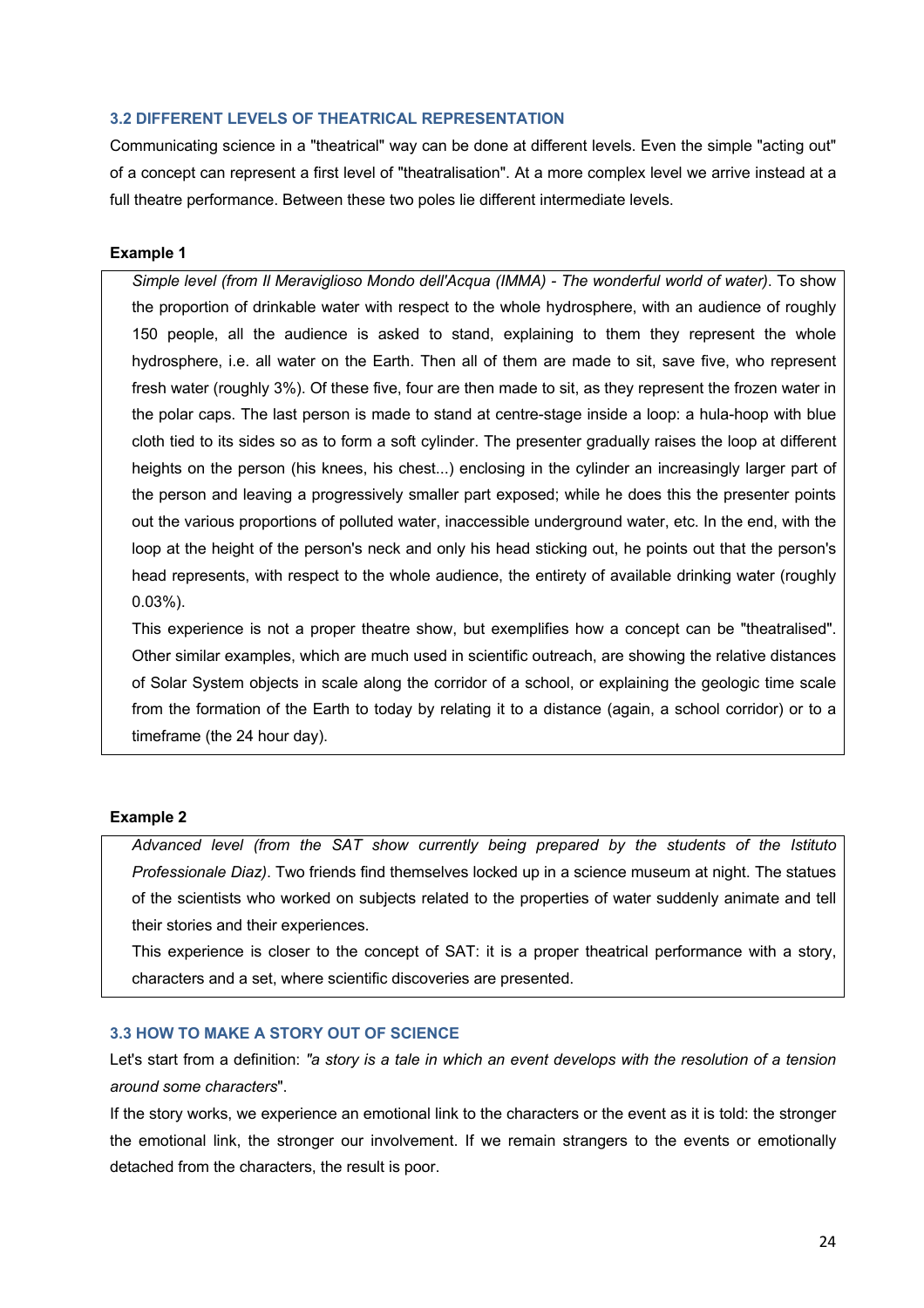Putting science into a story can be done in different ways. We will outline now some ideas on how this merging can be done and their specific related characteristics.

**a) Science as the main character**: this is the case of a show in which the scientific subject is the main topic and is perfectly integrated into the story. Typically, to obtain this merge the most obvious method is to tell the story of a scientific discovery or of a series of discoveries that define a subject, or else to tell the story of one or more scientists whose actions define the subject.

**b) Science as a prop for the story** (marginal): here science (real or fantastic, with varying degrees of realism) is used to justify certain events in the narration. Typical examples are the technological gadgets in the *James Bond* film series or the science-fiction premises behind many superhero stories. The main character here often has a mythical aspect and special characteristics together with typically human traits and problems that allow us to identify with him.

**c) Science as a frame/backdrop of the story**: it is the typical case of science-fiction, where the premise of a more advanced scientific knowledge and technology is used to create an environment in which the story develops. One example is the conjuring of flesh-and-bone dinosaurs in *Jurassic Park*, another one is the convincing trip of *Interstellar*. In these two examples the story that unfolds is coherent with the context, and is lived by normal people, who are heroes only because of the courage they display in the context of the story.

**d) Science in a container-show**: it is the case in which scientific experiments or explanations of a scientific subject are presented inside a show/play that puts them together linking them with some common thread. For example, the IMMA show we quoted in 6.1 uses as *trait d'union* the subject of water and presents a series of experiences that display its characteristics.

As can be seen, cases a) and d) are those in which science is really the protagonist, while in the others it represents a backdrop or a pretext inside a story that potentially talks of something else.

#### **3.4 HOW TO DEVELOP THE STORY**

#### There are two possible approaches:

**a) BOTTOM - TOP**: one starts from the subject and the experiments/experiences one wishes to present and then searches for a story that can tie them together creatively.

**b) TOP - BOTTOM**: one starts from a story on a scientific subject (or on something that can somehow recall the subject at hand) and then finds a way of inserting specific experiments/experiences in it. It is obvious how in real life the two approaches will necessarily alternate and complement each other: for example, if one has started from the experiments and then gone on to develop a story, as this development progresses it will probably happen that the experiments will be revised or outright changed to better integrate them into the story.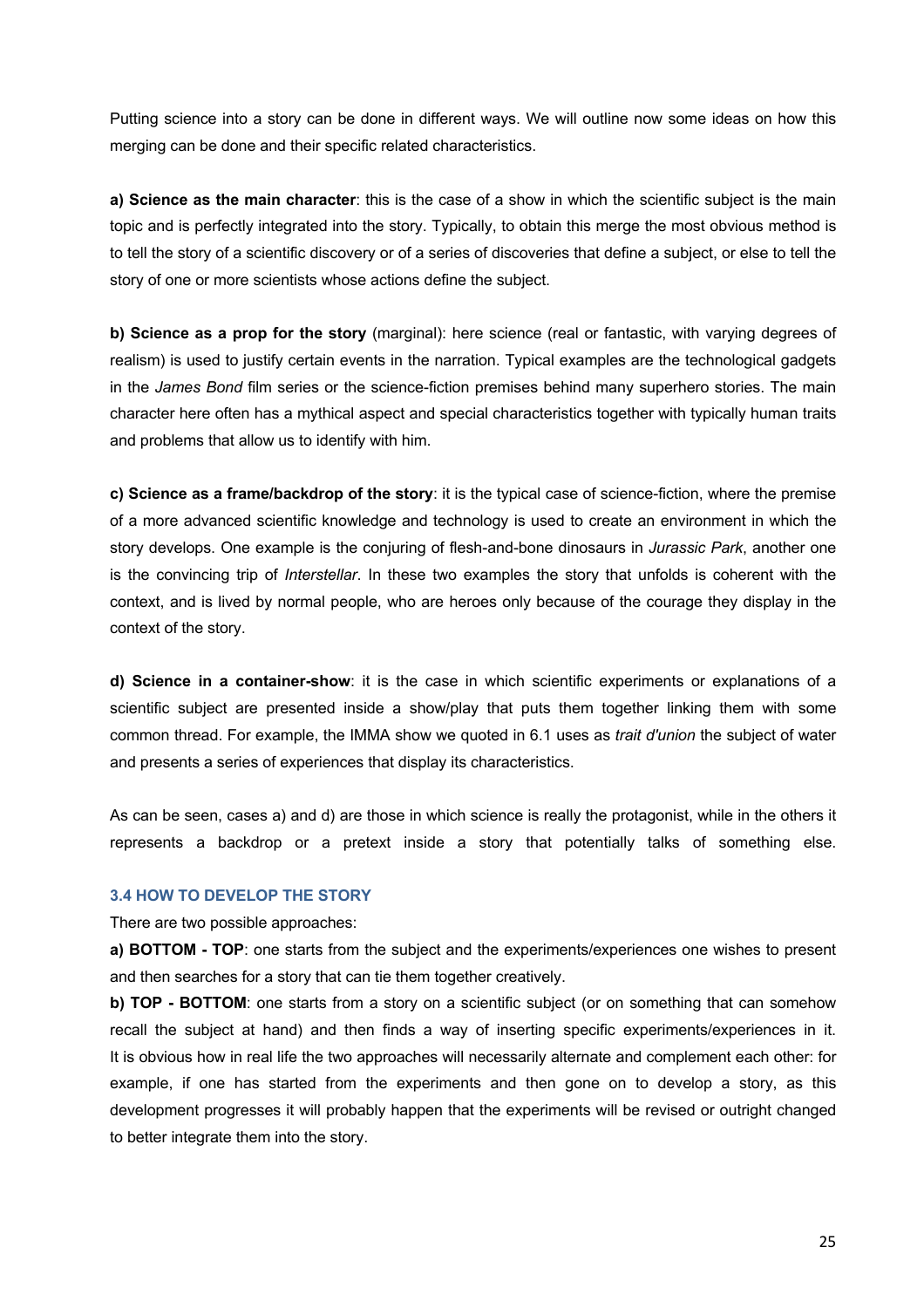# **3.5 WRITING THE SCRIPT**

It is useful to start the job of writing the script with a group effort. The objective is to choose a basic idea through a collective exercise of improvisation: this will allow the group to outline a story keeping in mind the scientific subject that is to be presented. Once the theme and the experiments related to it have been chosen, a first stage in building the theatrical script can be made through an exercise of group narration, guided by a leader who will support the group throughout it: the leader will start narrating the story; the others, one after the other, will continue the story from the point where the previous narrator stopped. This gives everyone an opportunity to brainstorm ideas on the development of the story *while developing it*. When guiding the building of the story, keep in mind it is fundamental to always be clear about where we intend to go, without curbing the imagination.

At this point, splitting up the participants into groups if useful, we proceed to write the plot, dividing it into 3 parts:

- 1. the prologue;
- 2. the action (development of the plot);
- 3. the conclusion.

To write the plot, put your main character(s) at the centre, considering his/their characteristics. At this point identify their abstract goal; for example: the protagonist is isolated, made fun of, excluded by all; his abstract goal is to be accepted.

Now associate the abstract goal with a concrete goal that can kick off a story; for example: the protagonist wants to make his name as a scientist.

Then make a list of the obstacles that prevent him from realising his concrete goal.

To help prepare such a list and write the plot, try to answer some of these questions:

- 1. Who is the protagonist?
- 2. What does he/she want? What is he/she looking for?
- 3. What happens?
- 4. The protagonist is aided by luck.
- 5. The protagonist is hindered by bad luck.
- 6. The protagonist hits rock bottom.
- 7. The protagonist risks everything.
- 8. The reward: what does the protagonist obtain?

Now you have your plot. Write the plot down and - working in group - make a list of the characters that appear in it (remembering to define, for each one, name, appearance, character, manner...). The time has come to divide the plot into scenes. At this point, having built the framework, we will add, scene by scene, the monologues and the dialogues; we will add the description of actions, and the notes.

# **Example**

#### *PROLOGUE*

*The protagonist is solitary boy, very bookish, physically funny, who is made fun of by everybody. He has a great passion: the world of water. In the prologue, we find him amidst many books, studying, thinking and imagining himself as a great, famous scientist, whom everybody respects for*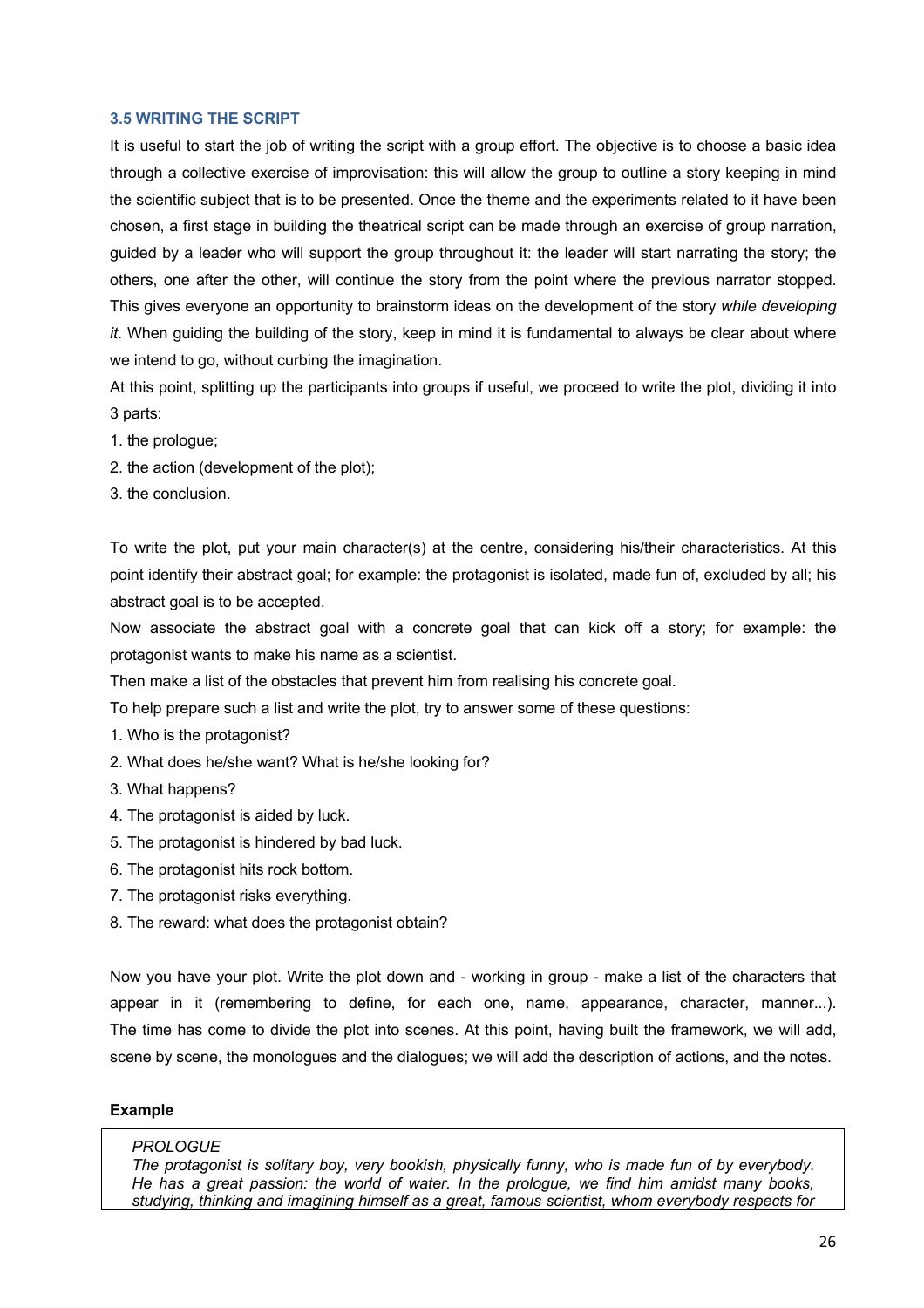#### *his discoveries.*

# *1st SCENE*

*At school. In the science lab. The headmaster communicates to him that he has been chosen to participate in the most important scientific contest between European students. All his classmates make fun of him because on the same date they will be at the end-of-year school trip.* 

#### *2nd SCENE*

*Bell rings. Everybody leaves. He remains alone in the lab. He starts studying. The subject he will present at the contest is naturally the wonderful world of water. He delivers a monologue on the beauties of this element, as if he were at a conference. It is now dark. He is tired. He falls asleep.* 

#### *3rd - 5th SCENE*

*In his sleep, he meets scientists that illustrate to him their experiments and discoveries (insert the different experiments).* 

*.....*

#### *6th SCENE*

*It is morning. A student comes in and wakes him up. She gives him a glass of water and tells him she won't go on the school trip, but will go with him to the contest because she believes in him. One by one all his classmates enter. They have all given up the trip and, with the money, have made him a gift: a kit for the perfect scientist. He is their hero. He is moved. He collects with his finger one of his tears and starts speaking: "Like a drop of water in the ocean, each tear is a micro cosmos that is different from each other...". Nobody is laughing any more, now. They are all listening to him. Slowly the lights dim.* 

*Curtain falls.*

# *3.5.1 The package*

Some suggestions, now, on page formatting. In the Anglo-Saxon and North-American world everything that pertains to a script is highly codified, which means that in drama and script-writing a script can be written in only one possible way: to the point that submitted scripts can be rejected just because of bad formatting. In other realities the situation is quite different and there are scripts, even by well-known playwrights, which are not easy to read.

In play-writing there are two levels: the stage direction/description and the dialogue/monologue. These two levels must be laid out on the page according to precise rules, which reflect their relative weight and allow an easier reading and comprehension of the text. There are then the *asides* and the *subtext*: these are those notations that allow the reader, especially the director and actors, to better comprehend the personalities of the characters.

A good font for writing can be, for example, COURIER NEW, which was developed so that each letter occupies the same space, so that each line contains the same number of keystrokes and has the same size.

There should be 60 strokes per line. Each page is made up of 30 lines. In many contests a minimum and maximum number of pages are specified. The line spacing must be 1.5.

To keep the page layout similar on a word processor it can be useful to select the text and choose on the ruler the margins at 1 and 16, which is roughly 60 strokes.

On the **first page** the title, the name of the author, the year and, if desired, the place where the script was written are all indicated. If desired, an image can be added.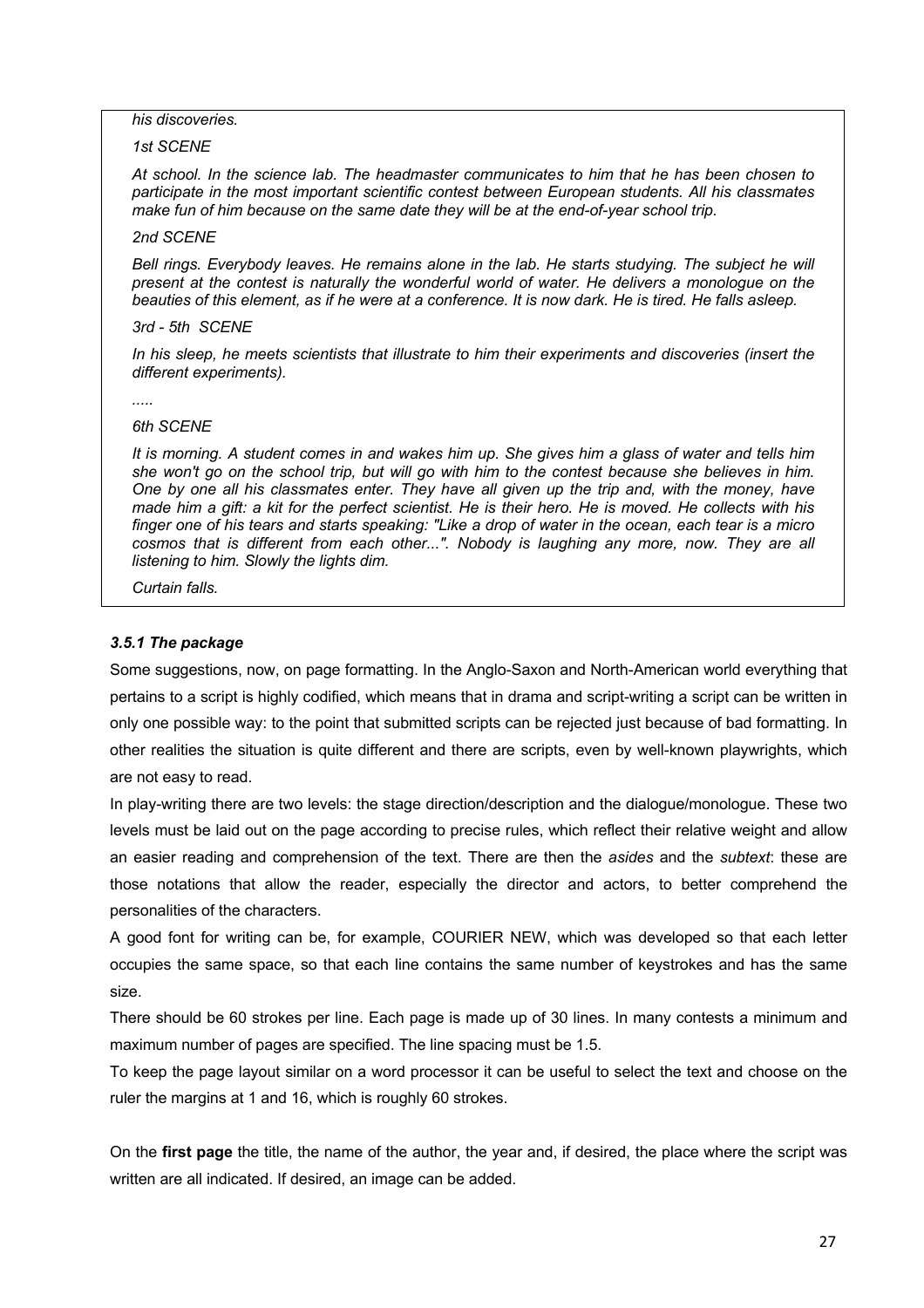The **second page** contains the list of all the characters, the place and the timeframe of the action. Many playwrights insert the description of the scene at the beginning of each act; others add a description of the emotional, family and physical peculiarities of the characters on the second page.

On the **third page** the text begins with the description, the dialogues/monologues and the asides. The stage directions should be written in italics, while the spoken lines shouldn't. The names of the characters should be at the beginning of the line in uppercase letters; the asides, inside brackets, in italics. Between the title of the scene and the direction notes or the dialogue there should be two blank lines, while between the directions and the dialogue one. There should be no blank line between one spoken line and the next.

# **Example of correct layout**

ACT I - SCENE 1

*The scene is occupied by three chairs, a table, a door to stage left. Seated on one chair is Mario, tall, long hair, casual dress. He is smoking...*

MARIO (*to himself*) Who would have ever thought it possible? LUCIA (*offstage*) You've always been a simpleton.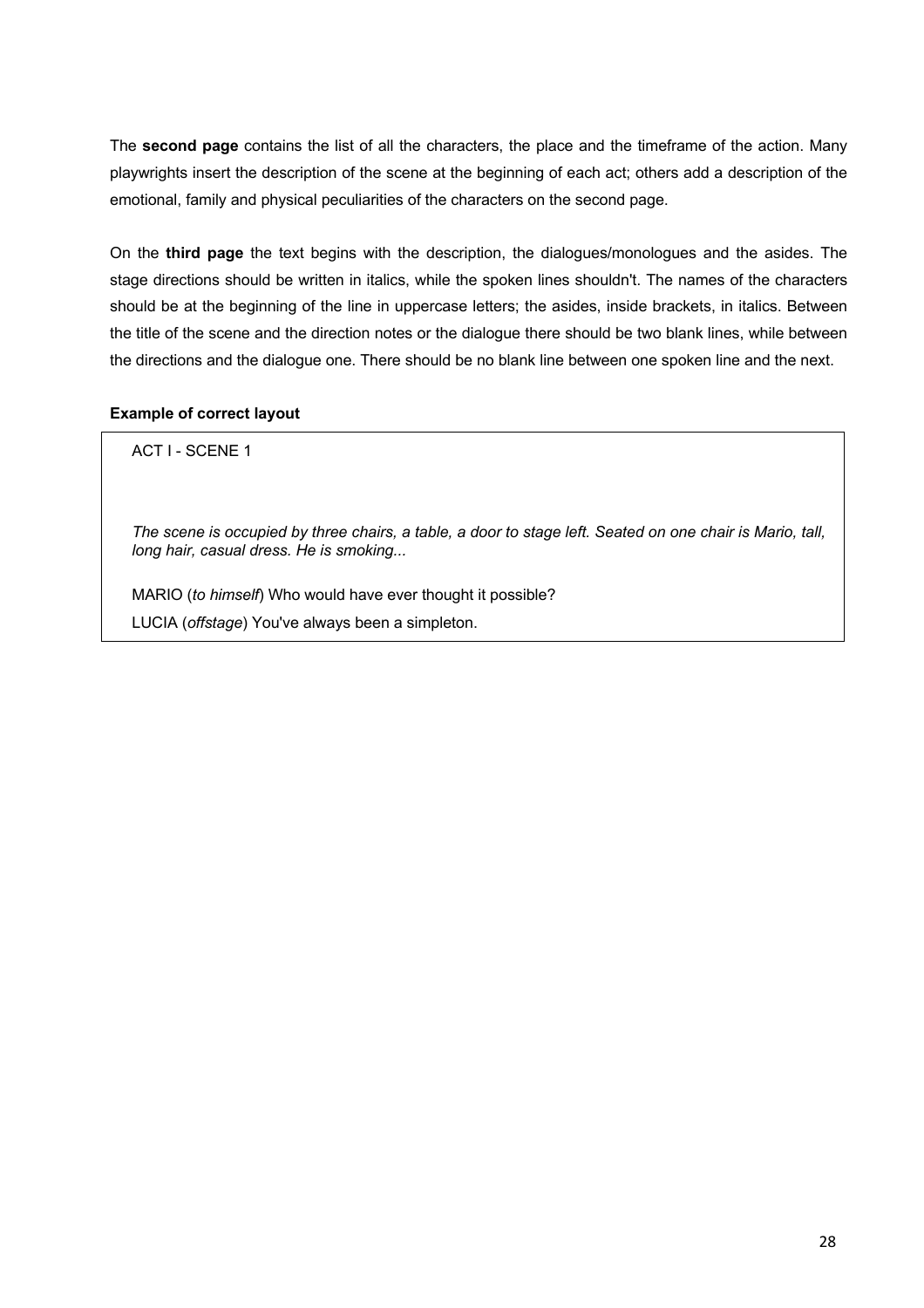# **4. THE THEATRICAL WORKSHOP: SPECIFICS OF WORKING WITH AND FOR THE YOUNG**

The workshop setting and methodology we approach in this handbook is different from the one usually adopted within theatrical tradition, for the following reasons:

- it is addressed to groups of people who have no experience in drama/play work;
- locations and spaces are not specifically related to drama context;
- it is strictly focused on the concept of "game".

In this frame the workshop is characterized by the "learning by doing" method and adopts the principles and techniques of dramatization (writing, performing, directing, etc.) to:

- educate to critically read and re-write the text using different linguistic codes and narrative styles;
- foster the acquisition of communication skills and a personal expressiveness;
- strengthen the use of imagination and the awareness of personal creative and reasoning abilities, by activating problem solving and risk taking skills;
- educate to learn "team work" rules and modalities, developing self-esteem and respect for the community and "the other".

As a consequence, the workshop context is for all trainees and trainers a real experience, an opportunity of personal and collective growth by playing "role games" and storytelling. To play a game underlines, in fact, the respect for rules and principles based on practices of cooperation and spirit of sharing, necessary to realise a goal through team work. Trainees learn to relate to each other, to overcome limits and dreads, to master their own skills and abilities simultaneously enriching the socio-cultural background of all people involved: young, adults, students, trainers, educators.

# **4.1 THE WORKING CONTEXT: ORGANISATION/MANAGEMENT OF THE WORKSHOP SETTING**

# *4.1.1 The space*

The workshop setting is very simple: it could even be a classroom. The most important aspect is its dimension: it must be balanced according to the number of participants to allow them to comfortably move around. Essentially, the space must be tailored to the realisation of both dynamic and static activities.

No benches or tables are allowed, only chairs that at the beginning will be arranged in a semicircle, so that all participants can look at each other. Also the facilitator must always take a position in space – with respect to the semicircle – where he is visible to all participants.

Chairs are a very important "tool" within the workshop: they are necessary when trainees will be asked to make individual/collective writing exercises; they could become "stage equipment" for the realisation of improvisation exercises (individual, collective, in group).

Each participant must have a personal notebook and a pen, to make the writing exercises requested both during the workshop and "at home".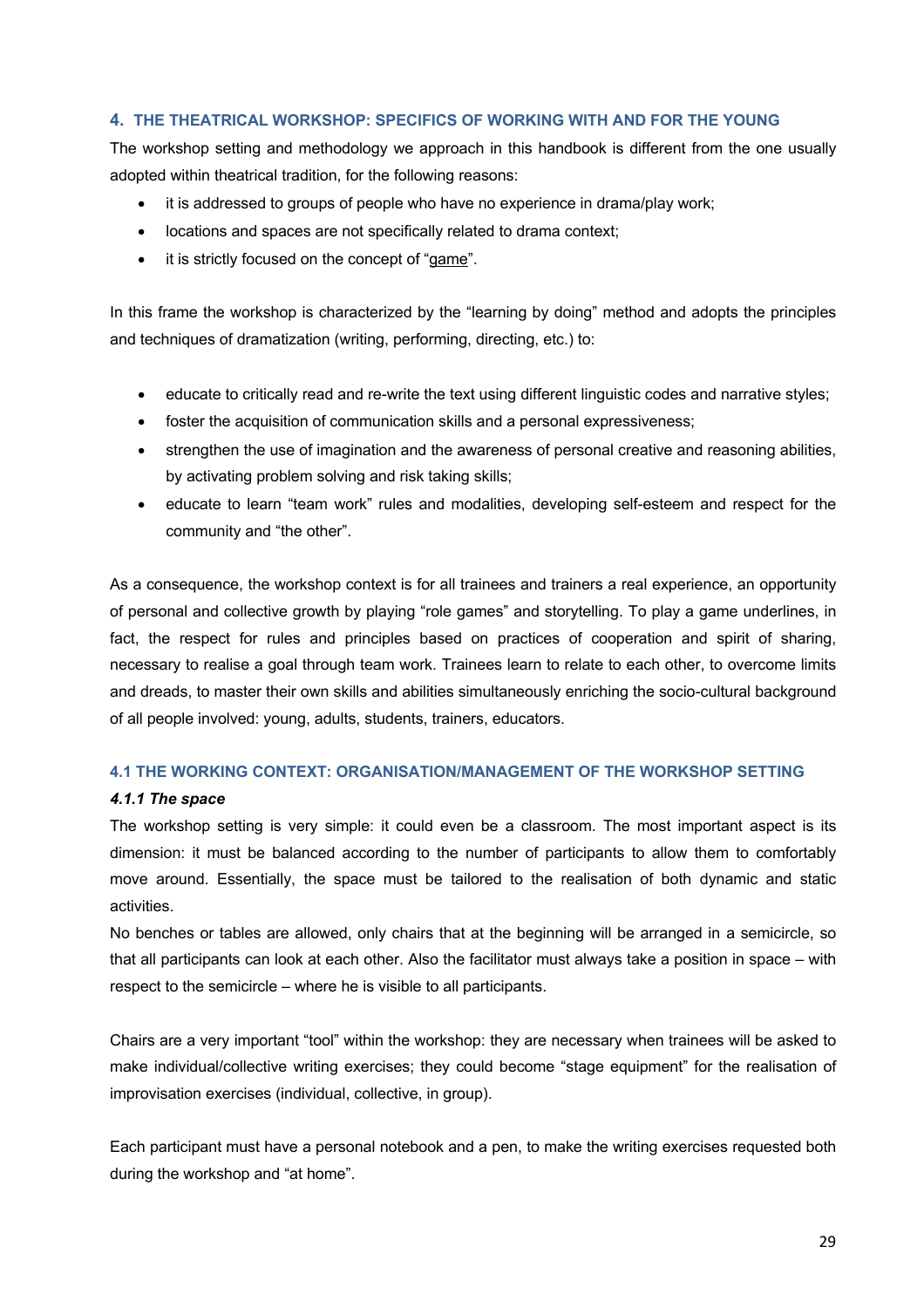The room must be equipped as follows:

- a projector and a monitor, to make trainees visualize when and if necessary audio-video materials, slideshows, etc.;
- a music centre, to listen to music (especially during the exercises that require a background music);
- exercise mats: to perform physical exercises, especially the relaxation ones:
- if possible, different objects/items to be used during the improvisation exercises (cloths, hats, bags, etc.).

# *4.1.2 The Team*

For each workshop the team must include at least:

- **a facilitator** ideally a field expert, competent in drama techniques and principles, with experience in training and competent in psychological, social and pedagogical fields;
- **a tutor** an educator, trainer, teacher, socio-cultural worker, possibly linked to the trainees. In case the drama workshop approaches specific disciplines or subjects (as in the case of Science-Theatre), the tutor must be an expert of those topics, so as to support the "processing" of specific contents within the drama context and framework;
- **an observer**  an educator, trainer, teacher, socio-cultural worker, etc. not necessarily linked to the trainees;
- **a video technician/operator** not necessarily a technician; his/her role is important since the methodology assumes the audio-video recording of the workshop sessions.

All team members must share the idea that beyond the "qualitative" results that the group will be able to achieve, (the goal of the workshop is not make trainees become drama authors or actors), the value of the work is giving trainees the chance to grow and develop their personality and life-skills. The workshop is in itself an organisational set-up focused on:

- the creation of a positive and effective relational climate, not only among trainees but also between trainees and "trainers";
- moments of socialization;
- the recognition and respect of individual differences;
- the identification of personal skills and artistic talents.

Therefore, the team must know, share and agree on the aims, goals and principles of the education and training path developed during the workshop sessions.

Let's try to identify some specific aims staff members must pursue, which are valid for any kind of theatre action. We can divide them into inward/personal and technical ones, which have different importance depending on the work, especially with regard to trainees' age.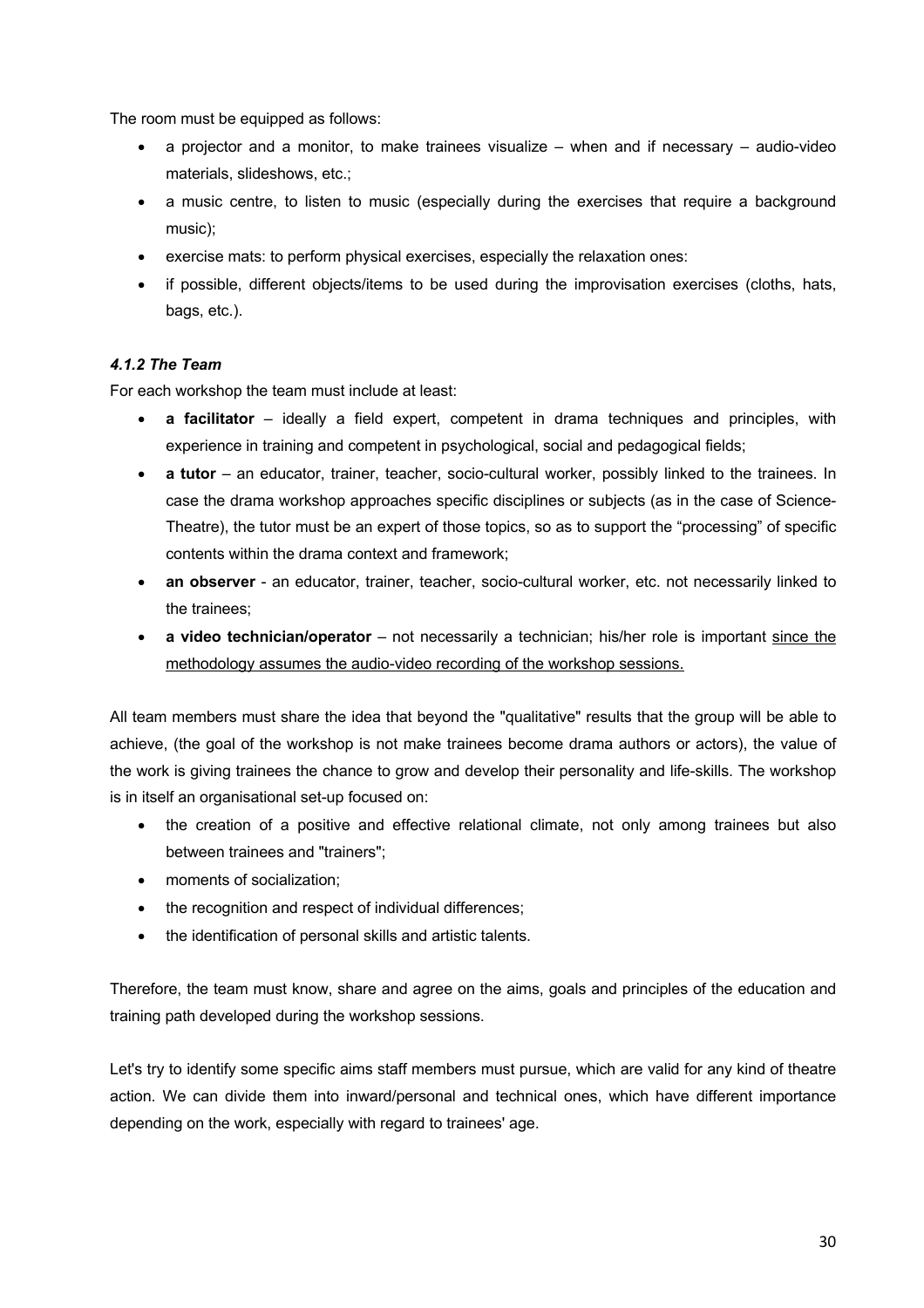# *Inward and personal objectives:*

- To learn how to communicate within a team.
- To overcome psychological obstacles: inhibitions, fears, doubts, embarrassment.
- To acquire self-control and self-confidence.
- To give free play to one's creativity.
- To increase the sense of responsibility towards the group and the final result to be obtained.

# *Technical objectives:*

- To study and learn theatre techniques: acting, singing, dancing and linked activities.
- To study and learn diction.
- To understand and learn drama writing.
- To understand the principles of putting on theatre performances.

# *4.1.3 The participants-trainees*

For each workshop the maximum number of participants is 15.

Trainees can be young or adults, the important aspect is to guarantee that inside each workshop the participants' age is homogeneous.

# **4.2 THE WORKSHOP METHODOLOGY**

"To be someone else" is an experience; it allows trainees to enter new creation processes and rules: "*the workshop is a way to provide trainees with all kinds of means of expression, to facilitate their own growth and help them to overcome and widen their own limits*"2 .

Theatre is an inter-disciplinary methodology that supports the development and strengthening of one's own competences and abilities of communication and thinking. Poetry, History, Literature, Physics, Philosophy, Maths and/or Science in general can be used as "drama signs" and supply drama with meanings. In the workshop trainees undertake a process of personal development, towards a change; they acquire specific language and tools, which, in turn, meet two fundamental assumptions:

- discovery of self and of personal natural qualities: students test themselves and so rediscover themselves as owners of a personal, almost unique message. Exercises done during theatre workshops lead to awareness and confidence in physicality: acting on stage, in fact, implies "to move consciously". Such work can be carried out only if subjects show others their simplicity and their ability to trust and convey trust;
- to complete oneself through confrontation with others: students participate in a constructive meeting and in confrontation with mates, through theatrical dialogue. Working in group - based on observation and on sharing mutual feedbacks - makes each student aware of the experience.

<sup>2</sup> Fernando Bercebal, *Drama. Un estadio intermedio entre juego y teatro*, Ed. Ñaque, Ciudad Real Editora, 1995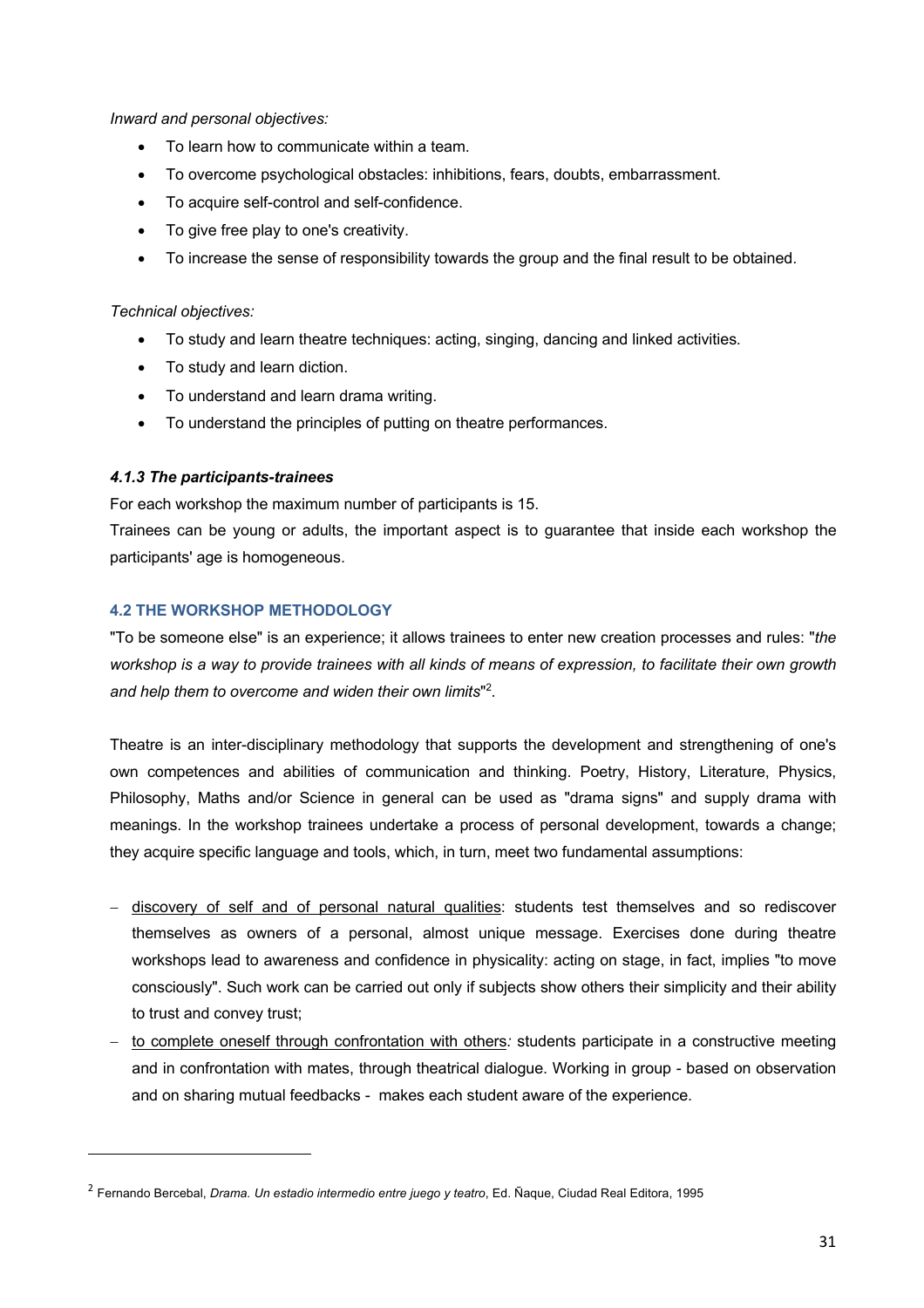Drama workshop makes trainees learn and apply some necessary basic techniques:

- in approaching the "monologue", they learn: concentration, observation, breathing, relaxation, imagination, improvisation, memory;
- in approaching the "dialogue", they learn: space sharing, the balance of two bodies within space, contact, good listening, communication and understanding between two individuals.

Generally speaking, the different techniques used in a drama workshop aim at establishing a conscious and deep communicative contact between individuals, both off and on stage. This is possible only if students/trainees learn to trust and know each other: self-knowledge and respect for others are very important. In this sense the work of facilitators is fundamental: it is up to them to create within the group an atmosphere of open sharing and relationship, based on creative cooperation.

*In brief....key aspects of the workshop activities are:*

- All interventions have a collective nature, so as to foster sharing, exchange and socialization.
- The didactic programme and the process do not differ from traditional theatre courses.
- The work is focused on individual creativity: it means that is aimed at stimulating each participant to use his/her own imagination.
- Comicality and games are necessary and useful to overcome trainees' embarrassments and difficulties.
- High value is given to the performing action, since it is an occasion to valorise trainees' personality and individuality.
- The work must be oriented to the growth of each trainee's personality, so that each one learns something more and different about him/herself.
- The use of drama techniques is important to correct lacks and deficiencies related to language; to make trainees learn to master and control their own bodies; to train memory; etc.
- Each intervention needs accuracy: trainers must act professionally so as to properly relate with each trainee and with the whole of the group. Goals to be achieved must be shared and agreed.

# *4.2.1 Pedagogical goals and characteristics of the workshop method*

The pedagogical value of theatre is not only communication: it offers the opportunity to show and perform the life and values of different cultures, stimulating trainees to a cross-cultural approach and educating them to tolerance and respect. So, as far as education is concerned, the main goals of the use of the (theatre) workshop methodology are:

- to motivate trainees to acquire critical thinking and reasoning abilities**.** Trainees are asked to read a text, analyse it and re-create it by means of creativity. To convert a text in a performance, in fact, implies the carrying out of a critical-analytical process by the trainee;
- "learning to learn", that is, the acquisition of a method**.** Here the learning object is not only a specific ability, but something more: as Gregory Bateson said, learning produces a change in the person who learns. To teach/educate trainees to learn new methods (such as the theatrical one, for example),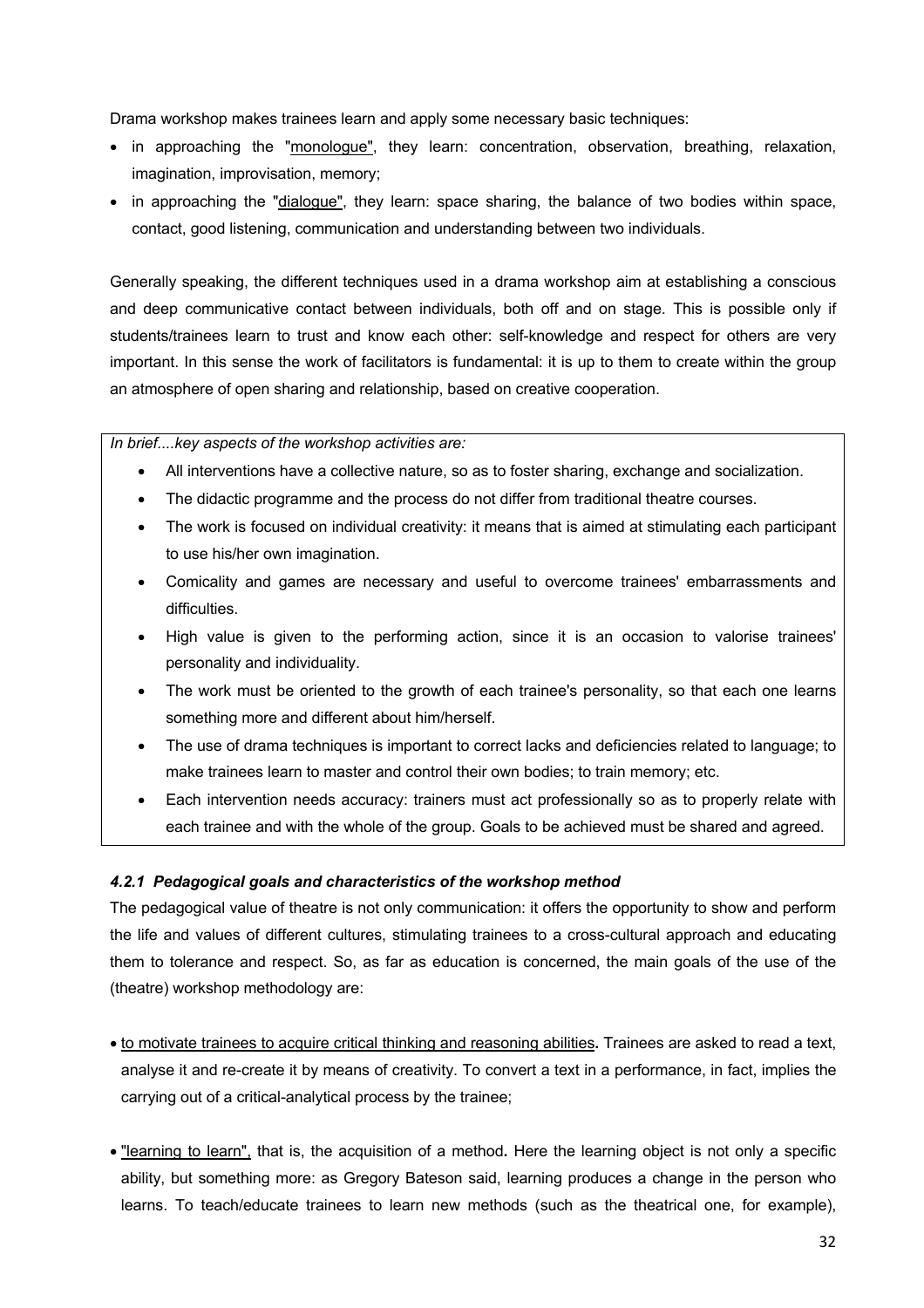implies that they are stimulated to use curiosity, creativity, talent and intelligence: when facing (new) difficulties or emotions, they are forced to reconsider experience and interpret reality in a different way. As a matter of fact, learning abilities are only partially innate and normally they are underused. In general it depends on poor self-consciousness and on the inclination to refer to deeply-rooted habits and beliefs.

So, the goal is to make trainees aware of their own learning ability, through a self-empowerment process aimed to:

- acquiring an open minded approach (towards new experiences and different point of views);
- developing and valorising personal creativity and a reflective/analytical predisposition.

# *4.2.3 The tools of the theatrical workshop*

Introspection, improvisation and interpretation are the basic elements of the drama workshop, based on the *role-playing game*. Theatre can be a "game" and, in fact, if properly used, it teaches trainees not to be afraid of being aware of themselves, by "putting themselves in somebody else's shoes".

The final product, that is "the performance", must be considered as "a test" for the facilitator/educator: the work done in the workshop will be successful if each trainee appears to enjoy the making of the performance and to have acquired self-consciousness and a sense of belonging to the community (the group, in this case).

In the following we introduce the "main tools" of the drama workshop.

#### **a) The game**

The universe of game, as the one of theatre, implies rules that must be known, respected and followed. The main aspect of a game is its "dramatic nature": as Landy R. said, in fact, *drama represents the dialectic amongst reality, imagination and daily life: the young or the adult playing a game explores his/her own life context by means of imagination.*

In education/training terms, the "theatre game" gives trainees the opportunity to start a personal change process. That is why, for example, it can be very useful to support the young while they are growing up and, in particular, to help them face the emotional, social and school failures they might live. To play the theatre game, in fact, offers trainees the chance to perform successfully: each one of them is asked to "make the best of it" - consistently with each one's own potentialities and abilities - and to positively use their energies "in doing" something. So, in therapeutic, education and prevention terms, theatre is a means leading trainees to:

- use imagination, free expression and creativity to work on themselves and start a process to positively re-define their personal identity (self-esteem);
- master expressive modalities and different communication codes;
- become aware of personal behaviours and relationships;
- learn problem solving skills;
- work in a group.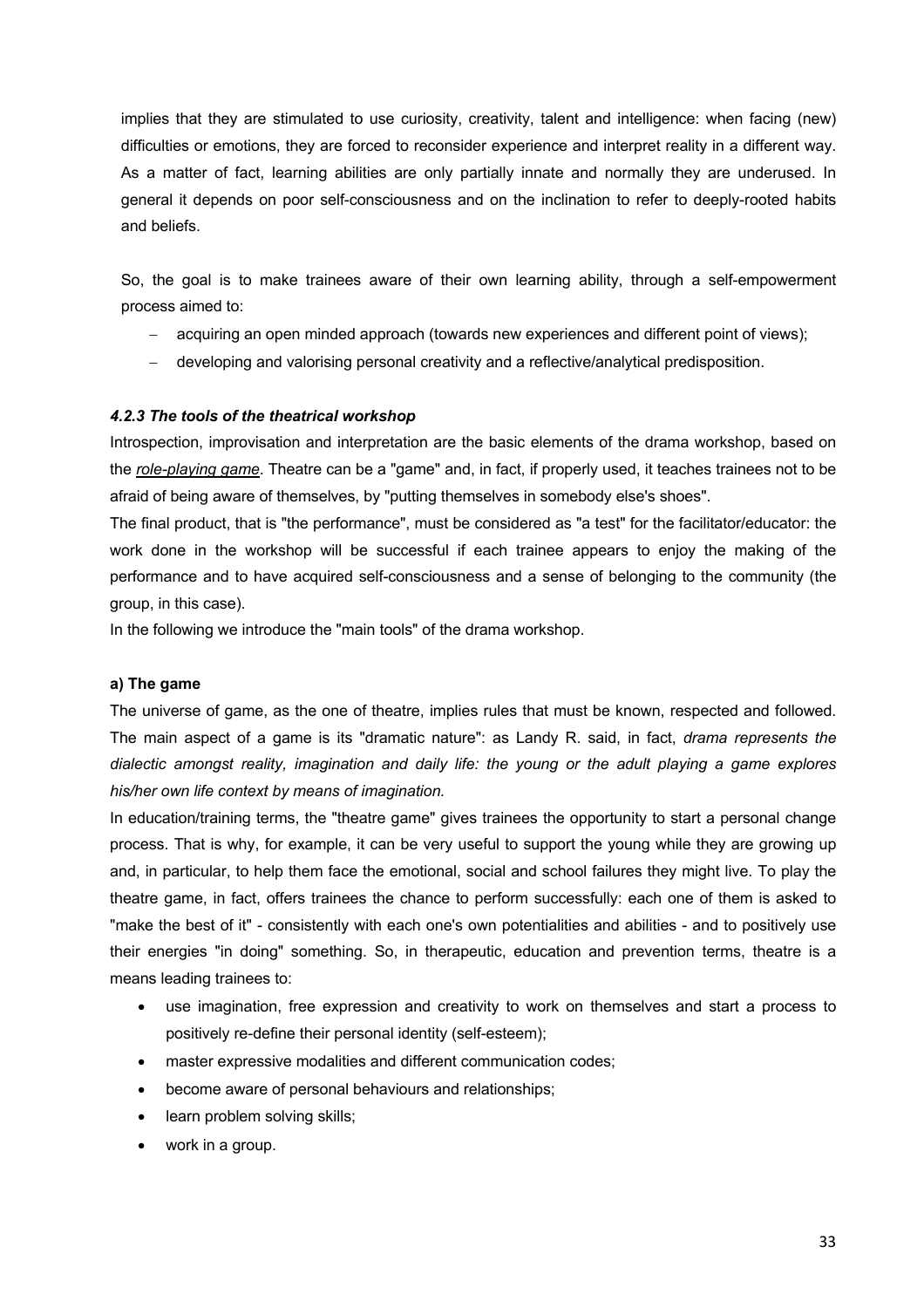# **b) Improvisation**

Among the techniques learned in the workshop, improvisation is considered an essential subject for playing and for educating trainees to drama. Generally speaking, theatre improvisation can be aimed at:

- the creation of a text, starting from a plot: while performing, trainees should always be able to bring to the starting point everything they improvise, in order to leave room to mates interacting with them and make sure that their improvisation doesn't diverge too much from the plot;
- building a drama play from a theme or a hint*:* trainees are asked to make a performance on daily life aspects and problems, so as to make them enter, understand and mediate reality;
- experimenting body expression*,* meant as total gestural and verbal invention. Trainees are involved in seeking and discovering a personal new physical language.

Lessons of improvisation are basically based on practical exercises, through which students learn to know and master their expressivity and different levels of spontaneity. To give an example, the sequence of improvisations to be given to the students, could be:

- description and explanation by the facilitator of the situation to be put on. An example might be: "*You are a ten years old child, this is your grandmother, you're in the public gardens near your house*";
- trying and repeating the most significant actions that make up the situation;
- repetition of earlier actions, by creating a specific map of space;
- repetition of actions by adding dialogues;
- addition of a beginning and an end to the performance.

To facilitate those engaging in improvisation, the story to be developed should have a well defined structure, consisting of three main parts: **a beginning, a development and an end**.

The **beginning** is the part where the story is introduced, where the setting of the story is explained and the situation leading the main character to action is told.

The **development** is the part where the features of characters are outlined and the tension of action is created, through the obstacles and conflicts that the main characters must overcome during the story. The **end** is the last part containing the climax of the story. The end should then show if the protagonist

has reached or not the target set in the first part.

It is also important to make trainees understand that improvisation doesn't mean "leaving everything to chance", but to have clear in mind the structure and the stage development of what we want to express, in order to set them into a specific set of rules which, if met, lead to a possible performance.

During the improvisation exercises, it is essential for trainees to find an inner correspondence between behaviour, motivation and communication (how I act, why, how I speak): this takes place through the proper use of body, voice, space, rhythm and possible additional elements.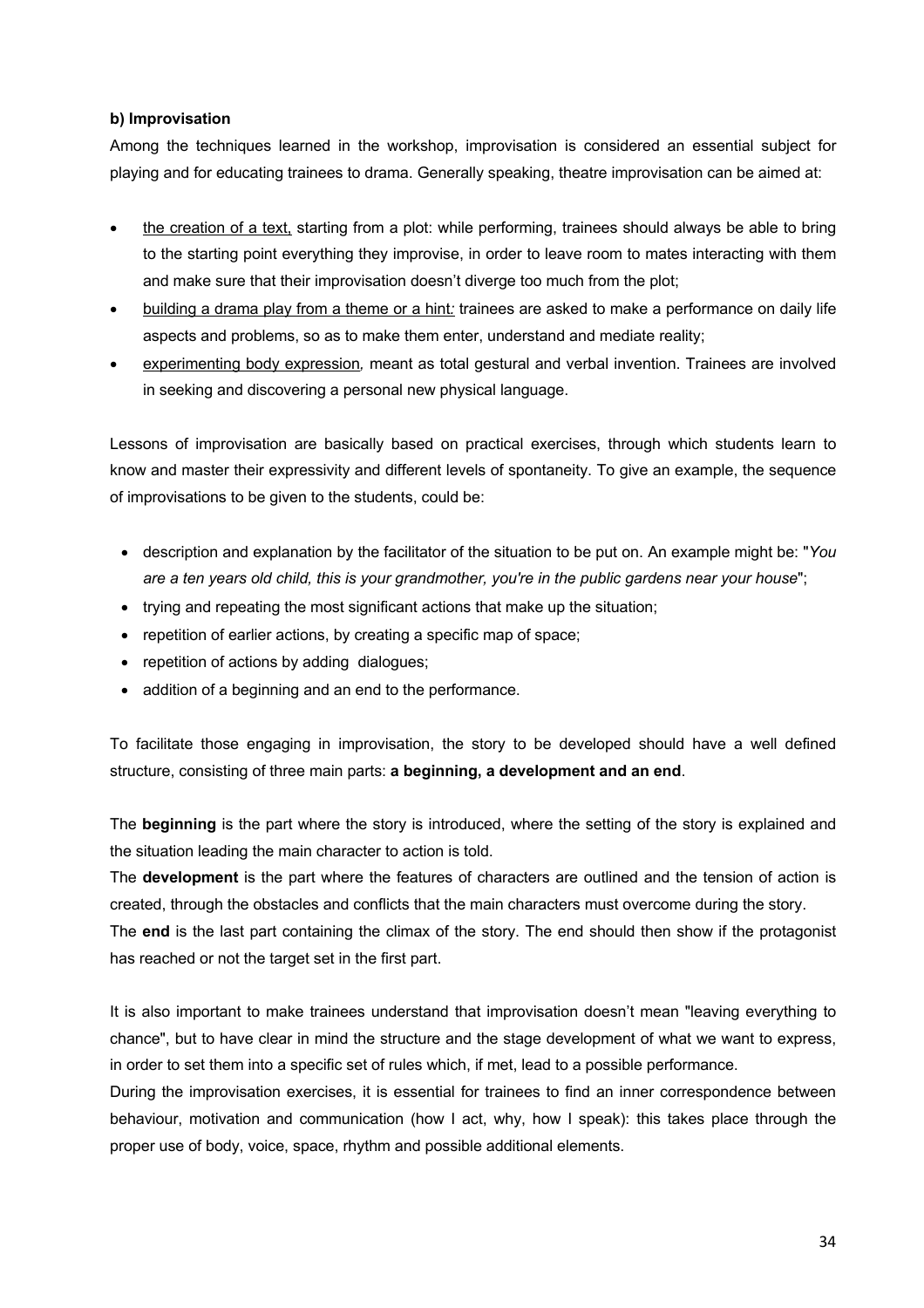Three key aspects of improvisation can be outlined:

- **the object***,* real or imaginary, meant as any support for acting, with which a fictitious exchange takes place and which creates a relationship. At an early stage students learn to precisely determine the real or invented object, by giving it a fictitious value, and creating a relation with it;
- **the purpose** according to which actors, who improvise, move: that is the creation of stories, and thus the constant search for different elements that are the substance, the context and the meaning of the plot;
- emotional ties, that actors, by improvising, create with other people or objects around them.

This makes it obvious that improvisation occurs when one or more individuals can give rise to a verbal or non verbal action, establishing a meaningful relationship between them. Only in a climate of security and trust in the working group, students, as individuals, can discover themselves and their peculiarities in relation to others; again, just by interacting and cooperating with their partners and with the audience, they build a memory common to the same group that makes the group homogeneous.

In this sense, improvisation exercises are useful as common experience, and facilitate the shift from "me" to "us", without sacrificing any of the two terms, through a path leading to collective creativity. Therefore, improvisation is an important tool to establish and to improve human relations and to foster a sense of community: it emphasizes both human independence and interdependence. Improvisation exercises teach trainees cooperation and respect for others' time and modalities of performance: it allows shyer subjects to act and to gain confidence near the stronger ones, in a non-competitive but highly collaborative situation. Individuals who improvise gradually discover their unexpected abilities and develop a strong sensitivity towards the group/community.

# **c) Concentration, spontaneity and imagination: key ingredients of improvisation**

Theatrical improvisation plays on students' mastery and development of three key elements of the art of performance: concentration, spontaneity and imagination.

**Concentration** is the element enabling those involved in an improvisation to overcome nervousness and fear of the judgments of others. From a technical point of view, concentration is essential for students, because through it they can stand any kind of characterization and performance, by properly complying with any situation. It is possible to list some exercises which develop concentration based on feelings perceived by the senses:

- 1. in visual training students learn to focus on what they see around them and observe it in details;
- 2. the auditory training exercises lead individuals to perceive clearly what they listen to and to analyse specific sounds;
- 3. in the tactile training, through the use of hands, students learn to recognize the difference in density, size, roughness and structure of what they touch.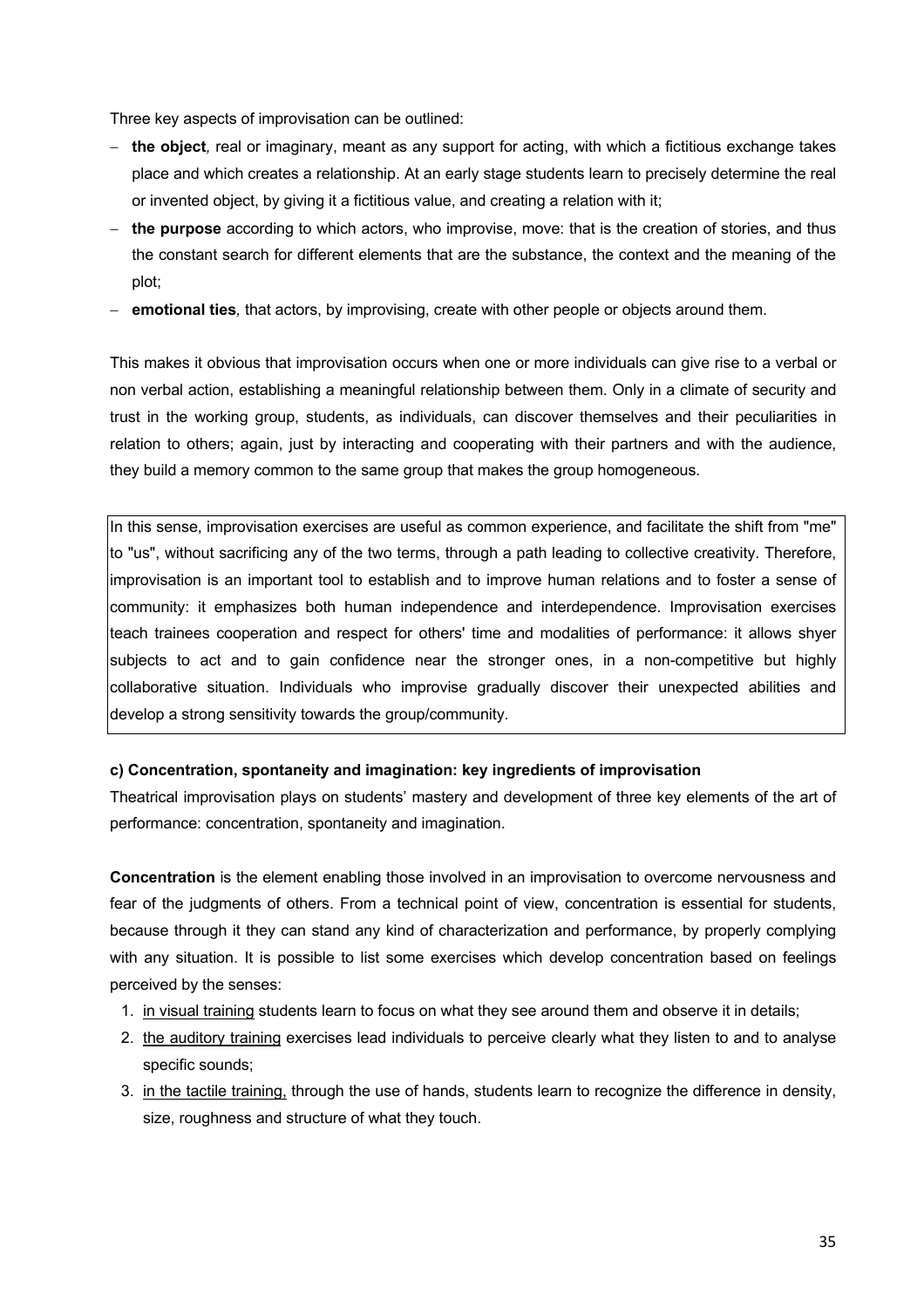Moving in this direction, students can enrich concentration exercises by working on the combination of different senses and then being able to develop them into a structured performing sequence, built through improvisation.

Once the techniques of concentration have been improved, great space should be given to **spontaneity:** the greater the achieved level of spontaneity will be, the better the quality of the improvisations will be. To encourage spontaneity one should avoid censoring personal instinctive reactions caused by specific stimuli: the more subjects will be absorbed in what is happening during an improvisation, the more they will find it easy to face with spontaneity and immediacy the situation taking shape on stage.

To expand their **imaginative activity**, trainees must understand the importance of observing things, events and real people around them. It is from the development of the ability to observe real life that trainees can develop the ability to invent "new ways to use common objects in imaginary space and situations", and so create real neo-narrative situations.

#### **d) Interpretation**

The study and interpretation of a text is an integral part of the performing act. In the staging of a text, performers, by conveying themselves in the Work, will make it different from any other, they will interpret it subjectively. Even by putting on a simple fairy tale, the drama genre above all others, a deep analysis of the text enables performers to shape their own point of view, that, moved onto the stage, will make their narrated moment unique and very personal.

#### **e) Movement**

Body and space, but also gestures, words and pauses: everything on stage is movement. Even stillness grants movement to stage action, as well as pauses grant it to lines. The awareness of one's body on the stage enables performers "to be" and not just to appear. In Drama schools people start from movement: teachers ask trainees to cross the stage diagonally, to walk naturally without stiffness or anxiety, as if they are going to the supermarket or along a corridor. And trainees immediately experiment how difficult it is....Movement is a fundamental element of theatre performance, since behind and before the act of moving there is "thought".

Being supported by the expression of those playing them, characters gain movement from written words. But there is not just physical movement. There is also the emotional one. That's why even silences, pauses, suspended moments, are movement. Because beneath them it is possible to read the thoughts and feelings that support them and fill them with real meaning.

# **f) Voice**

Movement and interpretation we mentioned before are well matched with voice, which they are faithful servants of. A good knowledge of the use of voice, enable great stage mastery. But voice is also "*a natural process, ruled by hearing and lighted up by physical mental and volitional activities. (...) It is the product of two opposing forces: one given by the column of respiratory air directed from down up, and the other consisting of the vocal cords, that in their movements of adduction and tension offer resistance to the discharge of the respiratory column*." (R. Maragliano Mori).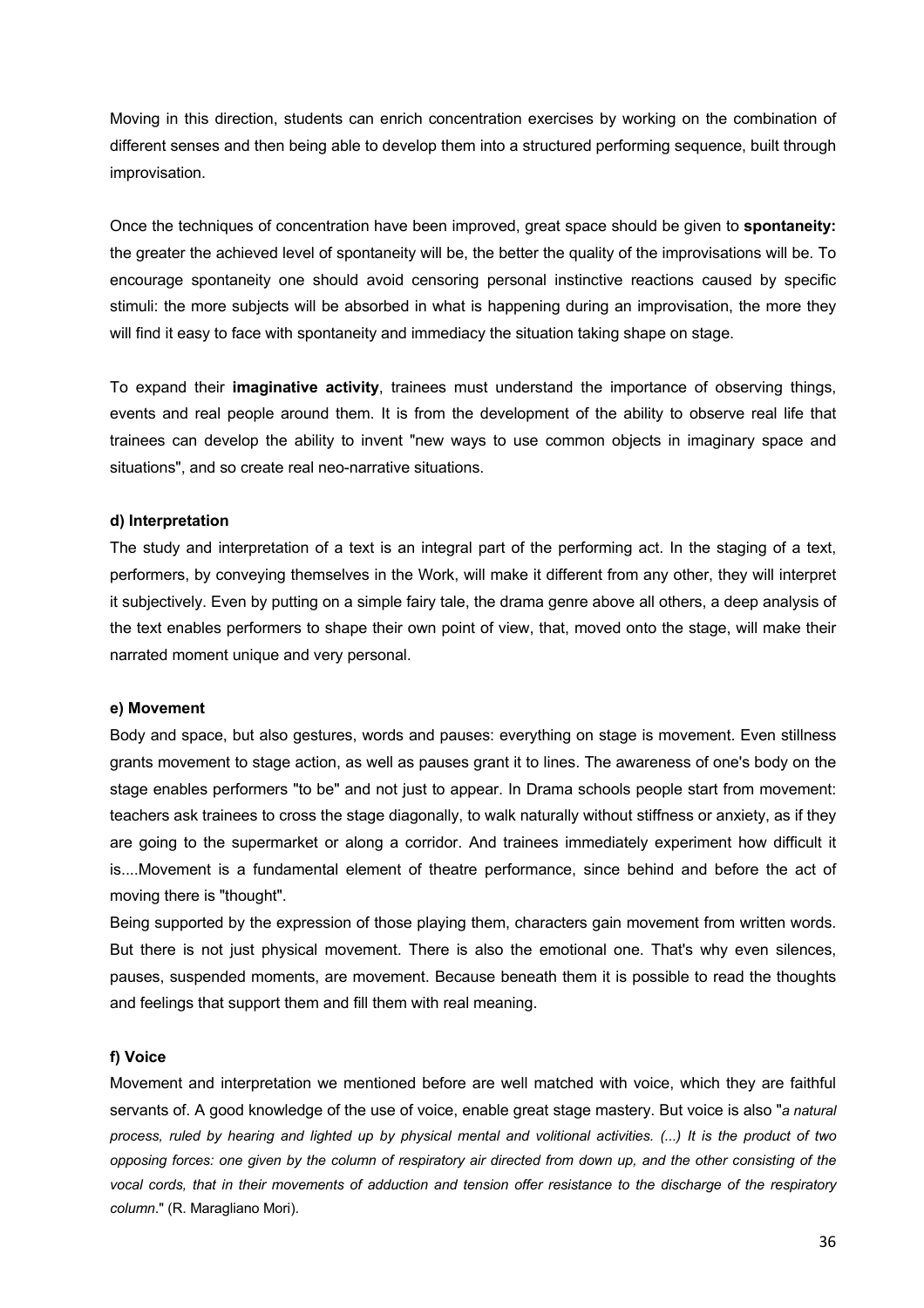Therefore, the use of voice is a purely technical event which implies a specific training, made up of firm abnegation, care and exercise. Those writing about theatre, but even more those learning to do it, should know that a line - thought of or pronounced in a specific way, following the narrative structure they have in mind - will have an effect that will be so much more incisive the more it will enable actors to "say it" in the right way. Here, therefore, drama and vocalism walk along parallel paths: the word is correctly understood by the audience when it is "said" as the Author thought it. That's why playwrights implement stage directions, through which the authors/directors explain how actors must deliver a line, i.e. which registers or intentions they have to use. So those about to write a text are supported by trusted allies indissolubly linked to the use of voice: pronunciation, articulation and breathing. Students learning to write for theatre should therefore be able to choose the right words for their drama intentions, but they also need to know how to say them, or whether it is better to use a word rather than another. Finally, they have to take into account that each word spoken on stage must be understood by the audience and be relevant to the emotional moment of drama telling.

#### **g) Drama**

The structure of the written and told story is organized according to the most variable criteria. Drama is all that, written following a construction developed according to well-defined criteria, enables its performance. Basically everything that is written can be drama, provided that it can be performed. One of the many exercises of improvisation done in theatre school regards "staging anything", even a song or a dialogue stolen from the bar. That is to make "drama" something that was thought of for other purposes. What are the criteria or, let's say, the rules (even if not codified) to be used to write a drama?

The idea**,** what Aristotle called "theme/topic", which is described and disclosed through the whole development of drama. The rhythm**:** when thinking something for theatre, it should always be remembered that staging needs very exact timings to be respected and that these should be followed to keep alive the attention of those listening. Music and scene as well give rhythm to drama: music highlights the different moments of the plot and becomes itself a character; set designing makes people "live" the story and it enables them to comfortably accept the convention of fiction. Characters**:** the cornerstone of the plot, they should have very specific connotations from the beginning of the play. So, the author is responsible for providing the audience, even from the early scenes, with the characteristics of each character, in order to get the audience involved.

#### **i) Direction**

The whole theatre system is in the hands of directors who, through a critical analysis of the text being staged and a subsequent personal interpretation, "create" the performance. That is, they add to the written word a spectacular nature. Direction is a set of very complex technical, emotional and content elements that "make up" the play. It takes advantage of the essential support and steady cooperation of lighting, set design, music and choreography, which enrich and complete the same performance. The director's work is based essentially on two cornerstones:

1. the audience. Directors show the audience their personal reading of the work. During their work of staging the play, directors are in the shoes of the audience, sometimes by interpreting its tastes and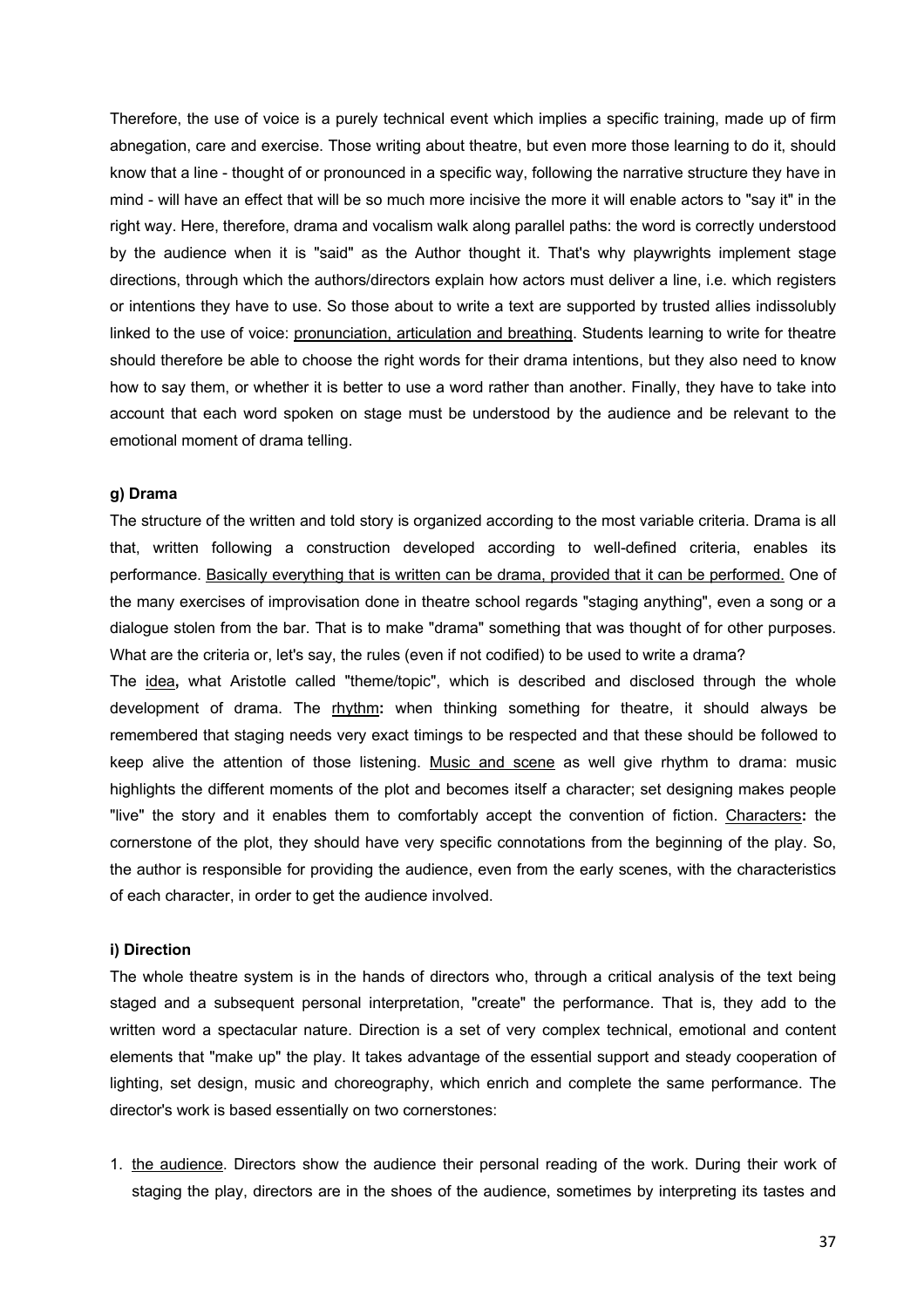trends; sometimes by giving a personal and original interpretation. In all cases, the audience is considered as an element of the performance: good directors should always respect audience and try as much as possible to allow it to "enter" the show and "touch it";

2. the actor. The actor on stage is the performer, not just of the author's text but also of the point of view and the stylistic taste of the director. Directors should then have a very close dialectical relationship with their actors and explain to them their ideas in a complete and exhaustive way. Directors themselves should be actors: they should know how to deliver a certain line in order to enable actors to perform according to their directions.

#### **l) Set designing and costumes**

Like actors, set and costume designers have a direct and continuous relationship with the direction. In accordance with directors, they choose and implement sets and costumes, key elements of theatre performances that enhance the visual aspect of performances by encouraging audience involvement. The starting point of their work is as always the idea directors have of the text to be staged. Based on this, they decide how to make effective the setting and costumes actors will wear on stage.

Ever since ancient times, set designing and costumes have been main elements of drama art: through costumes, characters are narrated, since these provide the audience with information about the social, psychological and narrative features of each character. On the other side, the set is where the action takes place: when the curtain rises, the set is the first narrative contact with the audience, telling about the context in which the story develops.

#### **m) Lights, audio and technology**

We live in a time where technology, in all its forms, is an integral part of our daily lives. Performance could not be free of it and it uses technology to realize anything regarding staging: video projections, lasers, lights, digital audio tracks, special effects, they all support drama narrative and its performance. The technological elements we have today are largely managed by artistic and technical managers of the various sectors making up the performance: set designers, those responsible for lights (often replaced by directors), sound engineers, stage managers, etc.

The purpose of all this modern technology is the same as that of the ancient Greeks who dealt with theatre: to amaze, to impress and to get the audience involved in the stage action. To get the audience entering the story and touch people. After all, the *deus ex machina* coming down from heaven caused in the audience the same effect that today might be caused by a video projector, a laser cutting or a thousand watt sound effect: it spurs audiences' imagination and wraps the viewer in an imaginary spacetime place. Basically it takes and then cradles them in the world of imagination.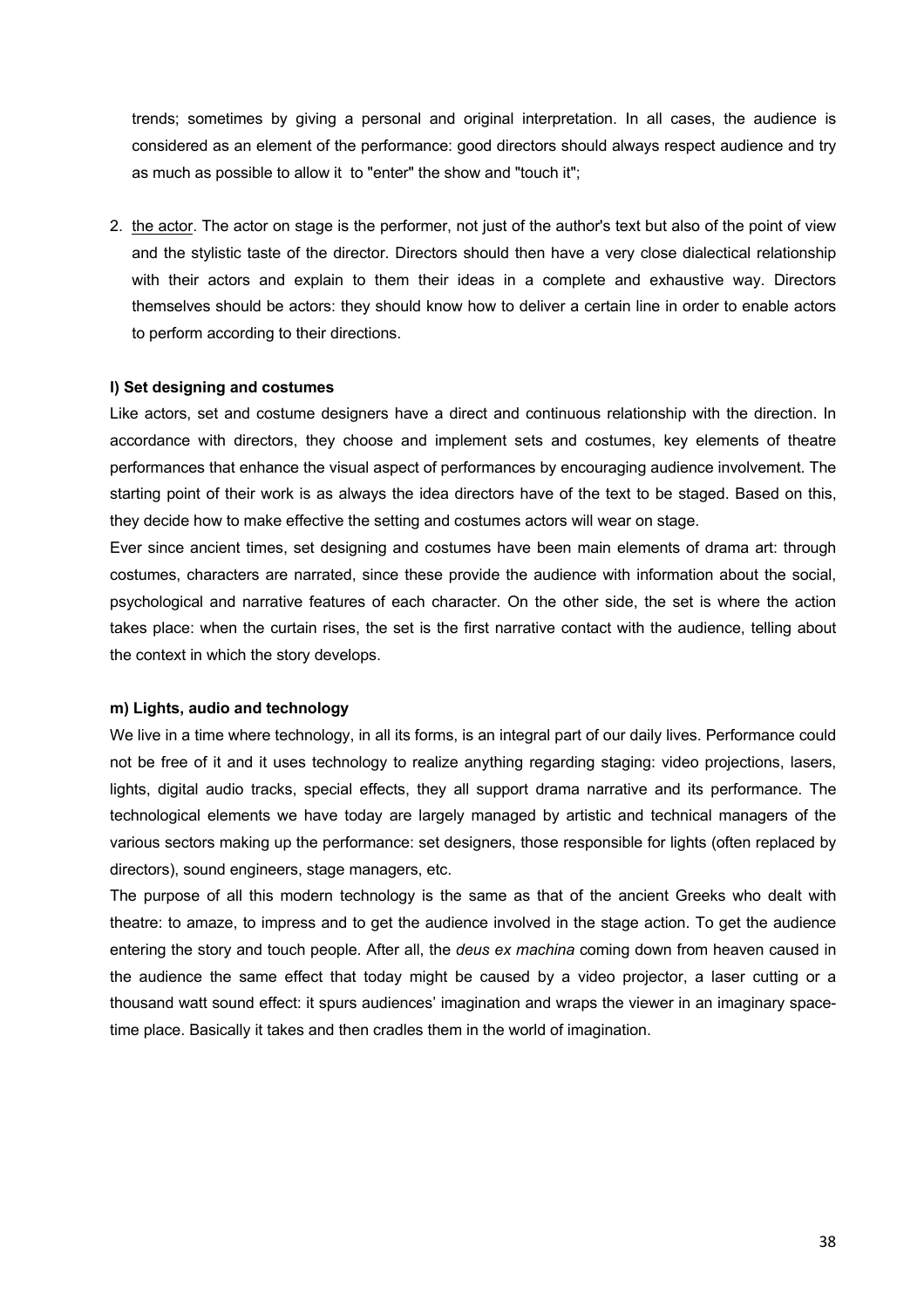# **SECTION 2 - FROM THEORY TO PRACTICE**

# **FOREWORD**

In the first section of this handbook we have illustrated the theoretical and methodological aspects related to the importance of learning science through direct experience and of using education-training approaches based on a workshop setting. In this frame, we have:

- introduced a theoretic-methodological model where drama techniques and practice are applied to support the teaching and learning of scientific contents;
- explored in detail the organizational aspects, the content elements and basic principles of a drama workshop.

Since the present handbook addresses educators, teachers, trainers and professionals working with young people at risk, not at risk and/or with different difficulties and/or disabilities, the following second section provides practical examples for the realisation of training workshops where scientific contents and theatrical techniques are integrated and applied, so as to put trainees in the condition of creating, developing and performing a real Science-Theatre event.

Therefore, to guide addressees in the design, organisation and implementation of the workshops, the structure of this section is as follows:

- first part (chapter 5) presentation of a format of 5 meetings<sup>3</sup> (total duration 17 hours), where a range of basic activities - typical of drama workshops - that are preparatory to the phase of conceiving, writing and realising the Science -Theatre performance are proposed. These activities are necessary to make trainees know and experience all aspects implied by a group work based on principles and techniques of drama writing and performance, so as to make them acquire the "tools" needed to create and develop a script and a theatrical event;
- second part (chapter 6) step by step presentation of the creation of a Science-Theatre event, where scientific contents and drama techniques are integrated.

<sup>&</sup>lt;sup>3</sup> from the Writing Theatre handbook "Methods and techniques of Writing Theatre" - LLP-LDV 2009-2011 and 2012-2014. info at: www.writingtheatre.eu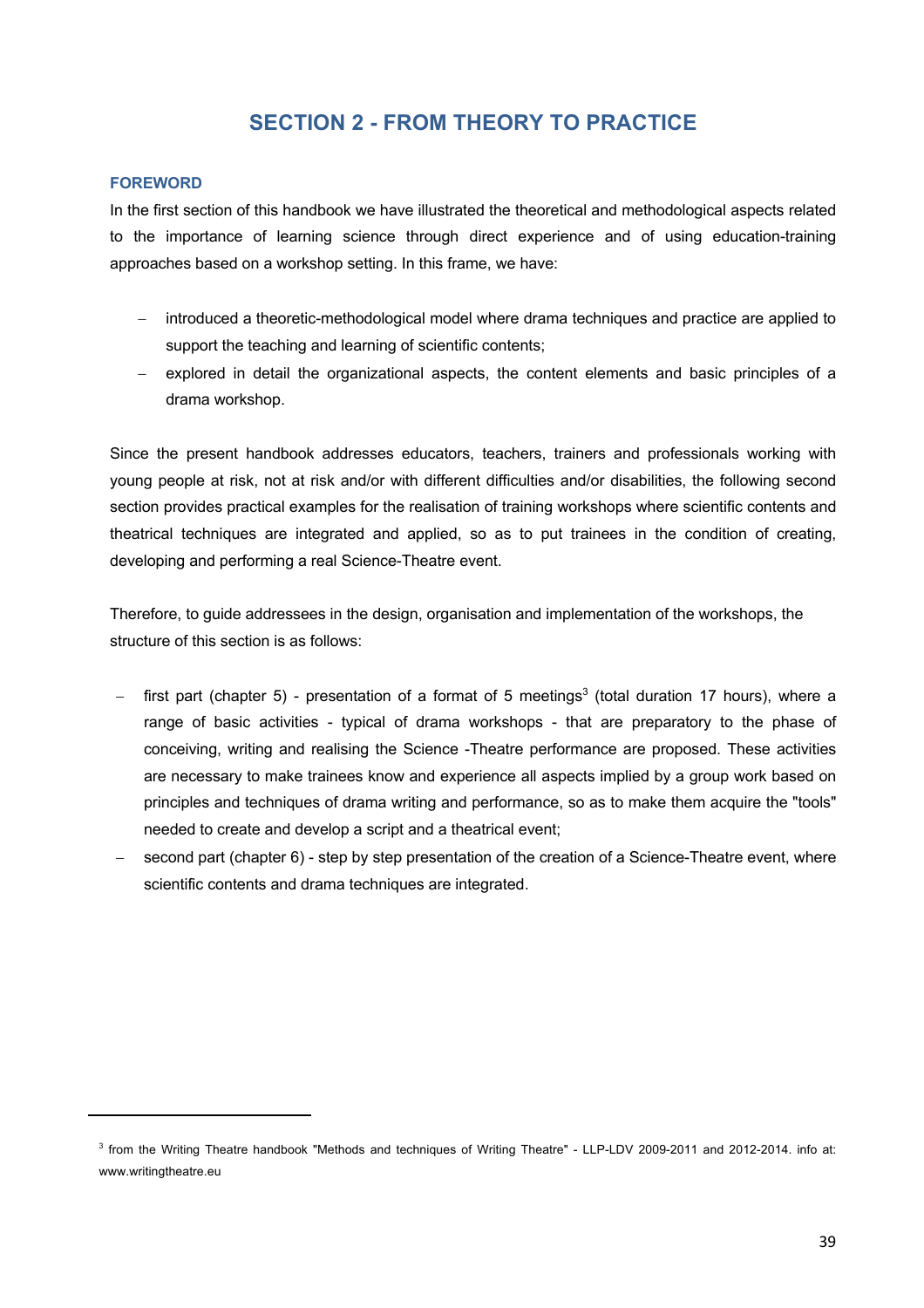# **5. PROMOTING TRAINEES' ACTIVE PARTICIPATION: HOW CREATE THE** *"CONFORT ZONE"*  **5.1 PREPARATORY TRAINING SESSIONS***: THE PROCESS IN FIVE MEETINGS*

| <b>Table 1 - FIRST MEETING</b>                                                                                                                                                                                                                                                                                                                                                                        |                    |
|-------------------------------------------------------------------------------------------------------------------------------------------------------------------------------------------------------------------------------------------------------------------------------------------------------------------------------------------------------------------------------------------------------|--------------------|
| Title: "Let's come to know each other"                                                                                                                                                                                                                                                                                                                                                                | 83h                |
| The facilitator introduces the Team leading the whole workshop.                                                                                                                                                                                                                                                                                                                                       |                    |
| Then, he/she will present to participants the work programme and the goals that the group is expected<br>to reach, since it is important at this stage that Team and participants agree on and share results and<br>learning outcomes.                                                                                                                                                                |                    |
| After this, the facilitator asks all trainees to sit down (chairs having been already arranged in a<br>circle or semi-circle) and to tell - one after the other - their names The workshop begins                                                                                                                                                                                                     |                    |
| The facilitator gives each participant a <b>notebook</b> and a <b>pen</b> .                                                                                                                                                                                                                                                                                                                           |                    |
| Then, he/she asks everybody to recall an event of their life linked to "the pen" (nothing difficult,<br>only the first image they remember thinking of the pen) and to write about it down in their notebook.                                                                                                                                                                                         |                    |
| Now the facilitator asks: "Why, in your opinion, has the pen been chosen as the first element/topic to<br>start off our workshop?                                                                                                                                                                                                                                                                     |                    |
| Give time to each participant to freely answer addressing the entire group.                                                                                                                                                                                                                                                                                                                           |                    |
| Note: There are no "correct answers". Please remember that every time the facilitator asks all<br>participants something, he/she must just collect the different opinions so as to make everybody free to<br>express themselves, with no fear of judgments. In this case, in fact, all opinions are "correct": our goal<br>(the one of the facilitator) is to stimulate group reflection and sharing. |                    |
| Once the answers have been collected, just leave "the topic of the pen" aside, to introduce another<br>topic: the Theatre. Key concepts to be transferred are, for example:                                                                                                                                                                                                                           |                    |
| Theatre is open to everybody; it allows everyone to find a personal way of communicating, expressing,<br>"playing" a role in the social context.                                                                                                                                                                                                                                                      |                    |
| Theatre can be an opportunity to gain life experience, to build one's own character and identity, to<br>learn how to communicate to oneself and to others.                                                                                                                                                                                                                                            |                    |
| Let's now ask trainees the experiences they have had with the theatre world – if they have had<br>one, personal or not - and/or other experiences (in the artistic, social, communication fields).<br>In this case too give them the time to answer back freely.                                                                                                                                      |                    |
| Following, the facilitator starts introducing the drama workshop methodology. It is important to<br>stress that to write "for theatre" it is necessary to get to know specific techniques and principles and to<br>give oneself a challenge, in order to gradually find out and experiment one's own creative skills and<br>potentialities.                                                           |                    |
| Exercise 1 - "Let's play I was "                                                                                                                                                                                                                                                                                                                                                                      | <b>810 minutes</b> |
| All trainees are invited to recall a game they used to play during their childhood (who has never played<br>a game during which he/she was supposed to be somebody else?) and to write it down in their<br>notebooks. The time available is not much, but in this way trainees learn that an essential aspect of<br>the world of theatre is the focusing ability.                                     |                    |
| To think and write, all participants are free to move where they like: to choose a corner of the room, to<br>lie down, etc.                                                                                                                                                                                                                                                                           |                    |
| The facilitator must ensure that everybody keeps silent while making the exercise.                                                                                                                                                                                                                                                                                                                    |                    |
| <b>Note:</b> since this is the first exercise, suggestions on the part of the facilitator $-$ just to make the<br>trainees feel at ease – are possible. For example, the facilitator can say: "baye you never transformed                                                                                                                                                                             |                    |

*trainees feel at ease – are possible. For example, the facilitator can say: "have you never transformed yourself into a monster putting on your bike helmet or brandishing an umbrella as if it were a sword? Have you never put on mum's shoes to become a charming princess?*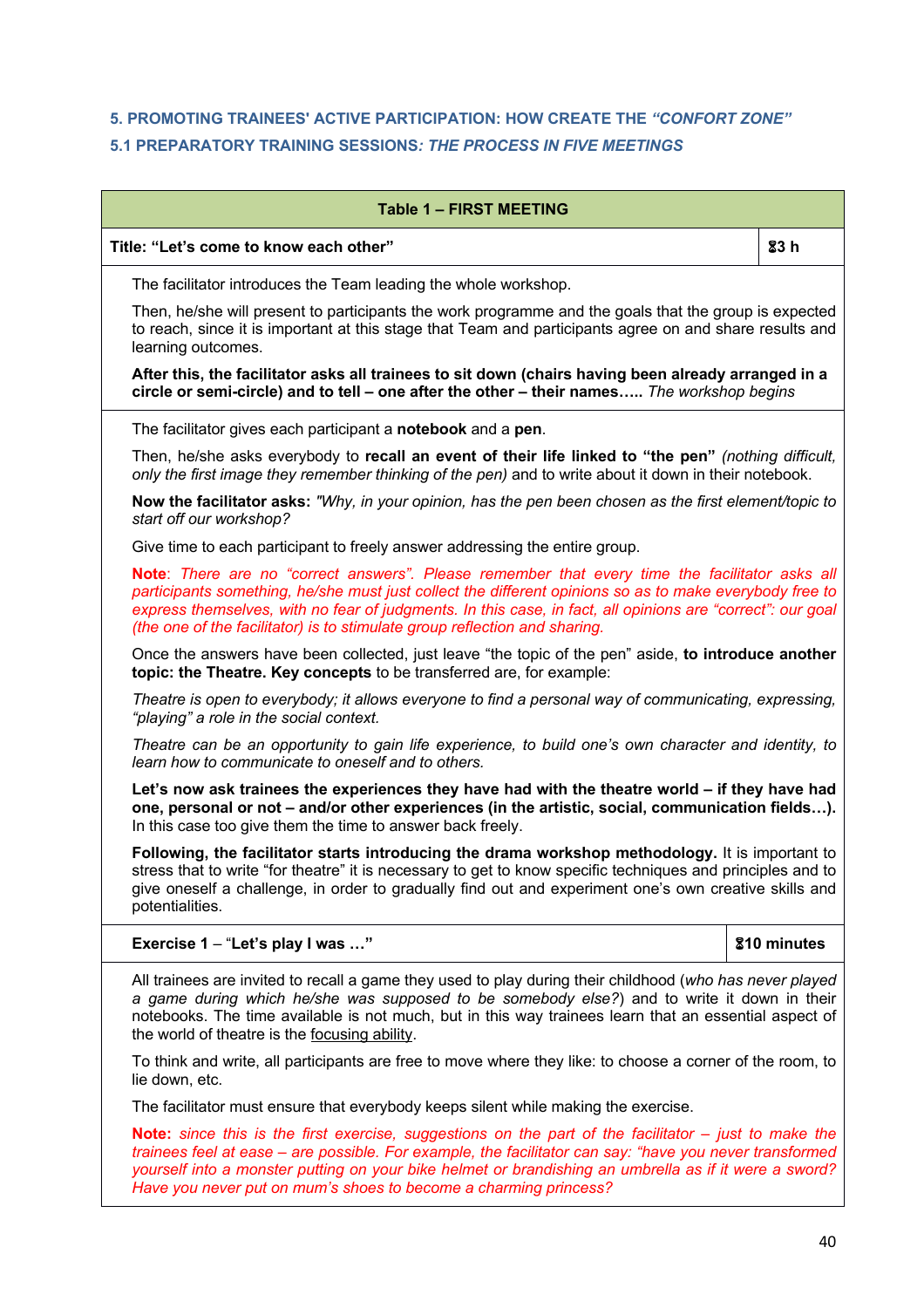*When making these examples, use your face and voice to mime gestures and characters, so as to make trainees enjoy and overcome uneasiness and shyness.*

Once the time is over, each participant will read to the others his/her text.

Now it's time to approach our "gym"….leave aside all chairs and **let's start with some games**!

**Note***: games are divided into categories representing the main aspects of theatre/drama work to be experimented and trained: body, voice, rhythm, concentration (focusing), dramatization. Obviously*  each exercise includes the use of more than one of these aspects, simultaneously. For example, an *exercise on the voice could also imply the use of the body or of improvisation (dramatization); an exercise on rhythm must also imply the ability to focus, etc.*

*As facilitator, just remind that games – and "to play" in general - are important to make trainees acquire technical elements and act using their creativity.* 

**Game 1 – game of knowledge: "Name/gesture"** 6 **20 minutes**

**Note**: *to work in group it is important to know each other. In this way it will also be possible for the*  facilitator to understand the potentialities and the limits of the group: strengths and weaknesses of *each single participant and of the group in general, the strengths that the group must benefit from and the weaknesses that the group must "soften". When we talk about "knowledge" we don't have to forget*  also the knowledge of self: the theatre practice teaches participants to find out, master and unveil *personal aspects they are not yet fully aware of.*

Ask participants to stand in a circle, so as to see each other.

Each one must say his/her name and choose a gesture linked to the name. The gesture must be clearly showed to all trainees (*please remind trainees that they must always speak loudly, so as to be heard by everybody. In this way we also stimulate trainees to overcome shyness and unease*).

Every time each participant does the action "name/gesture", the other trainees have to repeat it in order to memorize it.

**Note**: *After the first lap, it is very probable that a second one will be necessary to make sure that everybody has learned all names and gestures. This game also gives the facilitator the opportunity to explain that when approaching and experimenting theatre it is always necessary to pay attention to*  what is happening around us and always be ready (and willing) to hear and feel what the people *around us are doing. Essentially, this game introduces the use of the concentration/focusing ability, and helps participant to know each other better, starting from their names.*

At this point, the facilitator starts calling each participant's name: for each name called by the facilitator all trainees have to repeat loudly the name and perform the relative correct gesture.

Now let's make some background music and ask trainees to freely and naturally walk around. After two laps, ask them to keep on walking but – this time – to look at each other every time they meet and cross. After some time, let's make another game.

# **Game 2 : The raft** 6 **10/15 minutes**

While walking, all participants must move like they were on a raft: in order not to make it sink, they have to take up the whole room available (in general, they will tend to place themselves in the centre of the room).

The plot is the following: *we are castaways on a raft. We stand still until a wave arrives and - to avoid falling down - we have to move and take different positions in space to balance the raft.*

The warning indicating that the wave arrives is given by the facilitator. Trainees will keep on moving until the facilitator gives another signal.

Trainees must move following the rhythm given by the facilitator clapping his/her hands.

**Note**: *This is a good exercise for "group coordination", since it implies moving within a delimited space. The game is useful to experiment concepts such as order and rhythm and to stimulate each participant to "feel" and pay attention to the others. Further, this game also teaches trainees to be aware of the space in which they are and move, to respect the other's space and to consciously take their own place. Finally, the use of "a plot" to introduce the game make participants familiarize with*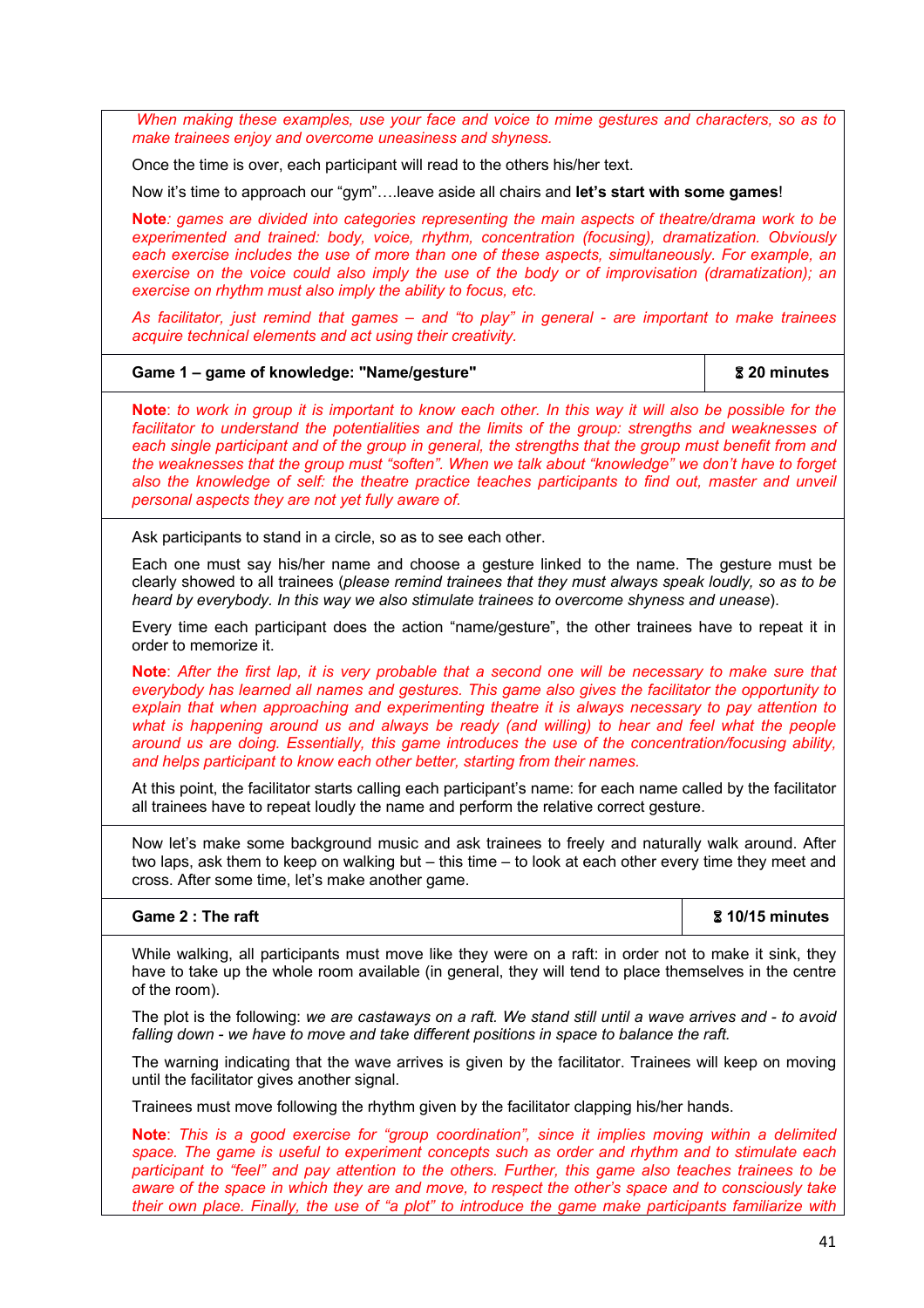*drama and scene, characterized by the use of symbols and expressiveness.*

At the end of the game, ask participants to freely move in the space, following whatever pace/rhythm they like while focusing on their own body and breath.

During the game music is always in the background.

Now let's ask everybody to stop and sit down, if they like.

**Note** *Always make simple questions: How is going? Are you tired? Joke about how the exercises have been made so as to encourage a sense of irony and exchange in the group. It is always important to call participants with their names, so as to show concern for each one of them.*

**At this stage we can start to combine the focusing ability with the listening ability.**

The facilitator now explains that communicating and interacting with others is based on our listening ability. In order to learn how to speak and communicate, it is necessary to understand what it means to be a good/bad listener. So, it is important to exercise our listening skills.

#### **Game 3 - "To count all together"** 6 **15 minutes**

Participants are asked to sit down in a circle - shoulders towards the centre of the circle - with eyes shut and silent.

What are we going to do? Just count to 10!

Someone in the circle starts from "1", someone else will say "2" and so on…Participants do not have to respect the circle order. The group, in fact, stops every time two or more persons simultaneously call the same number, and starts again from "1".

The game ends when the group succeeds in counting from 1 to 10 without ever stopping (it is possible that after 15 minutes the group has not succeeded in correctly doing the game. No problem, it's normal, just stop the game, some other time in the future they will do it!)

**Note** *This game is not as easy as it may appear. Trainees will understand how much difficult it can be to do something as ordinary as counting without overlapping, if they are not focused on the group and willing to listen to each others. That's why we give them 15 minutes to play the game, irrespective of the result they reach. It's important to make them keep silent and focused. In general trainees find this game fun, because they find it more difficult than their initial expectation. (Obviously, if participants are – for example - 15 in total, they will have to count from 1 to 15).* 

| Game 4 - Games of imaginative improvisation: "The crazy language!" | <b>210/20 minutes</b> |
|--------------------------------------------------------------------|-----------------------|
|--------------------------------------------------------------------|-----------------------|

Participants sit down in circle - faces towards the centre of the circle - and start speaking to the partner on their right using an invented language with specific sounds and rhythm.

While "speaking", they are asked to use consciously breaks and intentions, as if they were really talking about something. In other words, through the conscious use of breaks and intentions, they have to provide sounds with a "meaning". Let's make them do a lap of "crazy chatting".

It is advisable that the facilitator starts the crazy conversation, so as to provide participants with the right inflection.

At the end the facilitator asks trainees about what they were talking. Then, he/she explains that they have just performed an exercise of imaginative improvisation, useful to stimulate creativity, attention, listening and focusing and to make them understand the importance of giving the right intentions to words and sounds they use when they talk.

# **Note**: **Imaginative improvisation**

*Theatrical performance is therapeutic because it helps people to negotiate boundaries between daily life reality and imaginative life, between internal and external world, it helps in finding out ways to live positively amidst conflicting pressures. To encourage spontaneity the facilitator should avoid censoring spontaneous reactions caused by specific stimuli and pre-arranging actions: the more the subject will be taken up by what it is happening during an improvisation, the more they will find it easy to face with simplicity and immediacy the situation taking shape on stage. Only after reaching a good level of concentration and spontaneity, students are in the optimum condition to stimulate their imagination, starting with the analysis, conducted previously, of the five senses: after feeling a sensation, they can*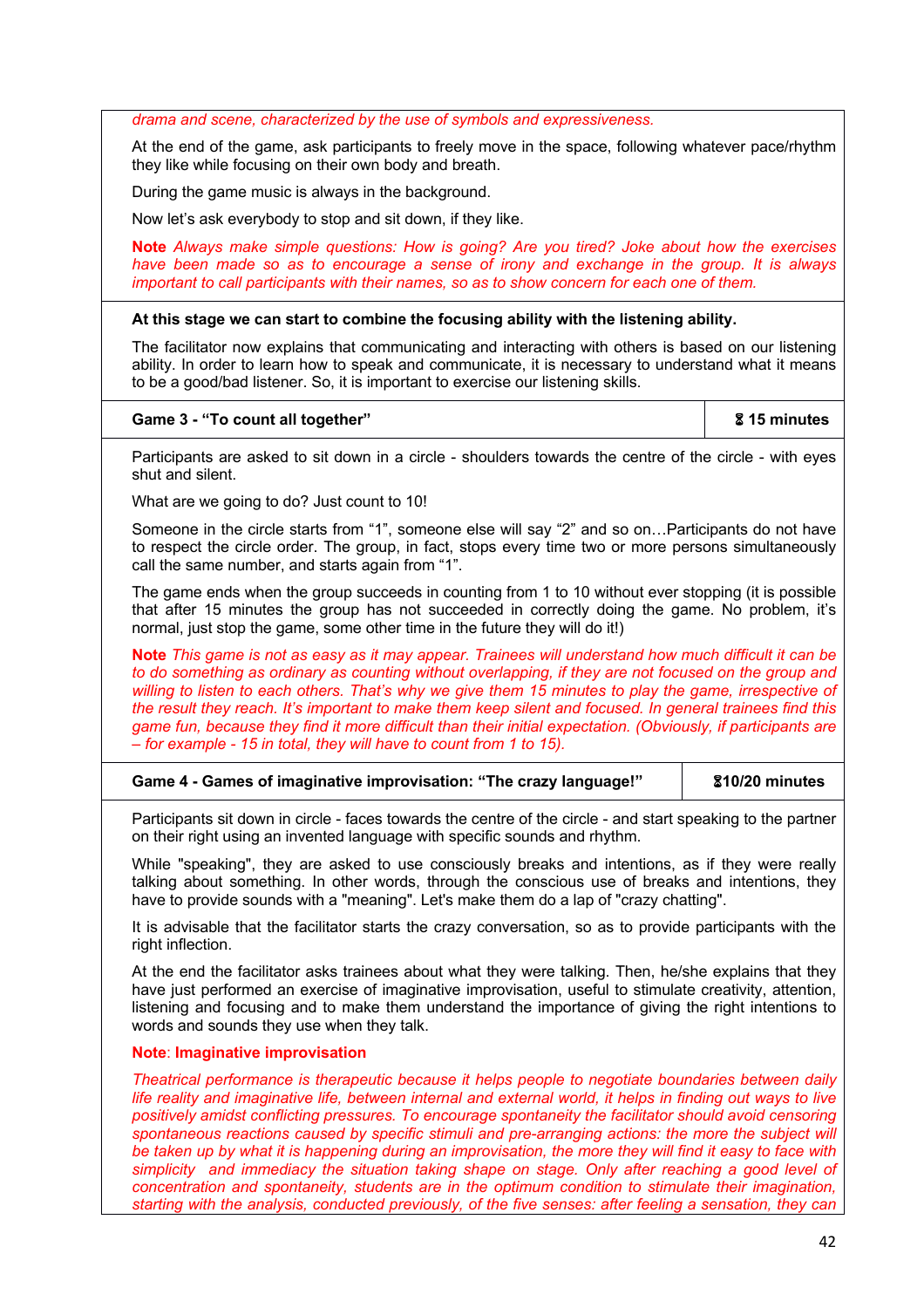*play or describe it or link it with something else, through a free association of the moment. To expand their imaginative activity, actors cannot omit the observation of things, events and real people: they must then use the elements resulting from this careful creative research, to create new ways to use common objects within imaginative spaces and situations and thus create real neo-narrative situations.*

The first session is going to an end: **ask participants to take their notebooks and read aloud - one after the other - what they wrote at the beginning of the day about the event of their life linked to "the pen".**

In this case, the facilitator is not going to make remarks and comments.

Before closing the day session, the facilitator tells participants to write in their notebook about their experience that day (they can simply describe it or comment it even using a single sentence or word to express their own feeling/thinking).

Now, let's stand in a circle, each one repeating his/her name and then all together let out a liberating scream!

The facilitator thanks everybody for the work done.

| Table 2 - SECOND MEETING - first part                                                                                                                                                                                                                                                                                                                                                                                                                               |                         |                         |  |
|---------------------------------------------------------------------------------------------------------------------------------------------------------------------------------------------------------------------------------------------------------------------------------------------------------------------------------------------------------------------------------------------------------------------------------------------------------------------|-------------------------|-------------------------|--|
| <b>Title: "Persons and characters"</b>                                                                                                                                                                                                                                                                                                                                                                                                                              |                         | <b>&amp; 2,5 h</b>      |  |
| The approach to the second session must be extremely communicative: the facilitator will joyfully say<br>hello to everybody, asking them how they feel and if they have exchanged impressions about the first<br>day of work. Let them freely express.                                                                                                                                                                                                              |                         |                         |  |
| Now, the facilitator introduces the programme of the day: we will talk about "persons and characters",<br>repeat the game of the raft (with some changes), start discovering the "world of the spoken words",<br>since it is the main element (and tool) of theatre and drama writing.                                                                                                                                                                              |                         |                         |  |
| Let's ask everybody to sit down and read what they have written in their notebook about the previous<br>session. This time the facilitator can make comments or ask questions or even jokethen we start                                                                                                                                                                                                                                                             |                         |                         |  |
| Variation of Game 2 "The raft"                                                                                                                                                                                                                                                                                                                                                                                                                                      | <b>&amp; 10 minutes</b> |                         |  |
| Background music. Ask trainees to walk about the space/raft.                                                                                                                                                                                                                                                                                                                                                                                                        |                         |                         |  |
| The facilitator explains that this time a variation will be added: he/she will call numbers from 1 to 5. To<br>each number is associated a rhythm (from the slowest to the fastest walk): by clapping his/her hands,<br>the facilitator will make trainees understand the different rhythms associated with each number (make<br>them experiment the differences while they keep on walking about).                                                                 |                         |                         |  |
| The game starts: the facilitator first calls the numbers from 1 to 5 in sequence (1=very slow; $5=$ very<br>fastbut not running!), than alternating them.                                                                                                                                                                                                                                                                                                           |                         |                         |  |
| Note This game is useful to make trainees learn how to freely move their body in a restricted room<br>paying attention (focusing ability) to rhythmical variations and to the balance of the raft. In addition, it<br>helps participants to develop their perception of others (they all have to follow the same rhythm) and in<br>general they also enjoy the situation (the amusement helps everyone to overcome his/her own<br>hesitancy, embarrassment, worry). |                         |                         |  |
| After 10 minutes trainees keep on freely walking - keeping silent - slowly inhaling and exhaling.                                                                                                                                                                                                                                                                                                                                                                   |                         |                         |  |
| Now, let's form a circle, to repeat the game of knowledge with some variations.                                                                                                                                                                                                                                                                                                                                                                                     |                         |                         |  |
| Variation of Game 1 "Name/gesture"                                                                                                                                                                                                                                                                                                                                                                                                                                  |                         | <b>&amp; 10 minutes</b> |  |
| First, trainees make a first lap of the game as they did during the first meeting (see Table 1), then the<br>facilitator asks each participant to add the call of an animal.                                                                                                                                                                                                                                                                                        |                         |                         |  |
| Each time one of the trainees makes the action "name/gesture/call", the others have to repeat it to                                                                                                                                                                                                                                                                                                                                                                 |                         |                         |  |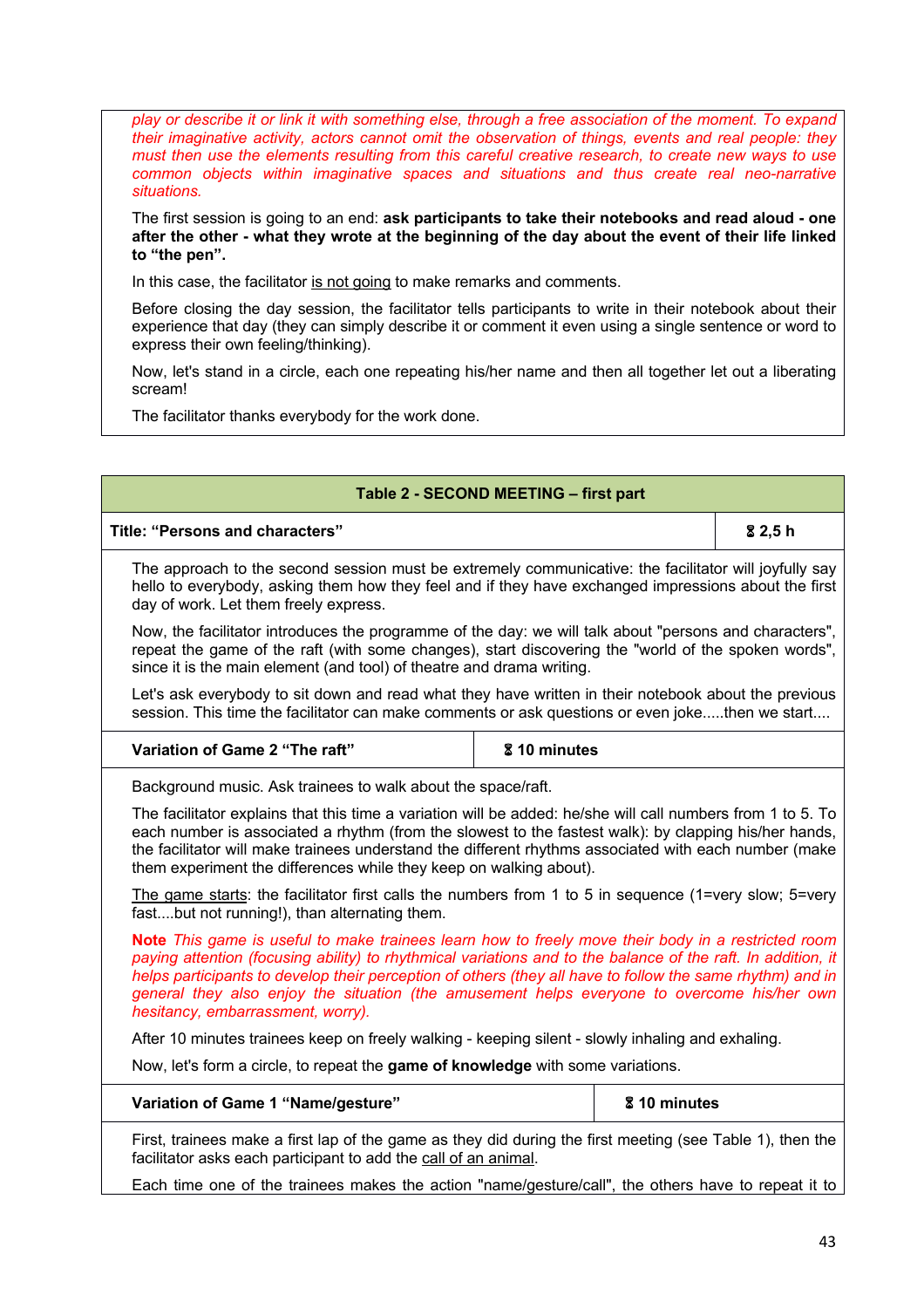memorize it.

After the first lap, the facilitator calls the names of the trainees - one after the other - and all have to immediately answer back with the proper gesture and call.

Once all names have been called, trainees are asked to walk together about the space but following the same rhythm, for at least two minutes. Then, they repeat the exercise "name/gesture/call" but always following the same walking-rhythm (it's always the facilitator who calls the names).

**After two laps, we add another variation:** do you remember Game 3 - "To count all together" (see table 1)? Now, always walking and following the same pace, trainees are asked to call the names. Obviously for each name spoken, all people have to answer back with the associated gesture and call. If two or more persons overlap in calling the names, participants have to stop and start again, until all names are called without interruptions.

As already indicated, irrespectively of the result, the time fixed to make the exercise must be of **15 minutes.** 

**Note**: *this game implies the use of different abilities and aspects: the knowledge of the other, the*  listening/feeling of the group, focusing and attention, the perception of the body moving through the *space, the sense of rhythm.*

*It is also possible to make other variations: walking on the raft, increasing/decreasing the pace (the order is given by the facilitator), starting from the call of the animal instead of names.*

We are gradually getting to know each other. But it's not enough. It is necessary also to gain the confidence of others and to be self-confident.

The facilitator explains that mutual trust is essential to work and cooperate in a group. And theatre is based on team work, since all persons involved are asked to expose themselves. So, it is necessary for everyone to trust their colleagues and feel at ease with them, with no fear of their judgments. Each weakness must be supported by the entire group the same way as each strength must positively influence the group.

Mutual trust is essential to personal improvement/growth and to achieve - as a group - unexpected results.

#### **Exercise 2 - "This inspires me safety"** 6 **30 minutes**

Ask trainees to take their pen and notebook and write - as a title - "This inspires me safety".

*They all have to list everything that comes to their mind, for example: my hands, my older brother, keen eyesight, agility, my father, etc.* **(10 minutes)**

After this, starting from the list just made, participants have to make other two lists: one of things that depend just on themselves and one of things that depend on others. (**5 minutes**).

*Now the facilitator asks trainees to form groups of three and talk about what they wrote and what they found out* (**15 minutes**).

Some questions:

Did I like this game?

Who inspires me more safety?

What inspires me more safety?

Who do I feel safer within this group?

When do I feel unsafe?

**Note** *During this game, participants can experience how much they are self-confident and how much it depends on all the others. It is a simple game, very suitable to introduce the topic of trust in oneself.*

#### **Game 5 – game of trust: "Leading mates"** 6 **10 minutes (for each pair)**

Let's form pairs (it is advisable that pairs are made by the facilitator, in order to match people that do not know each other very well), and experience how much we trust "the other".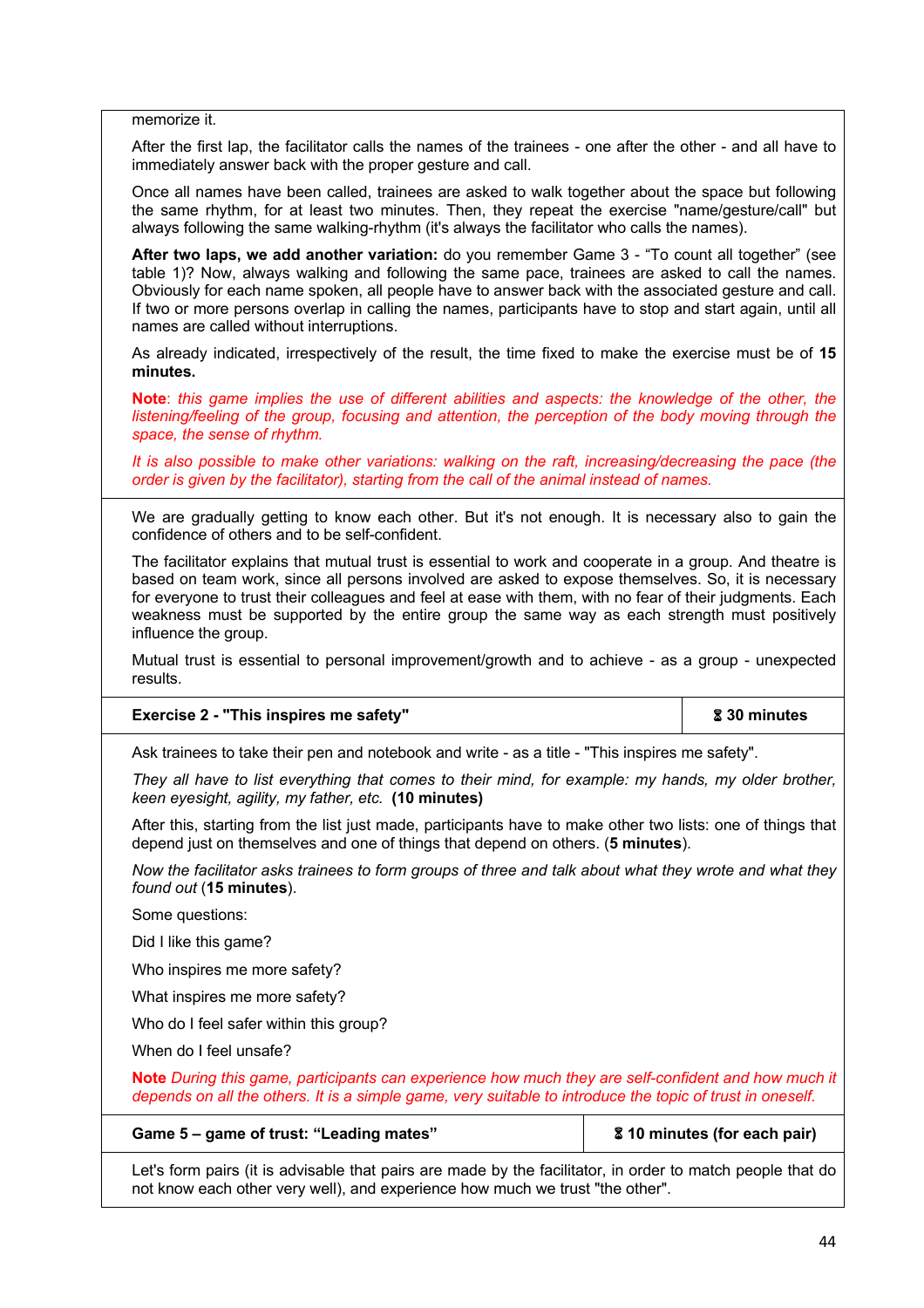One of the members closes his/her eyes, the other (the leading one) puts one hand on the back of the partner and through a light pressure leads him/her about the room. Every time the leading partner wants to stop the "blind" partner, he/she just takes their hand off the other's back.

All couples work at the same time.

It is advisable to start with very simple movements and then add new and more difficult ones (for example: to go back, to go down, to jump, etc.).

After 5 minutes, roles must be exchanged.

**Note** *This exercise is funny and useful at the same time: each person forming the pair is - in turn responsible for the other's survival. So, if on one side the "blind" partner will have to trust his/her "leader", on the other, the leading partner will have to deserve this trust.*

| Game 6 – game of knowledge: "Pleased to meet you" | 8 30 minutes (depending on the |
|---------------------------------------------------|--------------------------------|
|                                                   | total number of participants)  |

The same pairs involved in the previous game are now asked to sit down wherever they like: it's time partners get to know each other better.

Each couple starts "chatting": the aim is for each member to share information about his/her self (for example: what I like/dislike, where I live, etc.).

When the time is over, all participants sit in a circle and one after the other tell/read what each one has learnt about his/her partner.

# **Timings**

A collects information about B (5 minutes).

B collects information about A (5 minutes).

A and B write on the notebook the information collected (5 minutes).

In circle, each one reports about their partner.

**Note**: *The working in pairs and the "chatting" modality are advisable in order to avoid*  embarrassments: to tell about oneself is difficult and could be more difficult in front of a group of *people, if one is not used to talk to an audience. For the same reason each partner of the couple is going to tell the group about the other. This game is useful not only to reinforce mutual acquaintance and familiarity, but also it exercises the use of attention, listening and memory (How much information was I able to memorize?). Further, the fact that somebody else tells information "about me", causes a pleasant feeling (I pay attention because I am curious to know what the other focused/grasped about me).*

**Variation to Exercise 1** – "**Let's play I were …"**

The facilitator invites each participant to choose a character and take on the related identity *(the character can be either a "real" or a fantasy one - e.g. Cleopatra, Michael Jackson, Peter Pan, Ulysses, Batman, etc.; but also: a coffee maker, an animal, a beam, etc. The character may also represent what we are or what we would like to be).*

Then, the facilitator asks everybody to tell the group who their chosen character is. Today participants (facilitator included) will call each other with the name of the character.

Once characters have been chosen and shared, participants are asked to write on their notebook the name of the character and the reason of the choice.

*Note*: *The act of choosing a character for oneself is aimed at stimulating trainees to enter the world of role playing: on stage there are characters interpreting and expressing persons. As Pirandello said: "a character can always ask a man who he is, since a character has his/her own life and features, a character is always 'someone'. A man, instead, a man in general can be 'no-one' ".*

**In circle. In group (sitting)**. Each trainee introduces his/her character, also providing a physical description, nature and disposition, way of speaking, clothes, way of moving, gestures, etc.

Then, everybody writes down his/her own character description in the notebook. (**15 minutes**)

Please remind participants that from now on everybody (facilitator included) will call each other with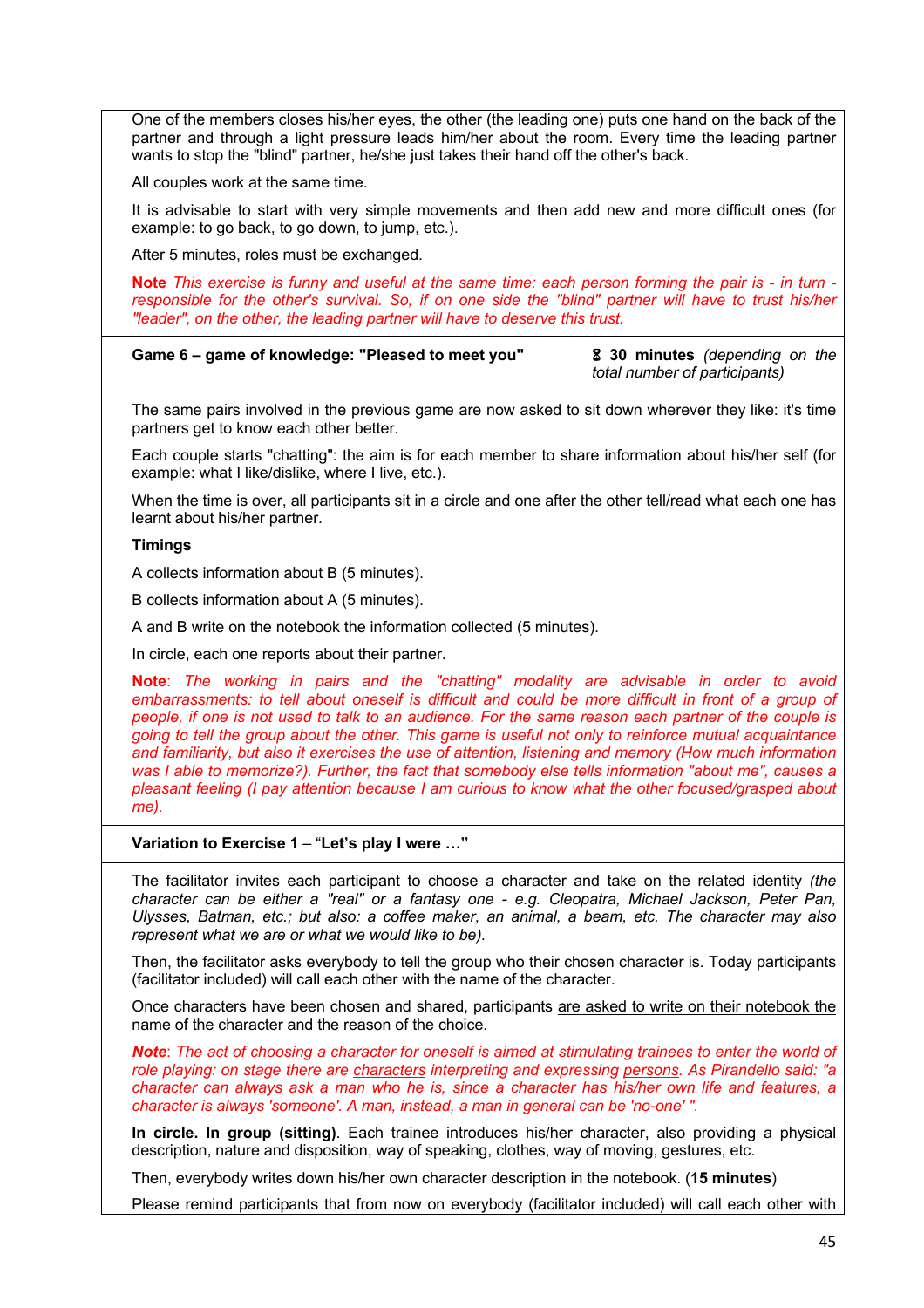| the name of their character.<br><b>Exercise 3 – Narrative improvisation</b> |                         |
|-----------------------------------------------------------------------------|-------------------------|
|                                                                             | <b>&amp; 20 minutes</b> |

During this exercise, participants must play the role of their chosen character.

**In circle. In group (sitting)**. One trainee starts telling a story where his/her character is the protagonist. At a certain point of the story the protagonist meets another character (choose one among the ones of the group).

The trainee performing the character that has just being involved keeps on telling the story. At a certain point he/she will include another character in the story, who will have to keep on telling it, and so on until all characters of the group have joined the story.

The story must be developed up to its end.

Then the facilitator asks trainees to write down (at home) in the notebook the story that has just been told.

**Note** *This exercise has embedded in it an expressive process: each trainee has the opportunity to express him/her self "through" a character. So, on one side he/she takes on another identity but on the other - through a creative process - this new identity mirrors his/her expectations and feelings. The making of a story while working in group helps each trainee to use, experiment and develop his/her own imagination and to experience the process implied in the creation of a plot. If the story told by the group is not too complex, it is possible - after its transcription - to give the trainees the chance to "perform" it, as an exercise of acting-improvisation.* 

# **Table 2 - SECOND MEETING – second part**

# **Title: "LET'S LEARN TO SPEAK"** 6 **1,5 h**

It is now the time to work on and with voice. Voice is an essential tool, since drama language is mostly spoken rather than written.

Within a theatre context, everything we write must be shared with the audience: that is why the voice becomes necessary.

To breathe and speak properly increases our self-control and self-confidence skills.

In general we are used to taking care of our look while we ignore our way of speaking. We forget too often that communication implies the use of words and voice and so the way we speak is important, it's our "business card".

Therefore, most of us are unaware of how breathing should be managed, how inflections or regional/local dialects should be corrected. These aspects on one side typify our way of speaking, but on the other may impede clear communication.

It is to be stressed that to learn "accurate" speaking does not mean to renounce our characteristics and origins, but, instead, to valorise our potential.

So, **Let's start from breathing**. An accurate respiratory capacity allows us to easily master our vocal emission and therefore, to speak and read in a more proper way. In general we underuse this capacity: athletes only are able to fully use their respiratory capacity, which is why they can face intensive and extended efforts.

In this sense, we can say that the actor is an athlete and so he/she must know the general features of respiration and be aware of his/her own limits and potentialities, in order to use breathing to the best of his/her ability.

Let's see now some basic features of respiration.

- 1. Males use mainly abdominal breathing; while females the thoracic one.
- 2. The abdominal respiration is more correct, since it allows us to use all our pulmonary capacity, totally filling and emptying lungs.
- 3. To check the quality of our respiration we just have to lie down on our back and naturally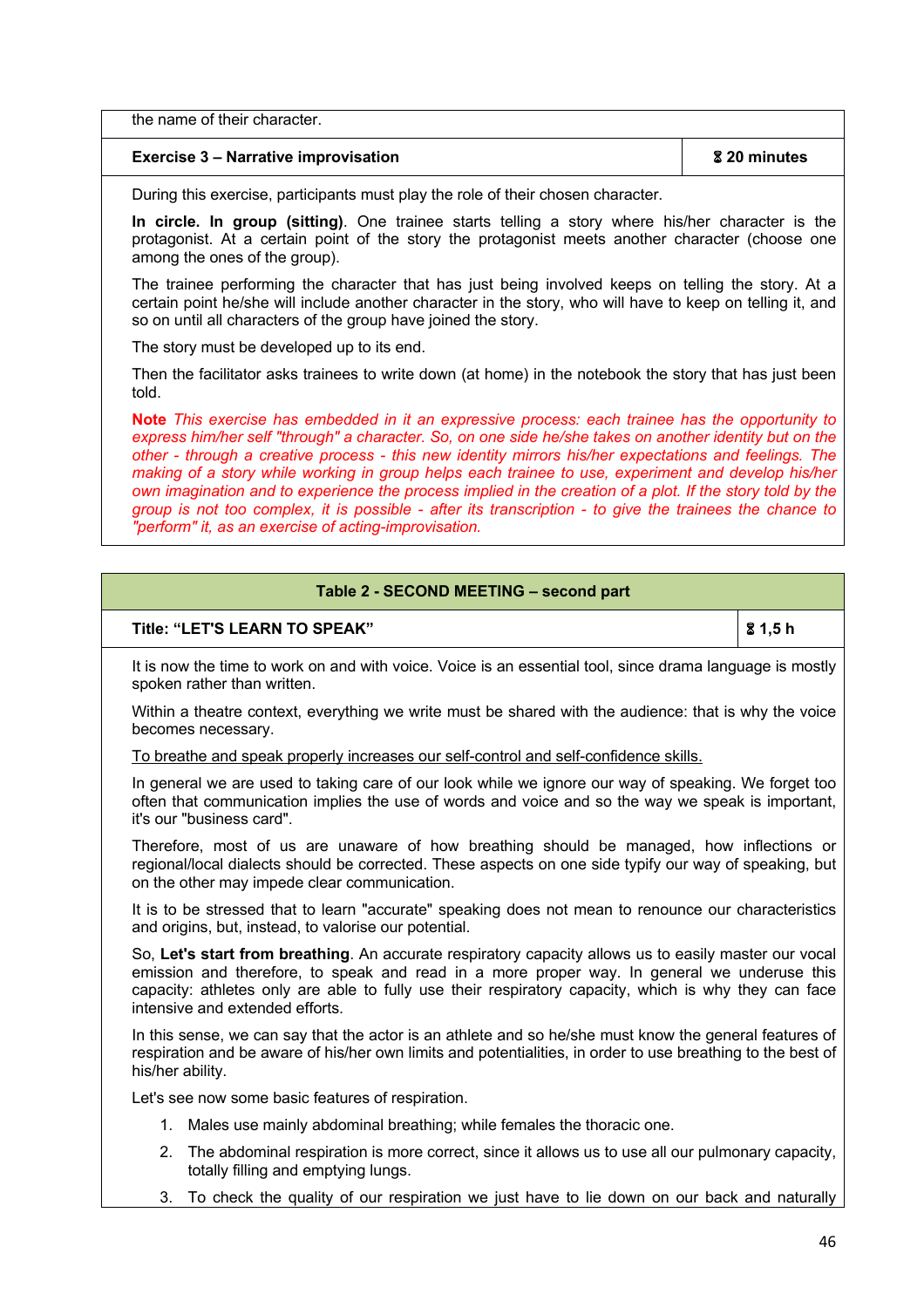inhale and exhale. If we put one hand on our abdomen - exactly under the rib cage - we should feel the belly swell and relax, with or without the support of the diaphragm.

- 4. We can exercise this respiration lying down on the bed and putting on our abdomen a dictionary.
- 5. After some time (and exercise...) this respiration will get natural. In this case, you will just have to consciously use it two/three times a week, in the morning in front of an open window, for about five minutes. It is not only a good "gym", but also it ensures good oxygenation.
- 6. To increase our respiratory capacity apnoea is a good exercise: inhale deeply and then hold your breath clocking your endurance. Repeat this exercise and record your improvements....but remember that our aim is only to better master our respiratory ability.

# **Exercises of breathing and vocal emission**

*(to be made in group and repeated individually at home)*

**First we perform an exercise to check our pulmonary capacity:** *inhale deeply and then read a text without ever stopping for breath. You will discover your respiratory endurance.*

And now, let's start the workout! *Standing, legs slightly opened. Shoulders relaxed. Concentrate on the diaphragm. Inhale thinking that the air you're breathing comes from a point very far from you. Then*  exhale very slowly. Repeat it 10 times, imaging you are a balloon slowly inflating and deflating. During *this actions, try to focus your diaphragm, thinking on how it slowly lifts and lowers.*

**Now a game of apnoea.** *Inhale as you have done before but while exhaling count loudly. Do not stress/force your breath. Repeat 3 times (all together) and then individually (one trainee after the other).*

#### **Let's try now to pronounce the vowel "A".**

*Inhale and exhale pronouncing "A": pay attention, your voice (the sound "A") does not have to vibrate! Repeat it 5 times.*

*Again using the vowel "A", let's try now to start with a low volume and make it gradually rise. While exhaling don't stop and don't inhale: the volume modulation must be mastered within the same vocal emission. Repeat it 5 times.* 

#### **Now, again, we check our respiration capacity reading a text.**

*The facilitator provides trainees with a text (no more than 5/6 lines) without punctuation.*

*Then, he/she asks each participant to read the text using one - and only one - vocal emission (again it means that each one has to inhale and then read the text without ever stop and/or inhaling).*

#### **Obviously, trainees do the exercise one after the other.**

Very probably, trainees will stop in the middle of one or more of these exercises, because they feel breathless or make a mistake in reading the text. This is an opportunity to remind them that besides proper respiration, it is very important also to clearly articulate words and their sounds. To achieve a good ability of respiration and articulation of the words, "regular training" is necessary.

To improve our words articulation we have to exercise moving and using our lips more. We have to feel and perceive what we say not only with our ears, but also through our lips.

Further, one of the easiest ways to exercise our vocal apparatus is to use **tongue-twisters**.

*The facilitator will propose to participants 5/6 tongue-twisters, so that each can choose one and repeat it loudly many times and every time as fast as he/she can.*

*Then, each participant will have to read the tongue-twister using only one vocal emission.*

**Note**: *Trainees in general find these exercises fun, competing against each other. It's important to stress that these exercises are useful only if regularly/periodically done. Furthermore, the mastery of respiration and words articulation impacts positively also on trainees' daily life: they acquire selfconfidence before an audience and it may help them to better face, for example, an oral test or a job interview.*

**Exercise 4 - Improvisation exercise: "Interpretation beyond words"**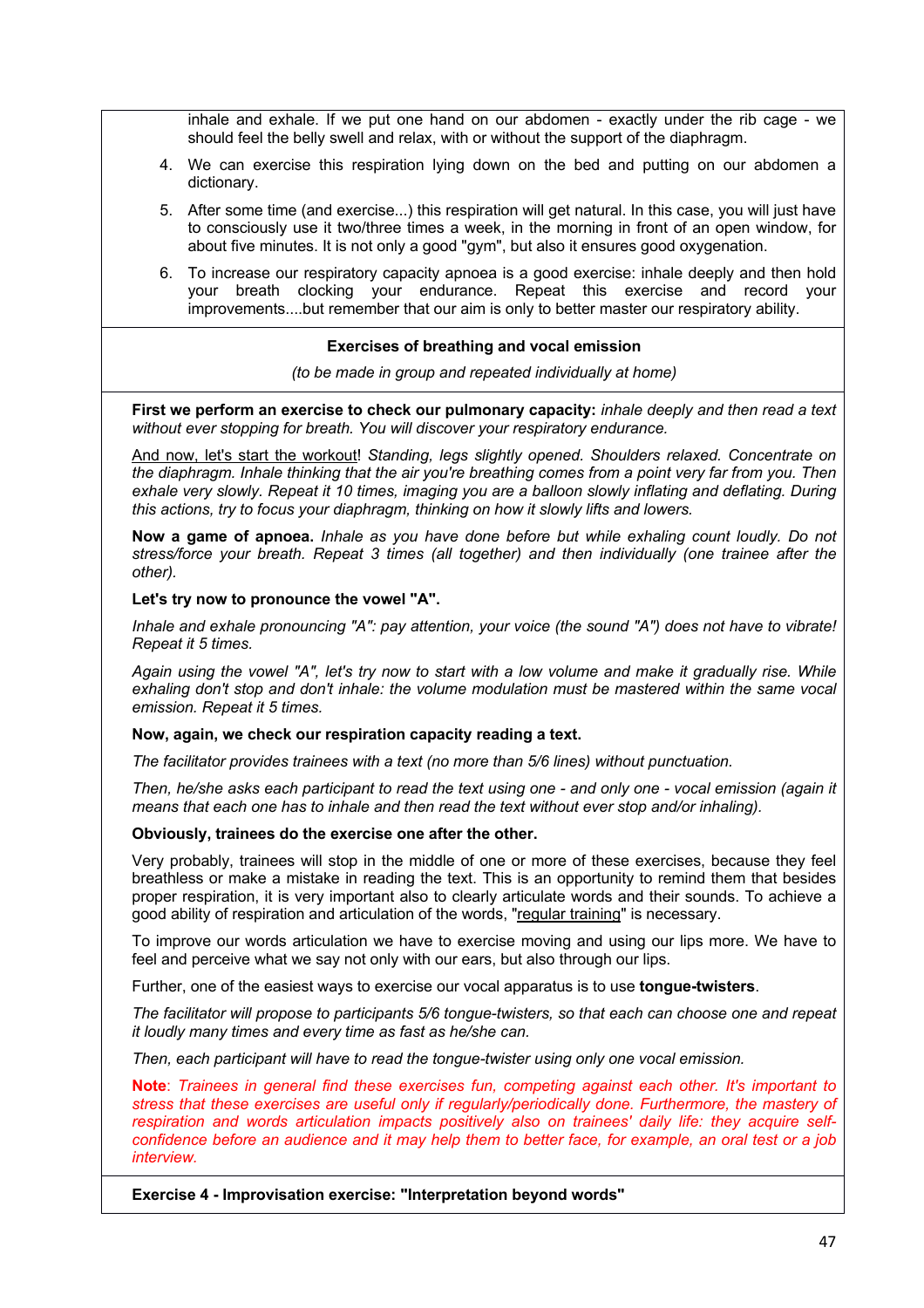*In pairs. Let's imagine engaging in a conversation, using numbers instead of words.*

*Each pair agrees upon the circumstance (e.g.: a meeting of two old friends, a seller persuading the customer, a teacher shouting against a student who was late, etc...)*

*The facilitator gives participants 5 minutes to decide.*

*Let's start!* 

*Each pair takes place at the centre of an imaginary stage and starts the conversation, using numbers instead of words. The two partners will have not only to communicate and understand each other but also to make the audience understand what is happening...*

*At the end of each performance, the facilitator asks the audience "what was the situation about" and the pair that has just performed will have to answer back.* 

**Note** *It's the first time we ask trainees to perform before an audience. This exercise is useful not only to make trainees experiment their creative and interpretation abilities, but also to introduce them to the "stage" dimension without "traumas", since their attention will be focused not on the audience observing them but on the oddity of a conversation conducted using numbers.*

Before closing the session the facilitator reminds everybody to write in the notebook the impressions about the work done (at home).

Standing, in a circle, each one repeats his/her name (the one of the character chosen) and then all together let out a liberating scream (this time using respiration accurately).

The facilitator thanks everybody for the work done.

# **Table 3 - THIRD MEETING**

# **Title: "Stories to be told, stories to be written, stories to be performed"** 6 **3 h**

At this stage of the work, participants have got to know each other, but there is still a long way to go....

Drama/theatre context and the "theatre game" do not expect participants to be ashamed or shy: each one must be willing to show his/her own feelings and emotions, because everyone contributes to the achievement of a final, shared result. But, especially at the beginning, the body can be a reason for embarrassment and unease. That is why it is important to grant participants some time to get to know and manage their own body, so as not to feel embarrassed every time they will have to mutually "touch" or relate to each other.

Body and contact exercises are therefore important because they support participants in developing and improving their personal drama expressiveness and - most of all - help them (both young and adults) to grow up/become self confident and calm, and to trust, respect and care the others.

| Game 7 – Games of contact: "The bubble" | <b>&amp; 10 minutes</b> |
|-----------------------------------------|-------------------------|
|                                         |                         |

Participants gather at a corner of the room, sitting close to one another. The facilitator points out another corner of the room which the united group heads for. Trainees should move "as if they were all in the same bubble", each looking towards the destination. They are focused on finding a collective rhythm, the same pace, the same breathing. It is important to keep balance and to feel safe within the group, in order to let the whole group keep balance and move safely.

Soft background music can help.

**Note** *This exercise encourages the concentration of the whole group, the contact among participants, and the search for a collective rhythm.*

At the end the facilitator asks participants to say what they have felt (for example, if they perceived themselves as a part of the group, if they felt hesitations or discomfort, etc.)

# Let's now go back to what the group had done during the second meeting.

The facilitator asks trainees to take their notebook and read - one after the other - what they have written about the story created while working in group *(see second meeting - part 1 exercise 3*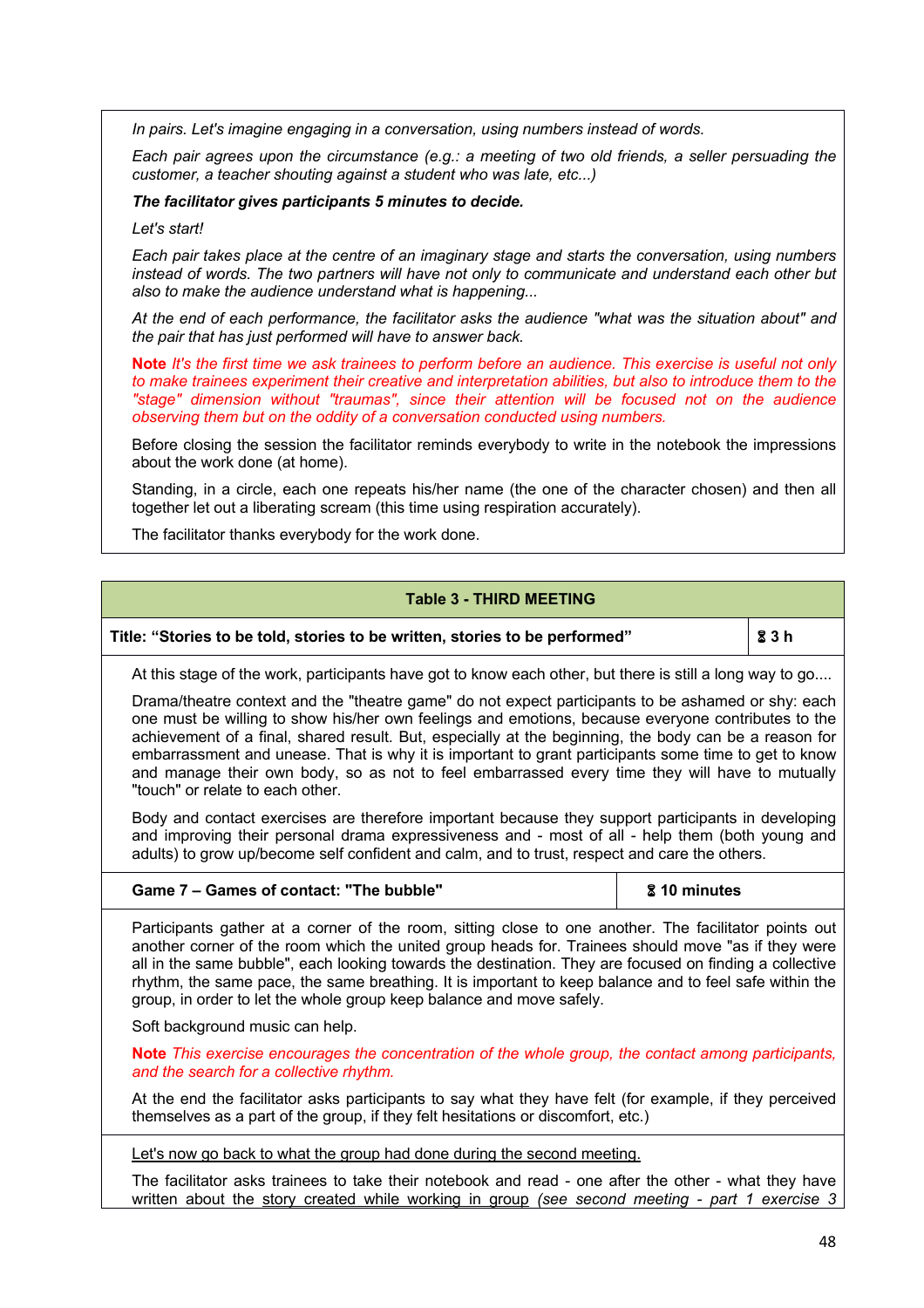*"narrative improvisation").*

**Note** *As you will see***,** *even if everyone was asked to write down the same story, very probably each story will differ in something. This gives the facilitator the opportunity to introduce trainees to the topic of "the point of view".*

Once all versions of the story have been read, the facilitator asks trainees to choose one. Then, he/she invites each participant to read the story (only the version chosen) using the point of view of his/her own character (the character chosen by each participant).

In reading the story, each participant must pay attention to:

- the character's way of speaking (e.g. intonation/inflections of the voice, accents, etc.);
- the articulation of words and sounds and the use of respiration (as learnt during the previous workshop session).

At the end.....Applause!

| Exercise 5 – exercise of improvisation: "The train coach" | <b>&amp; 30/40 minutes</b> |
|-----------------------------------------------------------|----------------------------|
|-----------------------------------------------------------|----------------------------|

In this exercise the interpretation/performance of the character is very important.

Place chairs in two rows, so that participants sit one in front of the other, as in a train coach.

The facilitator gives to each participant a piece of paper where a character is described that he/she has to "perform" (e.g. a man that is going to work, he is worried because it's late; a student who skived off of the school; etc.). Participants do not have to tell each other the role they have to play.

Before starting, participants have 5 minutes to find some objects/accessories necessary to perform their own characters (e.g. a bag, a hat, a book, etc.). Then they all sit down. The performance starts. It is morning, each one must act and move consistently with the character assigned. At a certain point an announcement is heard (the voice is the one of the facilitator): *"DIN DON - Attention please, for technical reasons, this train will leave with about 30 minutes delay".*

From now on the situation changes: each character re-acts differently and interacts with the others.

The participants' performance (and the exercise) stops when another announcement is heard "*DIN DON, attention please, we inform passengers that the trains is now leaving the station".*

The facilitator asks trainees to list in the notebook the characters that - in their opinion - were involved in the performance: *it is not a question of being "good in guessing" but to be "good in performing", so good as to make the others understand "who my character was".*

**Note** *This exercise provides the facilitator with the opportunity to explain that drama writing implies not only the creation and narration of a story: authors must be aware that they write a story that will be told and performed by others (the actors). That is why techniques and principles of performance and interpretation must be known also by authors.* 

| Game 8 - Game of body improvisation: "The king and the jester" | 8 5 minutes (for each |
|----------------------------------------------------------------|-----------------------|
|                                                                | pair)                 |

*Note Body expressiveness is crucial to playing a role/character. Through our body we communicate, send messages, convey feelings and emotions. This game helps trainees find their own ways to make their body express something and helps them discover the potential of body expressiveness.* 

*In pairs. One trainee plays the role of the king, the other that of the jester. The King walks before the jester with a stern walk, suiting his rank. The Jester follows him by making all the grimaces and gestures as possible without emitting a sound. When the king turns, the jester should remain unmoved, by putting on a neutral expression and assuming a composed position (standing, arms along the body). If the jester is caught by the king in an improper position, they change roles.*

*Note Through the physical performance of two classic and opposite characters, one staid, serious, elegant, and the other extravagant and rough, trainees start to understand how gestures, position and walk can draw the idea of a character.*

Now let's go back to emotions.

To play a role/character, it is important to be willing to fully expose oneself. The "actor", in fact, must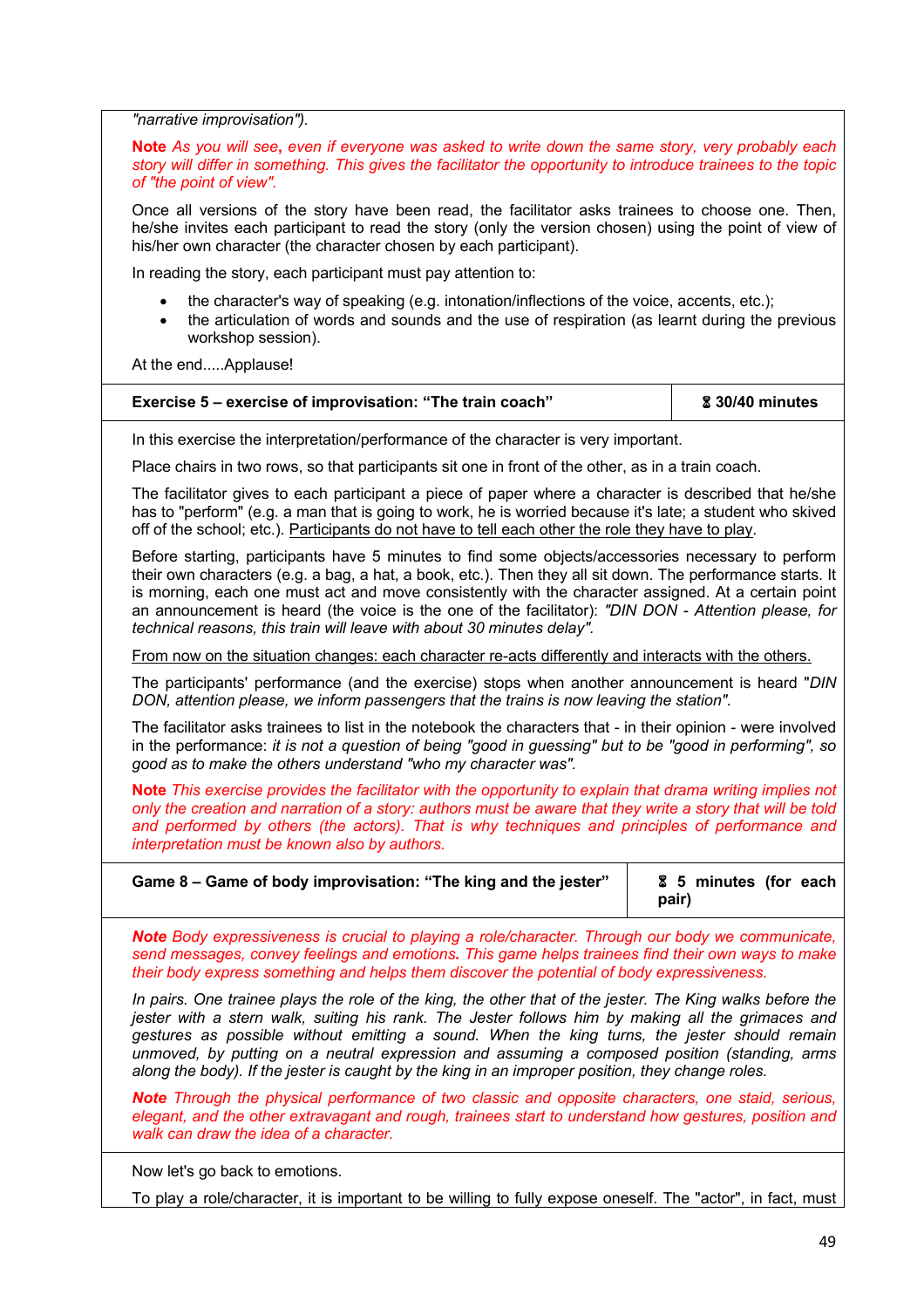succeed in feeling and communicating the emotions that the character feels, so that the audience can perceive and believe in them. If the actors themselves do not believe in the character's emotional world (that is, if he/she feels "detached" from the character's world), nobody in the audience will. So, the actor is asked to find in him/her self the emotions that the character feels.

| Game 9 - game of emotional improvisation: "The chair" | 8 3 minutes (each) |
|-------------------------------------------------------|--------------------|
|-------------------------------------------------------|--------------------|

*The facilitator places a chair at the end of the room and chooses a sentence which will be the same for everyone (e.g. "Today I have eaten a slice of pizza"). Then, each trainee must associate each sentence with a feeling (fear, happiness, anger, etc.).* 

*In turn, each trainee must:*

- *sit on the chair and say the sentence in a neutral way (without expressing any feeling);*
- *get up, move the chair a little forward, sit down again and say the sentence with a minimum of intention/feeling/emotion;*
- *get up, move the chair a little forward, sit down again and say the sentence intensifying the intention/feeling.*

*In total each participant must repeat the sentence 4 times, gradually achieving the maximum intensity of the feeling.*

*Background music is advisable.*

**Note** *This game is useful to make trainees understand the intensity level and inflection that can be given to a feeling. The feeling should be understandable and believable even when it is just hinted at, but one must be able also to express it at its best intensity. Music helps participants to feel "not alone" and more comfortable.*

After all participants have done the exercise, the facilitator invites each one to tell everyone the difficulties he/she encountered.

This game, in fact, can be difficult for them, since it forces everyone to show his/her personal expressive modalities and potentialities.

The aim is to make the group experience what "acting and writing" implies: the ability of thinking and feeling as the character does, in order to make the audience believe that the character is "true".

| Exercise 6 – Short story using the third person | <b>&amp; 20 minutes</b> |
|-------------------------------------------------|-------------------------|
|                                                 |                         |

Let's now take our notebooks to do the last exercise for today.

Again we will work on "characters". But, this time, each trainee must think of somebody he/she knows only by sight (*e.g. someone we meet every day on the bus going to school or to work, etc.*).

*Ask participants to imagine his/her name, personality, life style, etc. Then, ask them to imagine what this person wishes.*

*First, trainees must write in their notebook some quick information about the person chosen, as if they were making his/her identity card; then, using the third person, they have to write a story about "a regular day" or "a particular day" in the life of the person chosen.* 

Stories will be read next time.

The facilitator thanks everybody for the great work done.

In circle. Applause.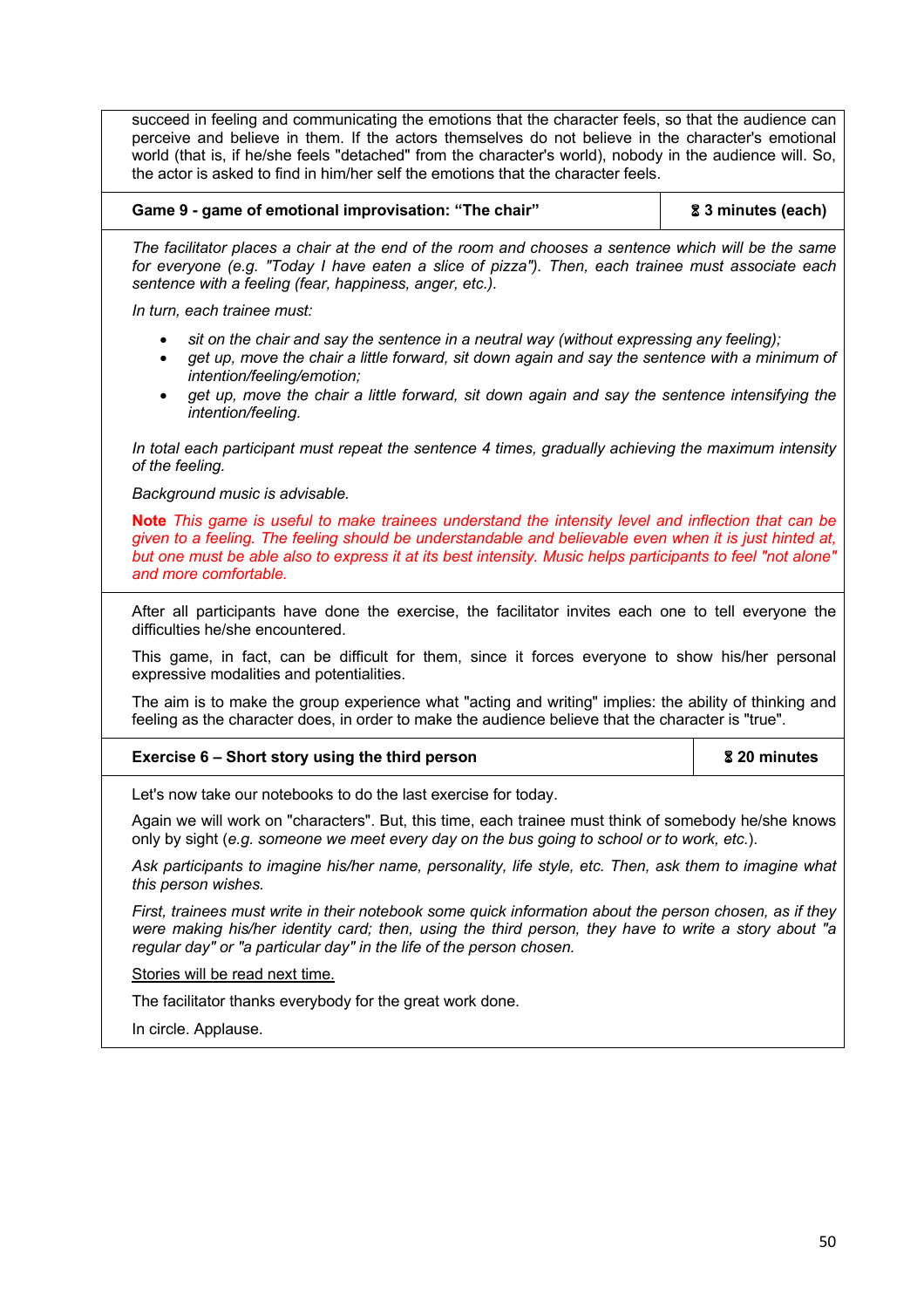| <b>Table 4 - FOURTH MEETING</b>                                                                                                                                                                                                                                                                                                                                                                                                                                                                                                                          |  |                         |  |
|----------------------------------------------------------------------------------------------------------------------------------------------------------------------------------------------------------------------------------------------------------------------------------------------------------------------------------------------------------------------------------------------------------------------------------------------------------------------------------------------------------------------------------------------------------|--|-------------------------|--|
| Title: "Exercises about styles"                                                                                                                                                                                                                                                                                                                                                                                                                                                                                                                          |  | <b>23h</b>              |  |
| Today we start jumping on our raft and facing the waves.                                                                                                                                                                                                                                                                                                                                                                                                                                                                                                 |  |                         |  |
| Background music.                                                                                                                                                                                                                                                                                                                                                                                                                                                                                                                                        |  |                         |  |
| Ask participants/castaways to move.                                                                                                                                                                                                                                                                                                                                                                                                                                                                                                                      |  |                         |  |
| Referring to the "Variation to the game 2 - The raft" (see Table 2 - SECOND MEETING – first part),<br>make participants increase and decrease the velocity of their pace, this time calling numbers from 1 to<br>10.                                                                                                                                                                                                                                                                                                                                     |  |                         |  |
| (5 minutes)                                                                                                                                                                                                                                                                                                                                                                                                                                                                                                                                              |  |                         |  |
| Exercise 7 - "Stop and go"                                                                                                                                                                                                                                                                                                                                                                                                                                                                                                                               |  | <b>&amp; 5 minutes</b>  |  |
| On the raft. Start walking freely within the raft space. Then, in turn, when a person of the group stops<br>the whole group stops, when a person starts walking, the whole group walks.                                                                                                                                                                                                                                                                                                                                                                  |  |                         |  |
| Note: This exercise helps to develop attention to what happens around us, to what others do and<br>where they are.                                                                                                                                                                                                                                                                                                                                                                                                                                       |  |                         |  |
| Exercise 8 - "Stop and go 2"                                                                                                                                                                                                                                                                                                                                                                                                                                                                                                                             |  | <b>&amp; 5 minutes</b>  |  |
| Variation to the previous exercise: when a person stops the whole group stops, then a person of the<br>group starts walking in a particular way and the whole group starts walking imitating it.                                                                                                                                                                                                                                                                                                                                                         |  |                         |  |
| Note: This exercise builds on the previous one, since participants are asked to use their creativity and<br>since they start experiencing that "on stage" and when working in group, the action made by a single<br>person influences the whole group. Further, as we have already stressed, concentration and<br>improvisation is a very useful mix: it means that we should set free our ego to express and to create,<br>but still keeping under control where we are and within which context we are moving, so as not to do<br>things out of place. |  |                         |  |
| Exercise 9 - "Stop and talk"                                                                                                                                                                                                                                                                                                                                                                                                                                                                                                                             |  | <b>&amp; 10 minutes</b> |  |
| Variation to the previous exercises: when a person stops the whole group stops. Then, the person<br>who stopped points out another person of the group who will have to say out loud 10 different words.<br>Then the group starts walking again.                                                                                                                                                                                                                                                                                                         |  |                         |  |
| <b>Note:</b> This variation of the preceding exercises is useful to stimulate trainees not to centre on a single<br>topic but to learn - through improvisation and concentration - how to create and act paying<br>continuously attention to what happens and is around us, to what we see and feel around and inside<br>ourselves.                                                                                                                                                                                                                      |  |                         |  |
| And now let's go back to words. But before going on, just stop and breathe.                                                                                                                                                                                                                                                                                                                                                                                                                                                                              |  |                         |  |
| Come back to vocal training (Have you done your exercises at home?)                                                                                                                                                                                                                                                                                                                                                                                                                                                                                      |  |                         |  |
| Standing. In circle. Repeat 5 times the basic respiratory exercise with vocal emission (that is, Inhale<br>and exhale pronouncing "A").                                                                                                                                                                                                                                                                                                                                                                                                                  |  |                         |  |
| <b>Exercise 10. Vocal exercises</b>                                                                                                                                                                                                                                                                                                                                                                                                                                                                                                                      |  |                         |  |
| Legs slightly flexed and open                                                                                                                                                                                                                                                                                                                                                                                                                                                                                                                            |  |                         |  |
| In pairs:                                                                                                                                                                                                                                                                                                                                                                                                                                                                                                                                                |  |                         |  |
| Say your name to your partner, staring at his/her eyes and thinking that "the name" is a ball.<br>Say your name to your partner, staring at his/her eyes and thinking that "the name" is an<br>arrow.                                                                                                                                                                                                                                                                                                                                                    |  |                         |  |
| All together: Make the same exercise but using first vowels and then consonants.                                                                                                                                                                                                                                                                                                                                                                                                                                                                         |  |                         |  |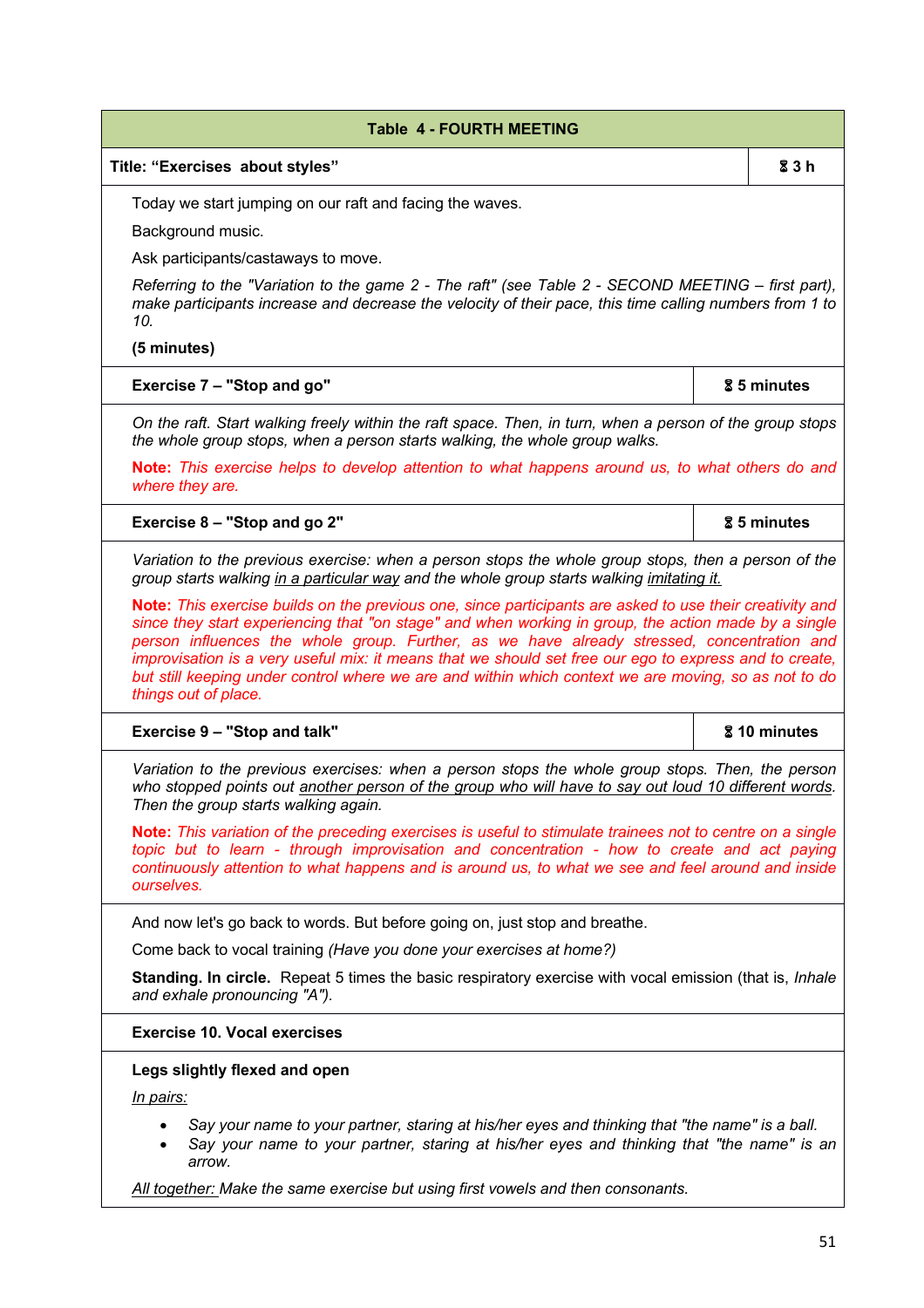# **LET'S USE OUR VOICE AS A "TOOL"**

Voice is a part of our body, so we need to learn how to master and manage it. **Make some exercises imaging that our vocal emission is an action having an impact on different objects, for example:**

- *to punch a hole in the wall;*
- *to knock down a chair;*
- *to switch off a candle;*
- *to caress an animal;*
- *to wrap up an object;*
- *to sweep;*
- *to cut something with scissors.*

Imitation and impersonation are specific of the drama action. **Let's now use the voice to reproduce unusual sounds, such as:**

*The water flowing, the twitter of birds, the rumble of a car, the whistle of a locomotive.* 

# **Now, let's try to speak using linguistic codes unusual for us, making a parody of:**

- *Women's voice;*
- *Old men's voice;*
- *Children's voice;*
- *A teacher's voice.*

Once all the exercises have been done, **try to read texts of different typology**, as: *a letter, a nursery rhyme, a news item, an sms text message, a drama dialogue.*

# **LET'S GO BACK NOW TO THE WRITTEN WORD**

Ask participants to take their notebooks and read what they have written (feelings, opinions, etc.) about the last lessons made.

In case, let them free to exchange opinions for some time.

Then, ask participants to read the story they wrote at the end of the previous session *(see Table 3 - THIRD MEETING Exercise 6 – Short story using the third person).*

# **Exercise** 11 – The monologue **6 and 15 minutes** 6 **15 minutes**

Each participant has to re-write the short story wrote at the end of the previous session *(see Table 3 - THIRD MEETING Exercise 6 – Short story using the third person),* **using the 1st person: it means that it is the character who tells his/her story.**

*To make this exercise, trainees must pay attention to the following aspects:*

- *where the character is while he/she is telling the story,*
- *the context of the story,*
- *the language used by the character (his/her way of speaking),*
- *the character's mood,*
- *what the character wants to express.*

Unlike the narration made using the third person, when an author decides to tell a story using the 1st person (that is, the character itself is speaking, telling the story from his/her point of view), the character's feelings and emotions have to be stressed.

So, recalling the exercises made to better use the voice, when trainees re-write the story from the character's point of view, they also have to imagine the inflections of his/her voice, the character's breathing, his/her breaks.....

**Note:** *Once the exercise is finished, the facilitator explains to trainees that they have just written a "monologue", using also the following words of Edoardo Erba:*

*"[...]* A monologue on my own, must always be justified by anything occurring on stage. Canonical *situations of the justified monologue: the phone rings. The character answers and says: Hello - then pauses - No, look, here there is no Giuliana - another pause - Yes, I think you got the wrong number.*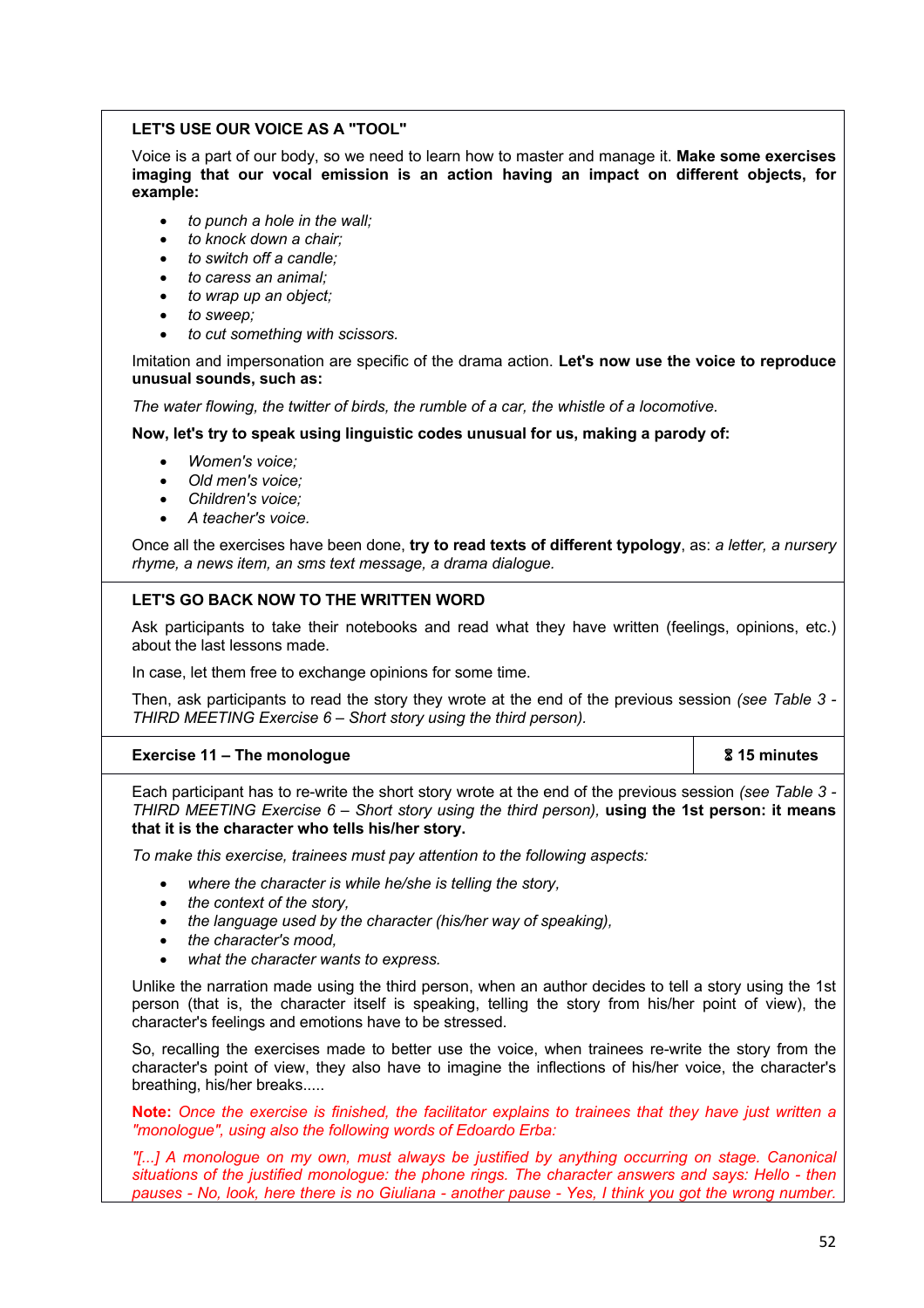*Here I, imaginary audience, guess that the imaginary interlocutor of the imaginary character asks: Can I speak with Giuliana? And soon after: I guess I got the wrong number. In these cases the character has the same behaviour as a parrot, because to make the audience understand what the imaginary interlocutor said, he repeats all lines. [...] Apart from the phone, to justify a monologue a character may talk to... let's see. .. a goldfish. [...] Or the actor may be a lawyer preparing a hearing for the next day. [...] Another way to justify a monologue is to place a character alone in a room. Someone alone in a room recites a monologue. Stop. It's as if he was saying: let me recite this monologue and don't ask many explanations. I am alone in a room, what the hell do I have to do, a dialogue? [...]"* 

Then, each participant chooses a colleague amongst the group, in charge of reading his/her monologue.

All monologues must be read out loud, one after the other.

Let's now approach the wide world of "**narration styles**"**.**

**Note** *There are lots of narrative styles that can be used - and even mixed - to tell a story: "fiction" (fantasy genre), "documentary", "scientific essay", "reportage", "touristic/cultural guide", etc. It is possible to tell the same story "ad infinitum", but, if you tell the same story every time changing its style, each story will sound different from the other. As an example, Raymond Queneau in his book "Exercises de style" tells 99 times the same "banal" story...*

**Exercise** 12 – The narration styles **12 12 130** minutes

*Participants sit where they like. They work in pairs: each partner tells the other a story, then each one writes in his/her own notebook the story told by the partner, choosing a narration style (fantasy, historical, journalistic, dramatic, autobiographical, poetical, etc.)*

**Consistently with the narration style chosen, when writing the story trainees must pay attention also to the linguistic register they use.**

**Note:** *Language provides us with many and different expressive possibilities, that can be grammatically correct but not properly communicative. The choice of a word or of a syntactic structure depends on the context/circumstance of the communication. The spoken language is the most used and known "linguistic ability". Therefore, it's quite natural - for "beginners" - to use it also when writing a text. On the other side, beginners may choose to use an "affected" style, because it gives them the impression of sounding "smart". This exercise - which is quite difficult and challenging - gives trainees the opportunity to approach the world of language and communication in a more critical and analytic way, so as to stimulate them to reflect on its complexity and importance.*

# **Exercise 13 – POPROCKRAP TALE** 6 **40 minutes**

In connection with what was mentioned above, this exercise is useful to train participants to jointly use narration styles and linguistic registers/codes.

Trainees must work individually. They can choose whatever story they like (even the one used in the previous exercises, or a new one).

# **Let's make three versions of the same story:**

- *1. Pop, the original one, written as any other story;*
- *2. Rock, the rocking version of the pop story (use spoken language, slang, dialects/jargons);*
- *3. Rap, the rap version of the pop story ("rap" refers to the music style and rhythm, so write the story thinking of a rhythm).*

**Note** *The youth culture related to the musical world enables us to use other forms and techniques to stimulate creativity and writing. Rapping is of course a way of expressing a story using up-to-date*  language and music (as "rocking" is more familiar to adults...). The sense of rhythm and time in rapping can turn any story into a real theatre performance. It is the musical nature of these types of *stories that restore words to their ancient place of oral communication and therefore of theatre. These stories should be read aloud, assuming an audience, even if behind a screen. The use of certain forms of art, enable people - young and adults - to let proceed together spoken and written word, narration and the music of the voice. Some stories, often dramatic ones, are offered to others through a musical tempo which captures the attention and requires a study of the written language, by developing assonance, rhyme, verses.*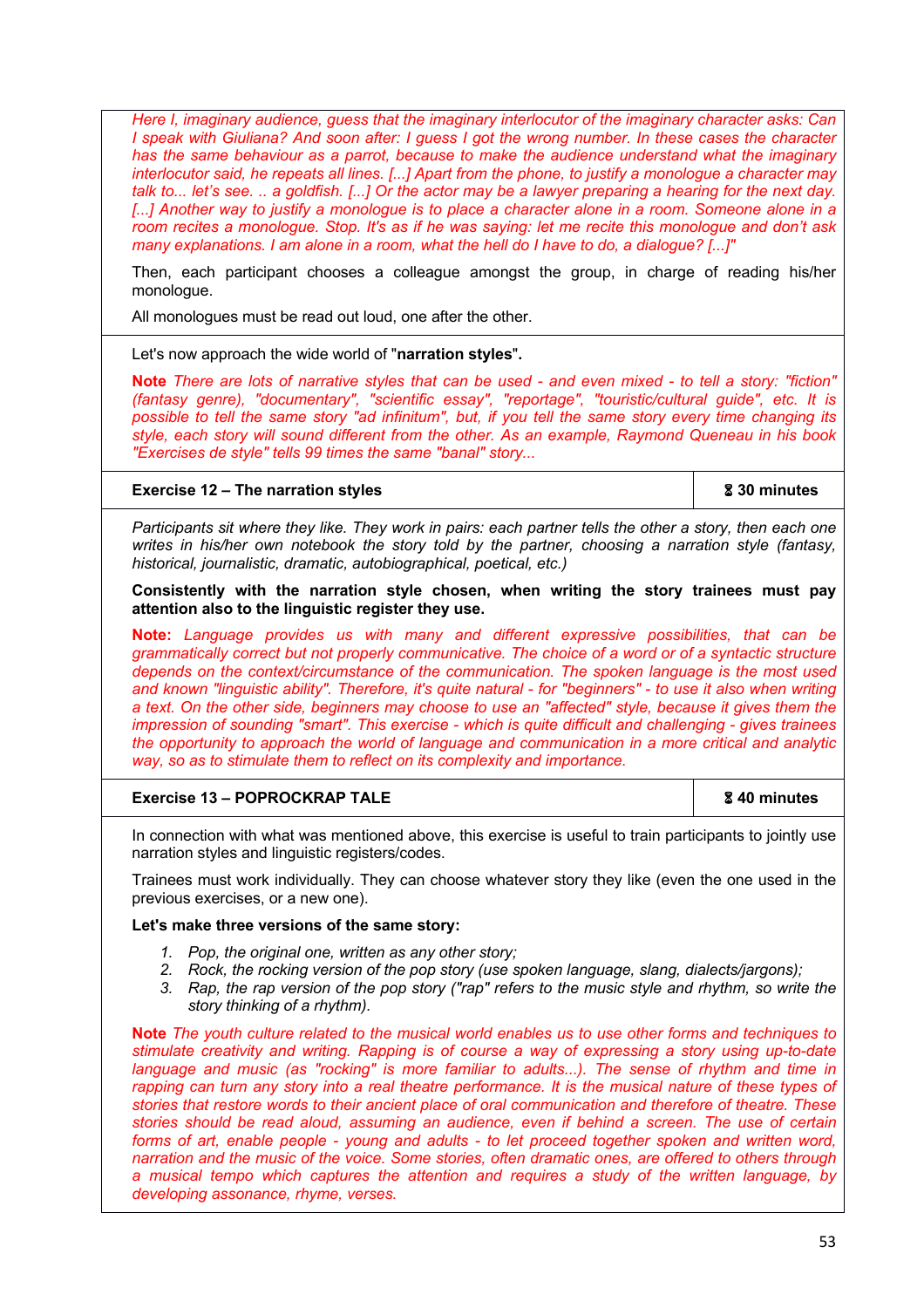Before closing the session, trainees can start reading loud - one after the other - their stories. Probably most of them will need more time to finish the work: they can do it at home and be ready for the next meeting session.

The facilitator thanks everybody for the work done. Applause!

| <b>Table 5 - FIFTH MEETING</b>                    |                |
|---------------------------------------------------|----------------|
| Title: "From images to words the collective tale" | <b>&amp;4h</b> |
| <b>Game 10 - Rap-presentation</b>                 | <b>21h</b>     |

Before trainees arrive, the facilitator and the team have arranged the space with percussions (if you do not have instruments, you can also use common tools), a suitcase full of different accessories (clothes, objects, etc.) and a (digital) camcorder.

# **Time has come to perform!**

*Today, in fact, the session is focused on trainees' performances. Let's start from the rap tales produced during the last session: trainees have to divide into groups in order to make real "bands". Each member of the band must have a specific role (singer, drummer, etc.). Obviously they perform before an audience (the other colleagues) and the camcorder records them. Since every band has a "look", make trainees choose the accessories they need from the ones in the suitcase.*

*Up to today we have approached the voice, the body, the space....it is now the time to practise, making trainees experience what they have learnt.* 

**Note** *This activity must be "a surprise" for participants. So don't reveal it in advance. When introducing the "day-programme" explain to them that on stage everything contributes to the "narration": the scenery, the costumes, etc. everything is important and must be accurate, since it helps on one side the dramatist to express his/her message and, on the other, the audience to "join" the performance and the story. Theatre is "drama" (from Greek: "action").The camcorder will be useful to make trainees see their performance, stimulating their critical-analytical skills.* 

So, give time to trainees to create their bands, choose their look and agree upon the performance to be made....and just start!

After all performances have been made, the facilitator makes the proper and necessary remarks.

**Note** *Very probably you will need more time than the one indicated (1 hour). It's not important, give trainees all time they need: this work is very important to strengthen and gratify the group.* 

*Recordings of the performances will be shown in another session (to be agreed on with trainees).*

| $\frac{1}{2}$ 1h<br><b>Exercise 14 – The collective tale</b> |  |
|--------------------------------------------------------------|--|
|--------------------------------------------------------------|--|

**Sitting in a circle, trainees must create a "collective" story, starting from 7 photos**. At this stage, the exercise is merely "oral". *The facilitator can decide to ask participants to bring some photos or he can bring them him/her self.*

Looking at the 7 photos selected, one of the trainees starts telling a story. Then, one after the other, all *participants must develop the story, starting each time from the point where the previous colleague stopped.* 

*It is very important to develop the story always considering:* 

- *who I am,*
- *where I am,*
- *why do I act.*

*Further, it is also important to remember that is necessary to have a clear idea in one's mind about "where the story started from and what I want the story to drive at", without restraining the imagination.*

*Once the story reaches its end, let's all together write down the plot and list all characters implied, indicating for each one of them: name, look, personality, way of speaking/moving, etc..*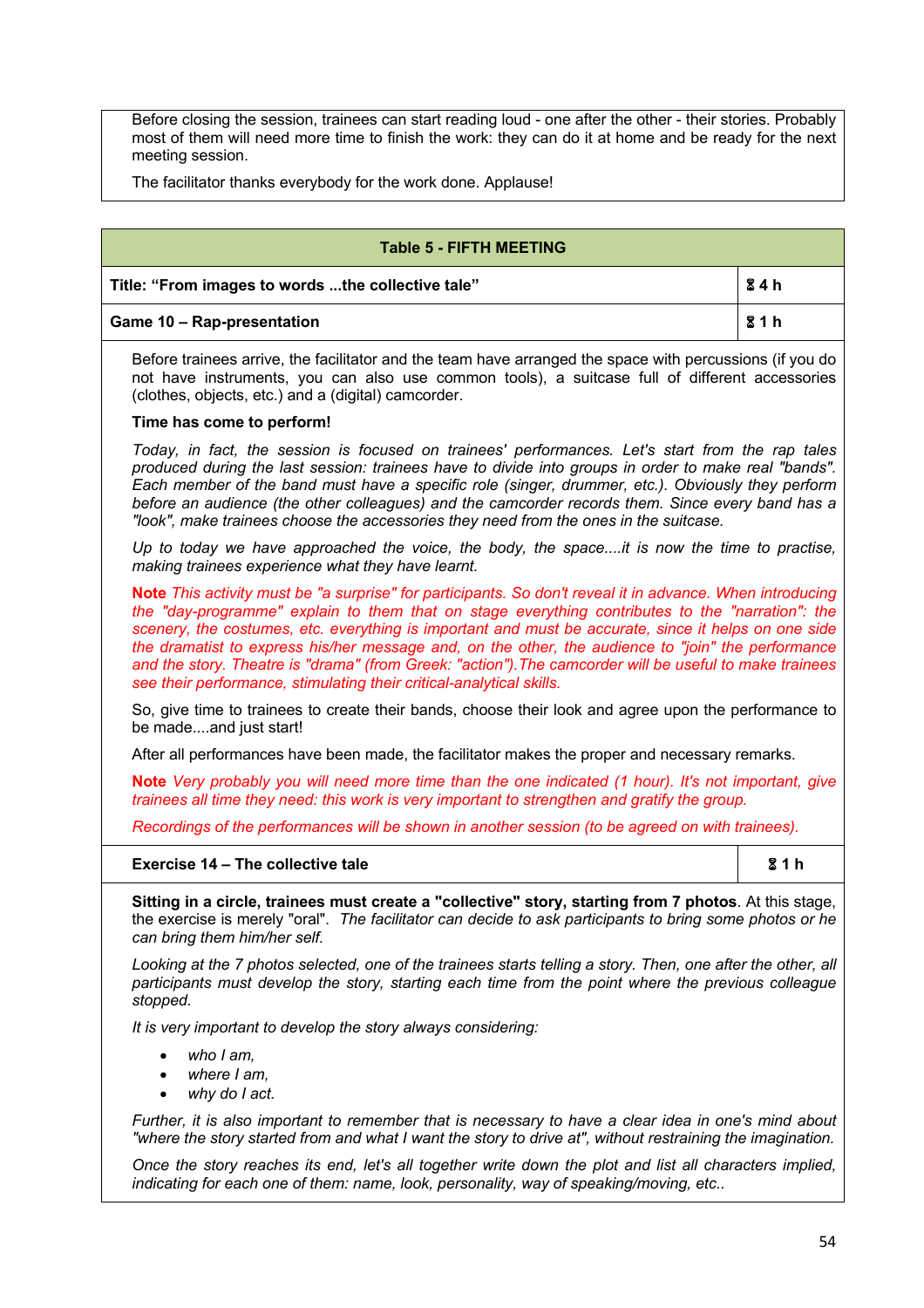| Exercise 15 – From the collective story to the monologue | <b>&amp; 30 minutes</b> |
|----------------------------------------------------------|-------------------------|
|----------------------------------------------------------|-------------------------|

*Starting from the collective story just created - and related characters - let's now work in pairs.*

*Each pair writes down for each character of the story (or, if they are too many, some of them) a monologue. Obviously each monologue must be coherent with the character's role in the story. In approaching the writing of the monologues, remember to pay attention to: who I am, where I am, why I act.*

The facilitator must also remind trainees to also include in the texts they are writing the "captions", that is the stage directions that authors generally provide to support actors in their performance (*e.g. John sits. He is extremely nervous. He moves his hands over and over again...*). In addition, they also have to describe the place where the character is and/or the action develops (*e.g. John enters the room of the boss. A big desk full of papers is there. The boss is half-hidden behind all papers*, *he stands up, looks at John and turn back to his papers...).*

**Note** *From a literary point of view, the drama/play text/script must necessarily imply: stage directions and dialogue lines. Stage directions are very short indications provided by the author about, for example: place and time of the story development; characters' way of speaking, moving on the stage, gesturing, dressing; etc. In general, one can find them in the text because they are printed in "italics" or are in brackets "()" when in the middle of lines. The author can use a few words or a sentence.* 

*As far as dialogue lines are concerned, they represent most of the play script. The plot development, in fact, is displayed through the characters' words: the telling of present and past events, the profile and feelings of each character; the recall of events linked to the story but not performed on the stage, etc.*

| Exercise 16 – From the narration to the dialogue | <b>&amp; 30 minutes</b> |
|--------------------------------------------------|-------------------------|
|--------------------------------------------------|-------------------------|

# **Let's now focus on "the dialogue".**

*Participants work in small groups.* 

*The facilitator shows trainees two photos, from which each group must create a story.*

*Give time to each group to observe the two photos and agree upon a story.* 

*First, trainees have to write down the story (25-40 words max) and then they have to re-write it using dialogues (around 5 dialogue lines for each character).* 

Once they have finished, the facilitator asks trainees how many monologues (see exercise 15) and dialogues they have written: now they have to perform them!

Each group decides who has to perform monologues and who dialogues (*they can also read them: the important aspect is to give the right inflections to the spoken words: that is, they have to interpret the text as if they were on stage*).

**Note:** *Through this exercise trainees experiment what it means to "perform" one's own work and/or make somebody else perform it.*

The facilitator asks now everybody to comment upon the "performances" made, to exchange opinions and points of view.

The facilitator thanks everybody for the work done.

Applause!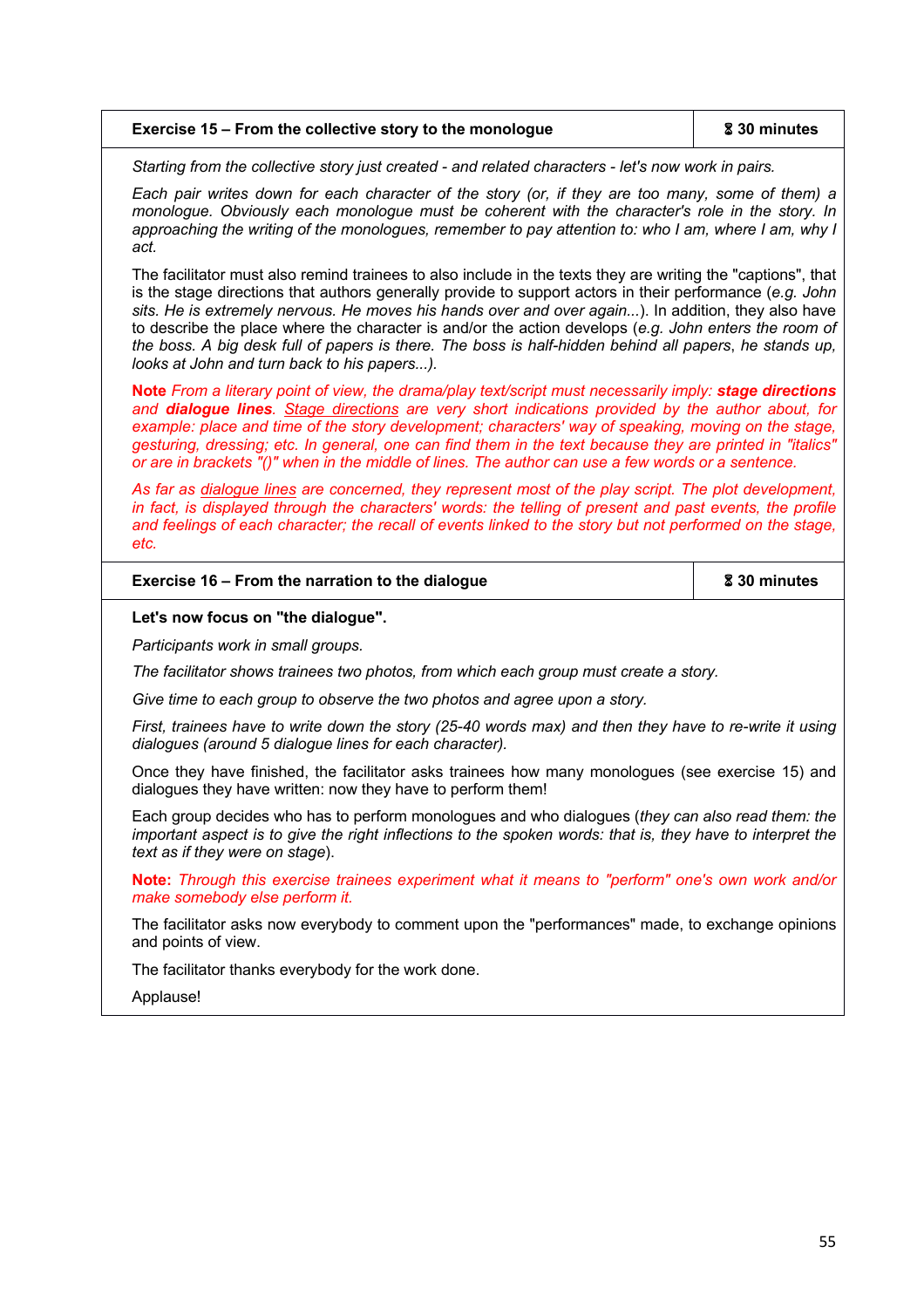# **6. SCIENCE-THEATRE EVENTS: THE IMPLEMENTING PROCESS**

As has been said previously, the main goal of the SAT method is to use the theatrical language to transmit scientific knowledge through a performance. Different specific objectives can be identified with respect to the beneficiaries involved.

*Passive beneficiaries*, that is, the audience of the performance: students/young whose age ranges between primary school and high school. The goals are:

- to transfer scientific knowledge;
- to promote curiosity towards the subject;
- to foster interest towards science in general.

*Active beneficiaries*: the students/young involved in the writing of a script, in the set up of a performance and in acting it out. Apart from the goals mentioned above, there are others closely linked to the experience of working in a group focused on creating a Science-Theatre event: - to strengthen/develop inter-personal abilities;

- to improve self-esteem.

# **6.1 CONSTRAINTS AND RESOURCES**.

It is obviously necessary to evaluate the context in which the project is being developed and the resources that are available: these characteristics will condition the project choices.

#### *a) Material resources*

- § *Time*. The timescale of the project must be evaluated. A year-long project can be prepared with more detail than a three-month-long one. Consequently even the final result will be proportional to the effort. The available time depends generally on the context and objectives around which the project develops. As an example, in a school one can think of a year-long project that involves various sectors of the school (theatre club, science teachers...), or, alternatively, three brief performances through the year, on three different scientific subjects, that are very lean and can be prepared quickly in a few weeks.
- § *Money*. The budget determines the people and materials available for the project. The budget will be the most referred-to information when planning the project and the performance, so it should be clearly defined.
- § *Spaces (rehearsals and performance)*. The planning of the show must take into account the characteristics of the space where it will be performed. Even assuming the money were available, it is useless to design a performance which requires big sets and set changes if the available space is a small stage that can barely accommodate the performers.
- § *Scientific and teaching materials*. These are resources that, if already available, can be used to lower costs and enrich the performance. For example, a school that owns materials for scientific experiments might use them in the play.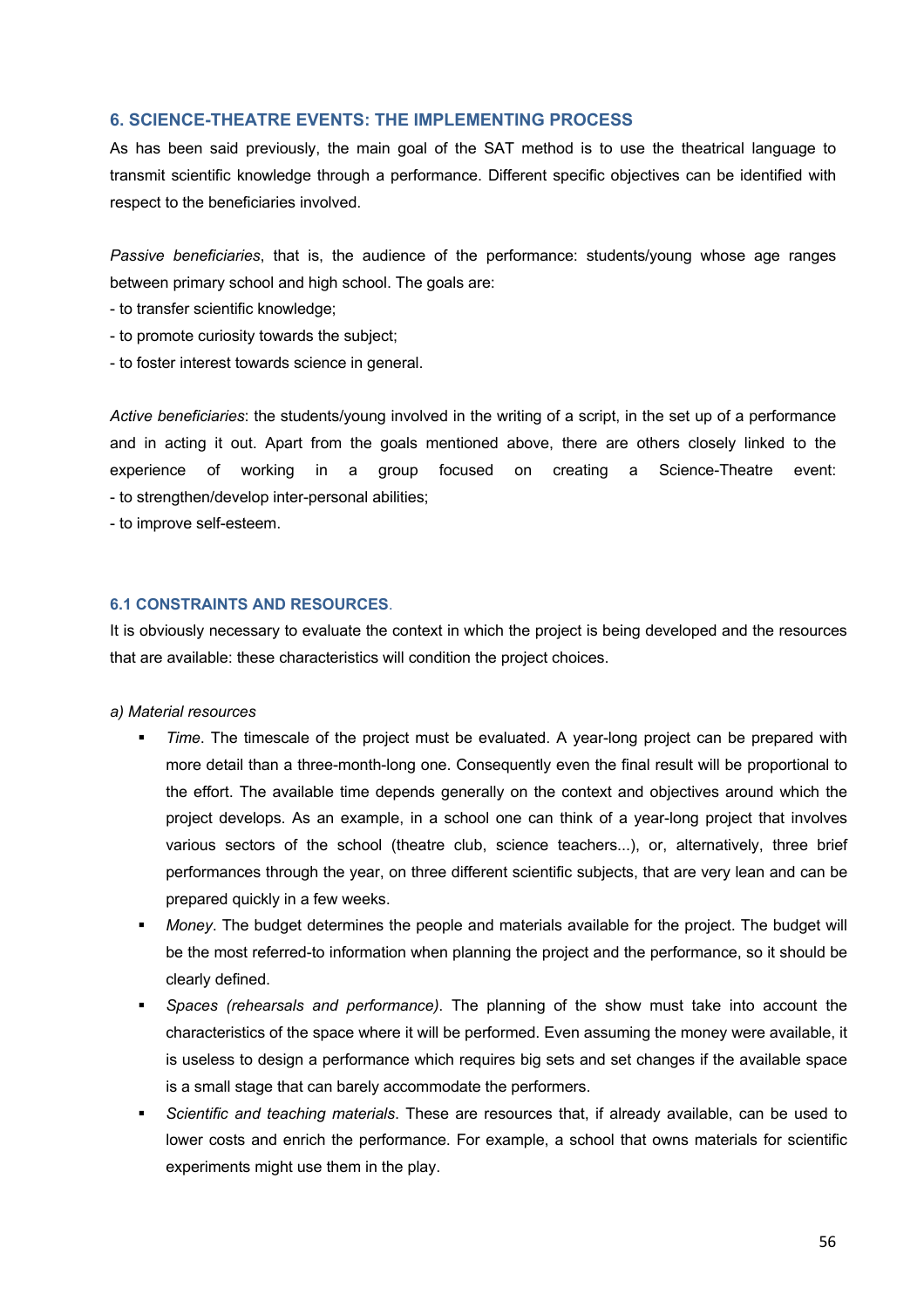# *b) Human resources*

It is necessary to evaluate the abilities, competence and number of the tutors involved in the project and to keep this in mind when developing it. Moreover it is necessary to evaluate the abilities of the boys and girls who participate in it if they are the ones who are going to perform the play. This means that each person's abilities must be carefully assessed prior to actually realising the project.

- § *Tutors/facilitators*. It is necessary that they be evaluated by the project coordinators. It is mandatory that the coordinator create a team with the necessary theatrical and scientific competence and that the coordinator be sure of the integration of the tutors into one single cohesive and close-knit team, which is capable of operating efficiently in a coordinated manner. The lack of coordination, synergy and harmony in a team of tutors can bring irretrievable damage to the success of the project.
- § *Active students*. If boys and girls are to perform the play, the tutors must get to know them. It is essential, during the first meetings, to understand who we are interacting with, talking with them and using improvisation exercises and group techniques and activities as described in chapter 5. Once they have been assessed it will be clearer to the tutors what objectives can be pursued and with what means, and care will be taken to develop and give value to each participant's individual talents, creating a well-knit group.

# *c) Type of experiments/experiences*

Unlike a laboratory experience in a chemistry or physics class, an experiment or an experience that is brought into the theatre must be **comprehensible** and **spectacular**.

- **Comprehensibility**: the spectator must immediately understand what is being done and what is happening; the underlying concept of the experience should be grasped with a single intuition or association; deductive chains that are so long as to lose the attention of a spectator or of the majority of spectators should be excluded.
- **•** Spectacularity: the experiment/experience must capture the attention of the spectator; it must be remembered that we are not in a school laboratory but in front of a theatre audience: to pass the message the attention of the spectator must be captured and we must leave a strong impression on him/her of the idea being presented.

# *d) Recipients*

These are the people to whom the project is addressed: first of all the audience, but also the actors, if these are young people and not just the tutors themselves. The language and the experiences must be chosen and developed keeping in mind who the beneficiaries are, aiming for intelligibility and clarity. Most of all, careful consideration must be given to age and previous knowledge of the recipients.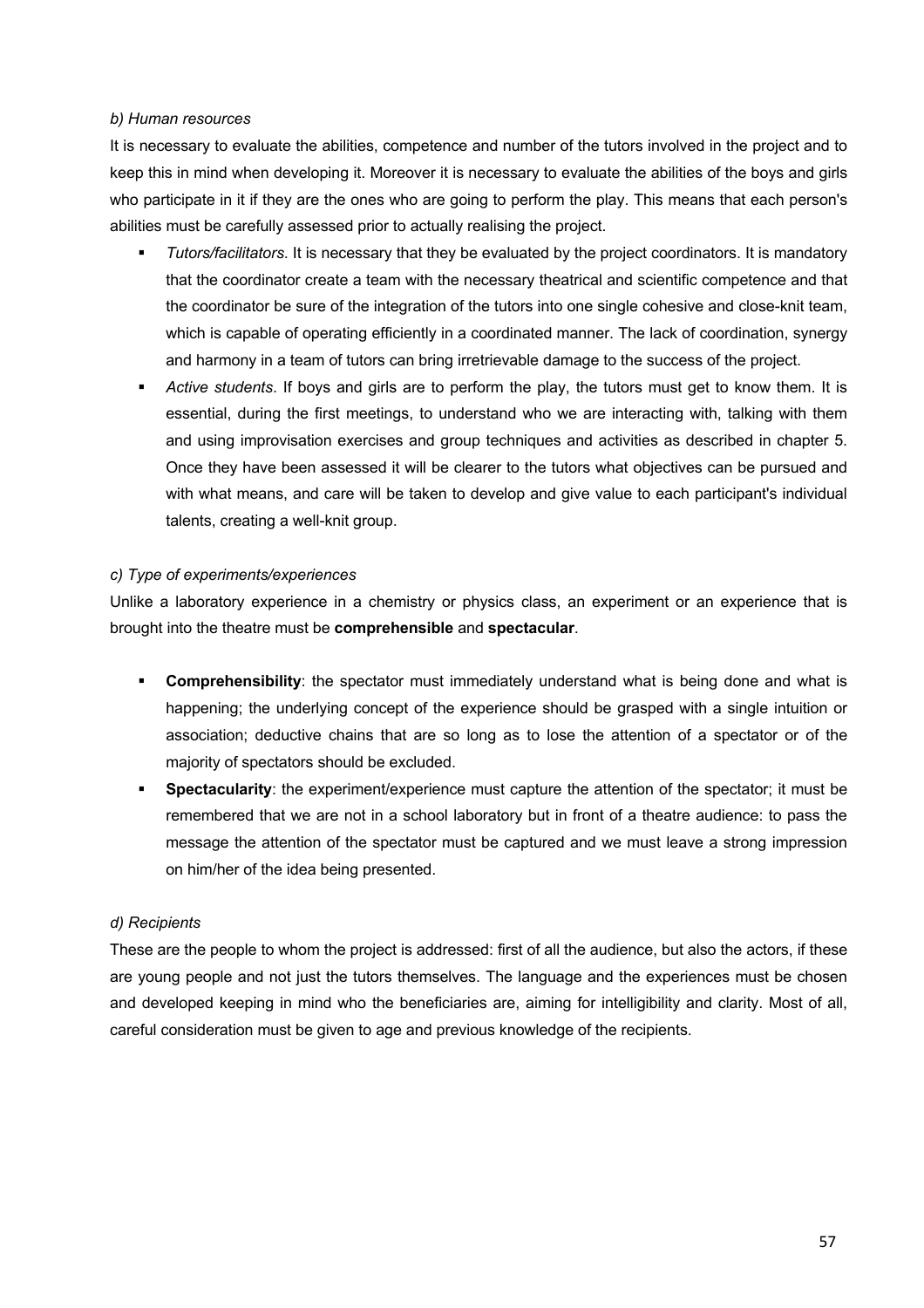# **6.2 THE PROCESS: A LIST OF HINTS**

We shall now give a general outline of a work plan to prepare and execute a performance.

#### *1) Creation of the team of coordinators and tutors*

- The team must comprise at least a person with theatre experience and a person who is expert in the scientific matter to be treated.
- The team of tutors must have the necessary expertise to correctly develop the project.
- The people involved must have will and enthusiasm towards the project, so as to support it during the inevitable difficult moments.
- The team of tutors must get on well and be cohesive. All the team members must be clear about the common objectives and strategies and must work together to obtain them.
- The team members must be complementary. It is fundamental that they be able to divide tasks among themselves and that they be ready to communicate to each other the different (theatrical and scientific) needs and problems that arise and solve them quickly and efficiently.

# *2) Preparation of the project*

- Choice of the scientific argument.
- Analysis of constraints and resources: project recipients, available time, monetary budget, available material and human resources.
- Choice of the presentation form (actual theatre play, "theatralised" lesson, etc.).
- Definition of the timetable: number of meetings, rehearsals, show dates, etc.
- Definition of the space in which the show will be done (school room, theatre, etc.); an on-site inspection must be performed to accurately assess the available space and installations: this will determine many of the choices when writing the script.

#### *3) Development of the text*

As seen in 6.3 this can be made either starting from the story or starting from the experiences, but the process really is one of successive iterations, until a result is reached that is acceptable to all.

If those who will be acting out the play are a group of children or young boys and girls, it might be desirable to involve them in the script-developing process. In this case activities to improve group cohesion should precede this phase.

- Brainstorming session to define the main outline of the story.
- Choice of the experiments/experiences to insert in the story.
- Development of the script.
- Choice of choreographies (optional).
- Choice of scenery and props (optional).
- Choice of costumes (optional).
- Choice of music and video (optional).
- Choice of lighting (optional).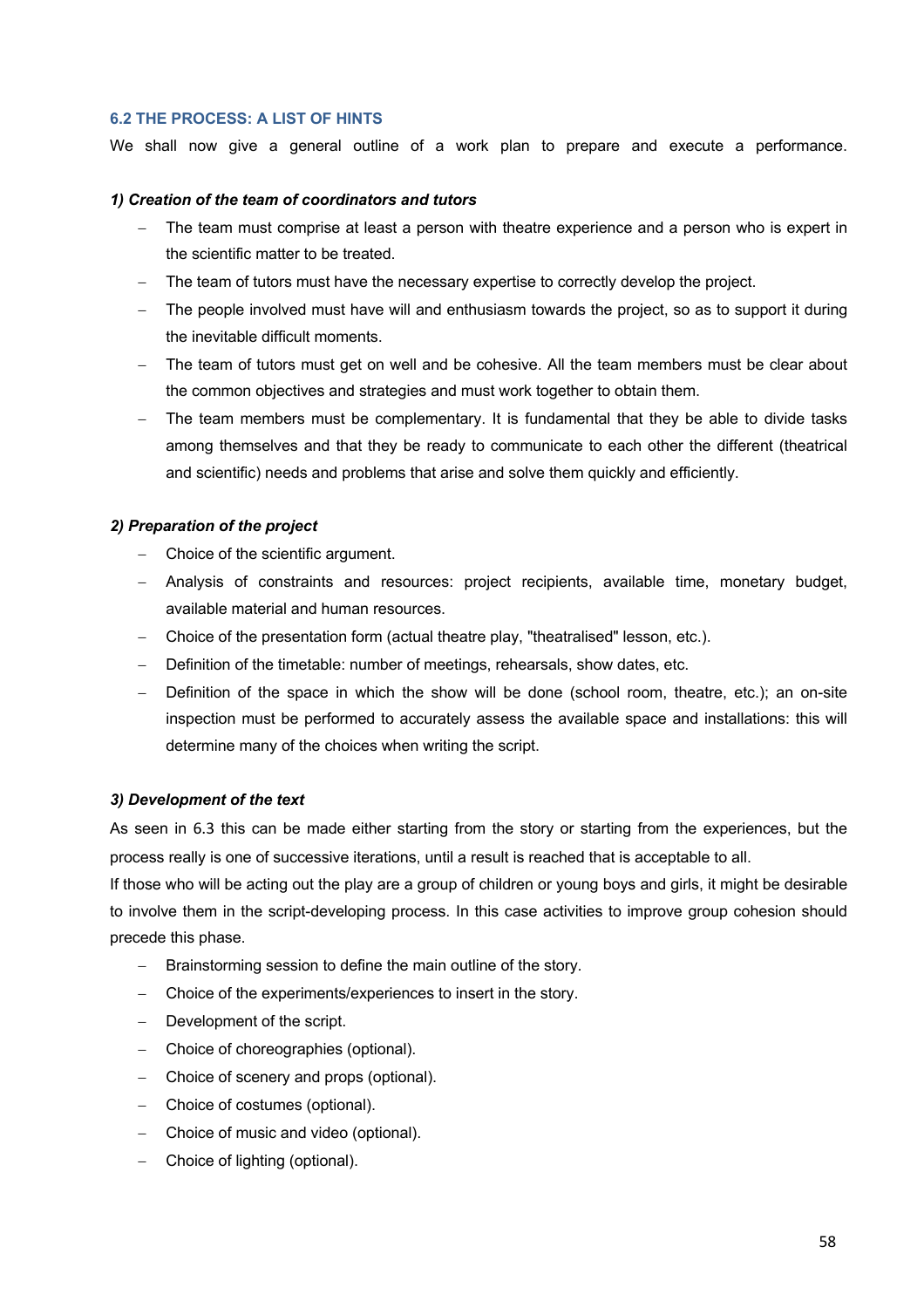# *4) Revision of the script*

This is the process of reviewing critically the script to identify any fault and correct it. At the same time all the extra aspects (costumes, sets...) get better defined.

Clarity of narration: this is not only valid for the audience (the text must be appropriate for the audience) but also for the actors (a text that must be performed by children must be suited to their acting capabilities). Clarity and communicative efficacy of the experiments: comprehensibility and spectacularity.

Continuity and integration of the experiments in the narration.

Stage timing: set changes, costume changes, movement of objects and props on the stage, execution of the experiments, etc. are all things that require *time*. While developing the script this must be taken into account and the script must be fashioned accordingly. For example, during a scene change, it is possible to have part of the action happen in front of the closed curtain, while behind it, on stage, the next scene is being prepared. It is fundamental to try the movements live, even if using temporary materials or costumes, to check that the timing has been correctly assessed.

Choreographies: care should be taken that the choreographies are actually executable by the actors and/or include someone with the necessary skills to manage them. Choreographies need not be an actual ballet (a difficult assignment to perform) but can also be simple scenic movements performed elegantly and chorally.

Costumes: make sure that costumes are feasible, i.e. compatible with available resources (both economic and human); allow time to prepare them: the greater the number, the greater the cost and the longer the time to make them; consider the possibility of searching for used or already available materials or clothes.

Scenery/props: make sure the scenic elements are compatible with the available resources (both economic and human); make sure they fit into the space where the performance will be held; if it is necessary to transport them to the place where the show will be performed, make sure the elements are transportable with the available means: this includes not only making sure they fit into a car/van, but also that they fit through doors and passageways all the way to the stage!

Audio/video: assess what sound system is necessary (adequate PA, CD/MP3/PC players, cables, etc.); evaluate if additional resources are needed (microphones, mixers, etc.); evaluate what resources are needed to project video.

Lighting: verify the possibility of having a lighting design (again, depending on available resources); check if a lighting rig is already available (as part of a theatre, for example).

# *5) Preparation of the actors*

- Group acquaintance.
- Group exercises and drama workshop exercises to create harmony and cohesion.
- Reading of the script.
- Explanation off the scientific concepts in the text: never forget that transmission of scientific knowledge is the goal of the project; the boys and girls that are performing the play have to have a clear idea of what they are passing on.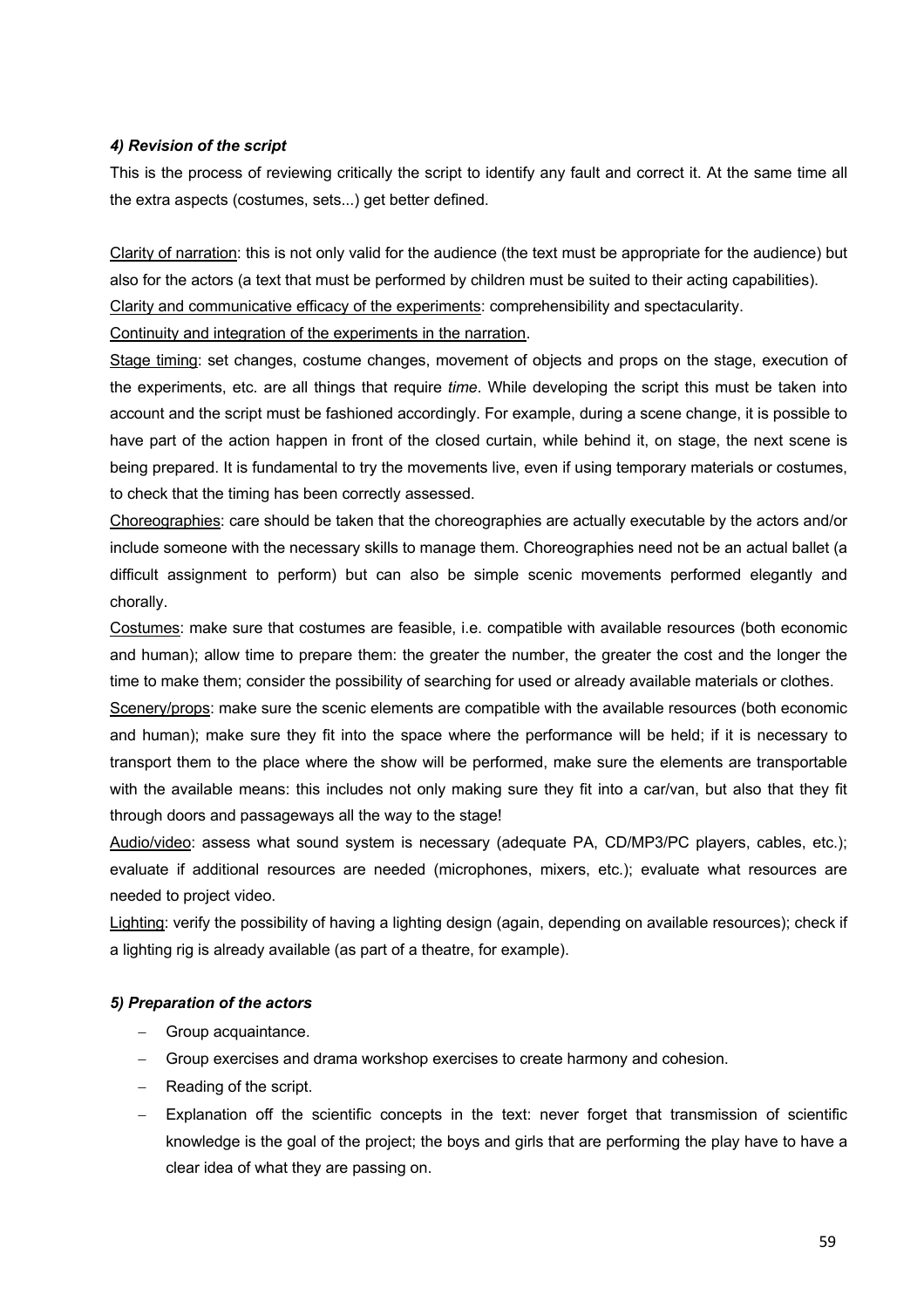- Rehearsals. A fundamental phase, in which work is done on the acting: expression, diction, etc. In this phase much of the work done with the drama workshop comes to fruit.
- Preparation of choreographies.
- Rehearsal of the experiments/experiences. If the project requires actual experiments, it is necessary for the actors to rehearse with the equipment.

# *6) Preparation of the costumes*

- Make a list of the necessary costumes. It is useful to prepare two worksheets/tables: one pairs the characters of the play with their costumes and the other the actors with their costumes. In this way one can always check that all characters in the play have their costumes accounted for and that every actor has all of his costumes.
- Measure the actors and list their sizes in the table above.
- Search for/make the costumes.
- Try the costumes on the actors. Correct eventual mistakes.

# *7) Preparation of set/props*

- Make the set design.
- List the props.
- Search for the materials for the set.
- Search for the props.
- Build the set.

Be very careful to the time factor: it is necessary that the scenery be ready for tech rehearsal or at the very least for dress rehearsal; already having the props during rehearsals is a great help to the actors who get used to using them and interacting with them.

#### *8) Preparation of audio/video*

- List all audio/video necessities: diffusion of music, use of microphones, screens, video-projectors, etc.
- Evaluate what the needs really are: if it is only necessary to play some music in a small room, even a portable stereo with a CD player can be perfectly sufficient; if it is necessary to use one or more microphones and reproduce music then a mixer is needed; if the room/hall is big, then an adequately sized PA will be necessary; etc.
- Remember that if the audio setup is quite complex, operating it will require the skills of a dedicated technician/sound engineer: the coordinators must determine in advance if it is possible to have the services of this/these people.
- Make a list of all the audio tracks that are needed and obtain them.
- Convert the audio tracks to one common format, according to the chosen reproduction system (CD, MP3, etc.).
- Make a list of all the video clips that are needed and obtain them.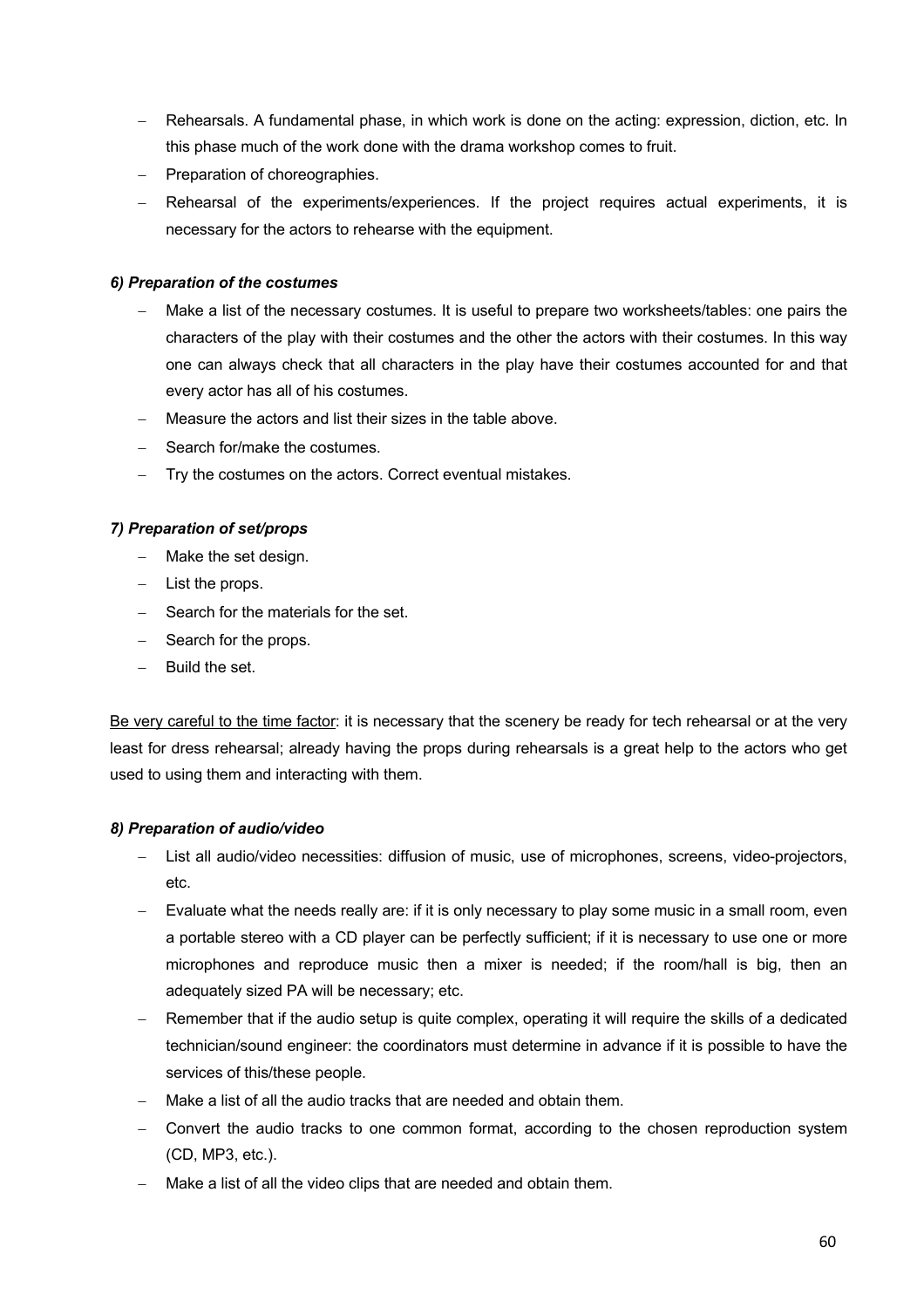- Convert all video clips into a common format, according to the chosen reproduction system (PC, DVD player, etc.).
- Obtain the necessary video/sound system: PA (speakers/amplifiers, mixer, etc.), CD reader, PC, screens, video-projectors, etc. Be especially careful of cable lengths: you must know the venue and know where cables can be run; cables running uncovered across a passageway will inevitably be tripped on and maybe disconnected; a safe cable run might be longer that a short but unsafe one, and hence require more/longer cables.
- Make sure you have all the necessary equipment: in this phase it is fundamental to remember all necessary connectors, adapters and cables to connect the different parts of the system. Most common errors stem from not having considered some connection. For example: if a video clip is projected onto a screen, and that video has sound, the component playing back the video (a PC, for example) must not only be connected to the video-projector (images) but also to the sound system (sound); a cable will be needed to connect the PC to the mixer of the sound system.

# *9) Preparation of lighting*

In these situations, the lighting design is often the most basic possible, usually limiting itself to the idea "just make sure it's visible". The available resources are commonly limited and only in the luckiest cases can the lighting rig of a theatre be used. The few suggestions we will make are therefore absolutely generic.

- If there is the possibility of using a more complex lighting design, for example if the performance will be held in an actual theatre, it must be remembered that, especially when experiments are being performed, *visibility* is the most important thing: the audience must be able to see the experiment to understand it.
- If there is a richer lighting rig, it must be remembered that preparing it (focusing lights, inserting colour gels, programming cues) is an operation that requires *a lot of time*, during which it is not possible to use the stage. This must be taken into account when making a schedule of rehearsals in the theatre.
- Creating a lighting design and preparing the rig are operations that require the skills of a dedicated lighting designer/technician. The coordinators must determine previously if it is possible to have the services of this/these people. Planning the lighting design *takes time*, especially if done on the day when everything is set up: allow for it.

# *10) Communication and dissemination*

Organise and execute the dissemination of the performance to all potential audiences: schools, students, parents, etc.

Allow enough time to permit those subjects (schools, for example) that need more time to organise an outing to be able to do it.

#### *11) Preparation of the show*

The last rehearsals must be performed in the space where the performance will be held.